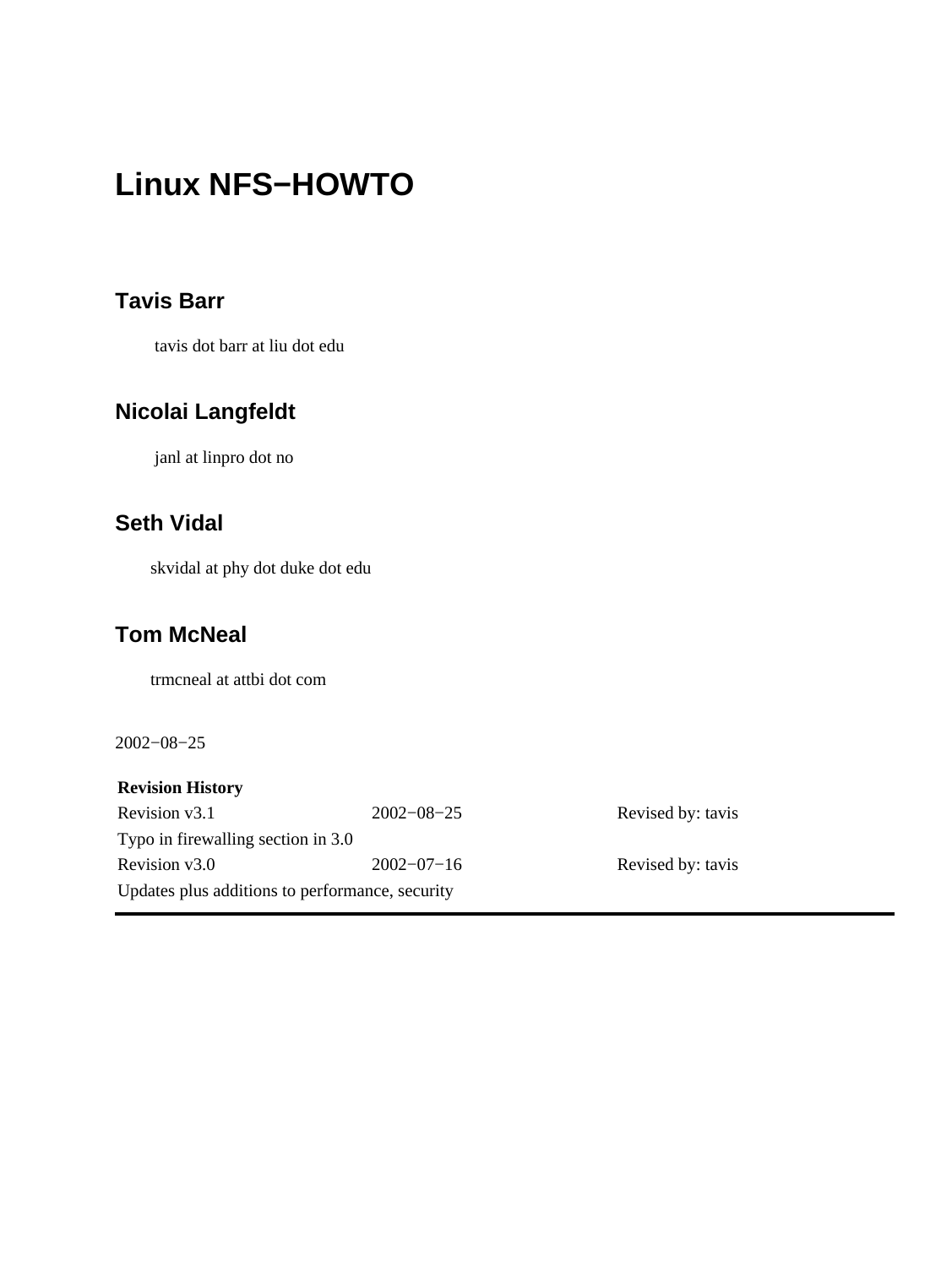# **Table of Contents**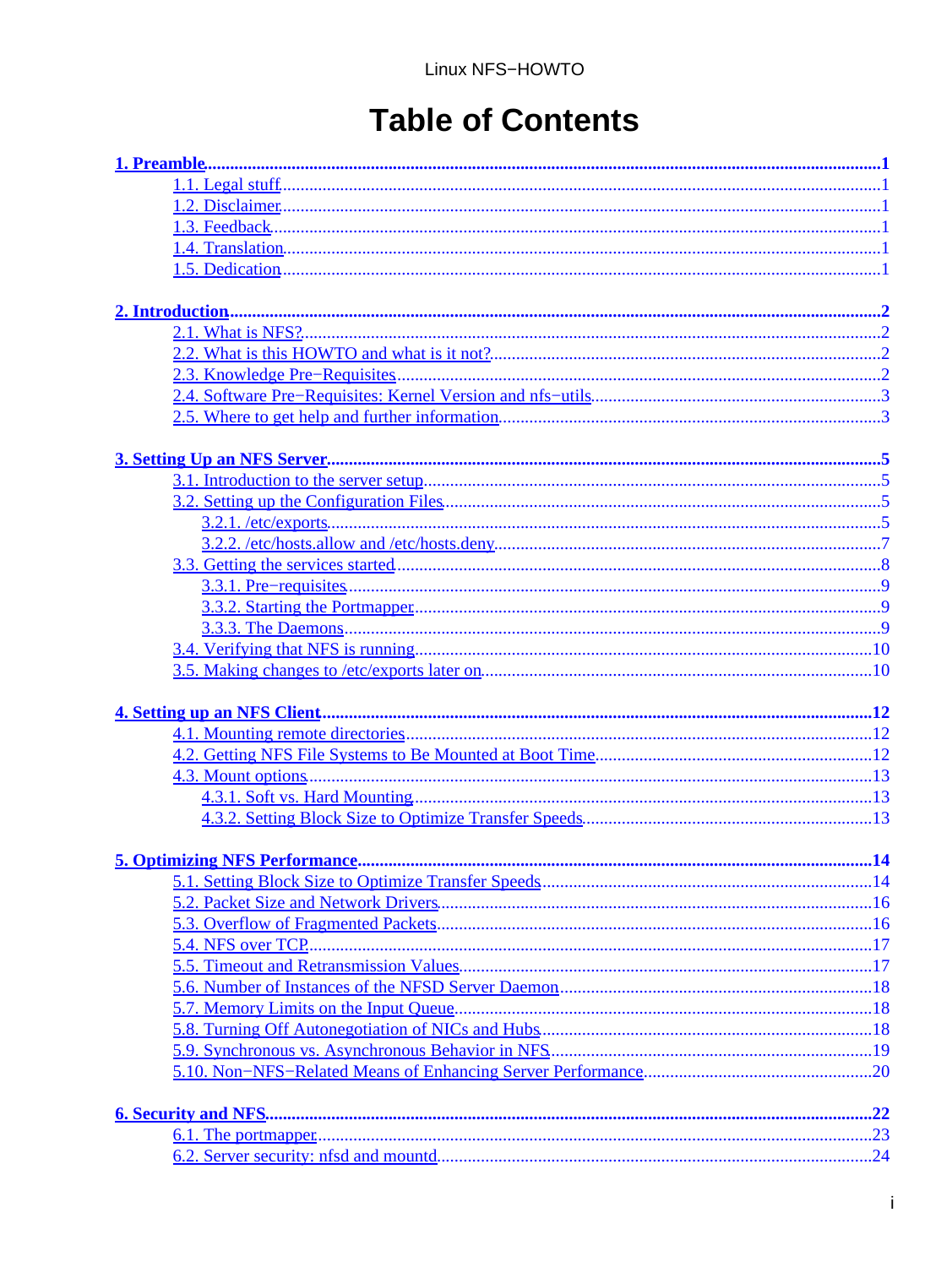# **Table of Contents**

| <b>6. Security and NFS</b>                                                                    |  |
|-----------------------------------------------------------------------------------------------|--|
|                                                                                               |  |
|                                                                                               |  |
|                                                                                               |  |
|                                                                                               |  |
|                                                                                               |  |
|                                                                                               |  |
|                                                                                               |  |
|                                                                                               |  |
|                                                                                               |  |
|                                                                                               |  |
|                                                                                               |  |
|                                                                                               |  |
|                                                                                               |  |
| 7.5. When I transfer really big files, NFS takes over all the CPU cycles on the server and it |  |
|                                                                                               |  |
|                                                                                               |  |
|                                                                                               |  |
|                                                                                               |  |
|                                                                                               |  |
|                                                                                               |  |
|                                                                                               |  |
|                                                                                               |  |
|                                                                                               |  |
|                                                                                               |  |
|                                                                                               |  |
|                                                                                               |  |
|                                                                                               |  |
|                                                                                               |  |
|                                                                                               |  |
|                                                                                               |  |
|                                                                                               |  |
|                                                                                               |  |
|                                                                                               |  |
|                                                                                               |  |
| 8.5. IRIX.                                                                                    |  |
|                                                                                               |  |
|                                                                                               |  |
|                                                                                               |  |
|                                                                                               |  |
|                                                                                               |  |
| 8.7. SunOS.                                                                                   |  |
|                                                                                               |  |
|                                                                                               |  |
|                                                                                               |  |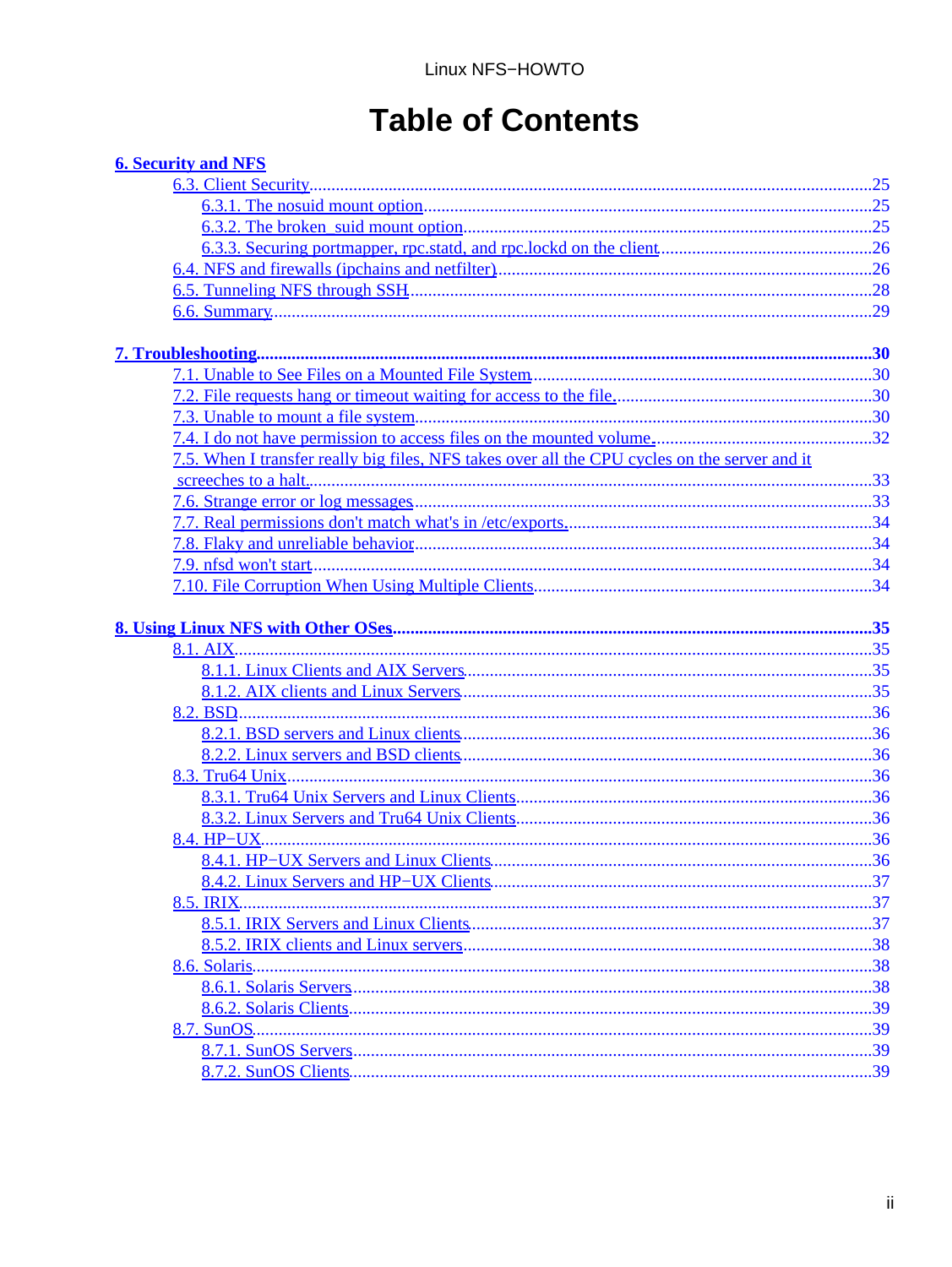# <span id="page-3-0"></span>**1. Preamble**

# <span id="page-3-1"></span>**1.1. Legal stuff**

Copyright (c) <2002> by Tavis Barr, Nicolai Langfeldt, Seth Vidal, and Tom McNeal. This material may be distributed only subject to the terms and conditions set forth in the Open Publication License, v1.0 or later (the latest version is presently available a[t http://www.opencontent.org/openpub/](http://www.opencontent.org/openpub/)).

# <span id="page-3-2"></span>**1.2. Disclaimer**

This document is provided without any guarantees, including merchantability or fitness for a particular use. The maintainers cannot be responsible if following instructions in this document leads to damaged equipment or data, angry neighbors, strange habits, divorce, or any other calamity.

# <span id="page-3-3"></span>**1.3. Feedback**

This will never be a finished document; we welcome feedback about how it can be improved. As of February 2002, the Linux NFS home page is being hosted a[t http://nfs.sourceforge.net](http://nfs.sourceforge.net). Check there for mailing lists, bug fixes, and updates, and also to verify who currently maintains this document.

## <span id="page-3-4"></span>**1.4. Translation**

If you are able to translate this document into another language, we would be grateful and we will also do our best to assist you. Please notify the maintainers.

# <span id="page-3-5"></span>**1.5. Dedication**

NFS on Linux was made possible by a collaborative effort of many people, but a few stand out for special recognition. The original version was developed by Olaf Kirch and Alan Cox. The version 3 server code was solidified by Neil Brown, based on work from Saadia Khan, James Yarbrough, Allen Morris, H.J. Lu, and others (including himself). The client code was written by Olaf Kirch and updated by Trond Myklebust. The version 4 lock manager was developed by Saadia Khan. Dave Higgen and H.J. Lu both have undertaken the thankless job of extensive maintenance and bug fixes to get the code to actually work the way it was supposed to. H.J. has also done extensive development of the nfs−utils package. Of course this dedication is leaving many people out.

The original version of this document was developed by Nicolai Langfeldt. It was heavily rewritten in 2000 by Tavis Barr and Seth Vidal to reflect substantial changes in the workings of NFS for Linux developed between the 2.0 and 2.4 kernels. It was edited again in February 2002, when Tom McNeal made substantial additions to the performance section. Thomas Emmel, Neil Brown, Trond Myklebust, Erez Zadok, and Ion Badulescu also provided valuable comments and contributions.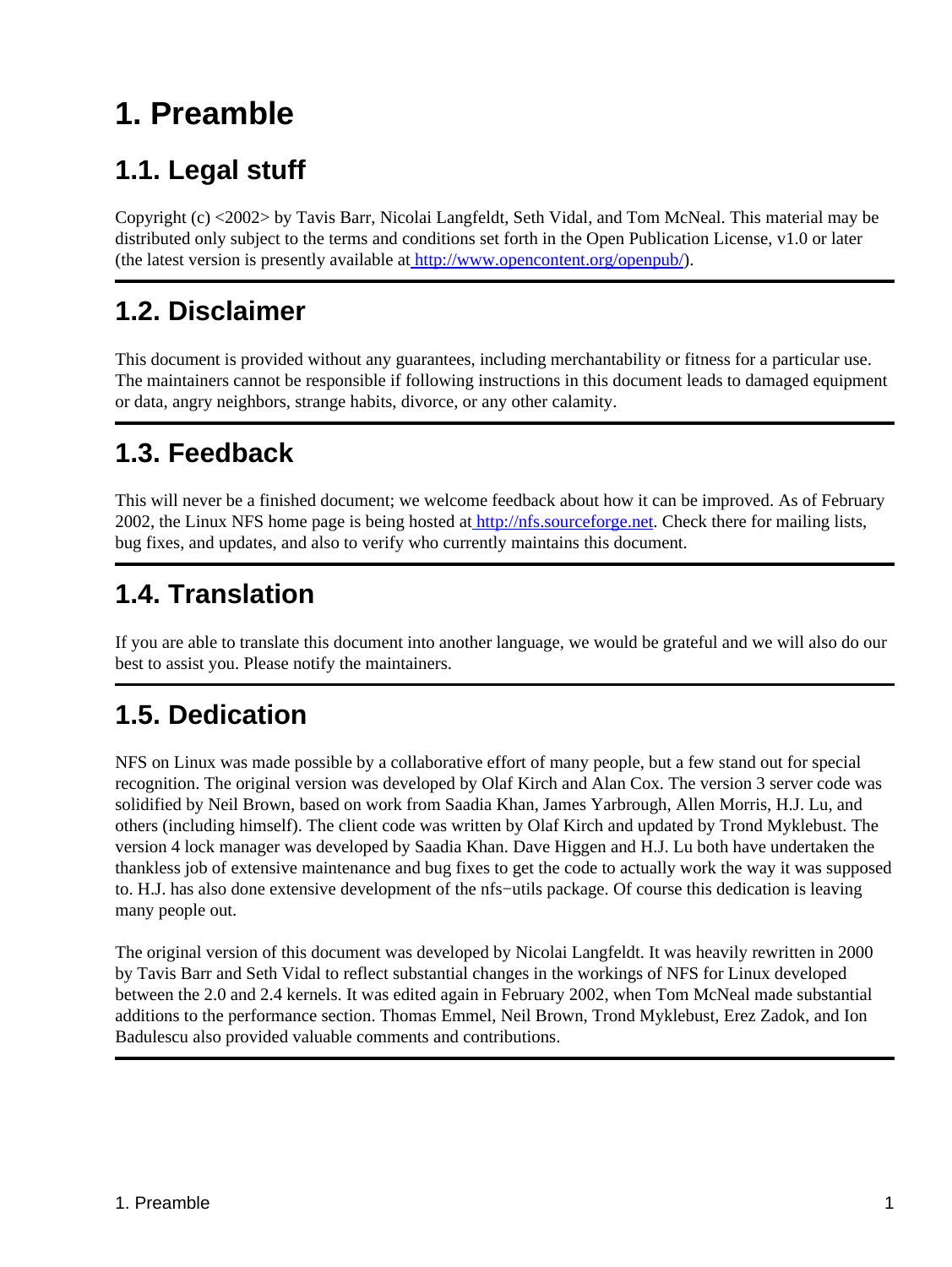# <span id="page-4-0"></span>**2. Introduction**

## <span id="page-4-1"></span>**2.1. What is NFS?**

The Network File System (NFS) was developed to allow machines to mount a disk partition on a remote machine as if it were on a local hard drive. This allows for fast, seamless sharing of files across a network.

It also gives the potential for unwanted people to access your hard drive over the network (and thereby possibly read your email and delete all your files as well as break into your system) if you set it up incorrectly. So please read the Security section of this document carefully if you intend to implement an NFS setup.

There are other systems that provide similar functionality to NFS. Samba (<http://www.samba.org>) provides file services to Windows clients. The Andrew File System from IBM ([http://www.transarc.com/Product/EFS/AFS/index.html\)](http://www.transarc.com/Product/EFS/AFS/index.html), recently open−sourced, provides a file sharing mechanism with some additional security and performance features. The Coda File System ([http://www.coda.cs.cmu.edu/\)](http://www.coda.cs.cmu.edu/) is still in development as of this writing but is designed to work well with disconnected clients. Many of the features of the Andrew and Coda file systems are slated for inclusion in the next version of NFS (Version 4) [\(http://www.nfsv4.org](http://www.nfsv4.org)). The advantage of NFS today is that it is mature, standard, well understood, and supported robustly across a variety of platforms.

## <span id="page-4-2"></span>**2.2. What is this HOWTO and what is it not?**

This HOWTO is intended as a complete, step−by−step guide to setting up NFS correctly and effectively. Setting up NFS involves two steps, namely configuring the server and then configuring the client. Each of these steps is dealt with in order. The document then offers some tips for people with particular needs and hardware setups, as well as security and troubleshooting advice.

This HOWTO is not a description of the guts and underlying structure of NFS. For that you may wish to read *Linux NFS and Automounter Administration* by Erez Zadok (Sybex, 2001). The classic NFS book, updated and still quite useful, is *Managing NFS and NIS* by Hal Stern, published by O'Reilly & Associates, Inc. A much more advanced technical description of NFS is available in *NFS Illustrated* by Brent Callaghan.

This document is also not intended as a complete reference manual, and does not contain an exhaustive list of the features of Linux NFS. For that, you can look at the man pages for *nfs(5)*, *exports(5)*, *mount(8)*, *fstab(5)*, *nfsd(8)*, *lockd(8)*, *statd(8)*, *rquotad(8)*, and *mountd(8)*.

It will also not cover PC−NFS, which is considered obsolete (users are encouraged to use Samba to share files with Windows machines) or NFS Version 4, which is still in development.

# <span id="page-4-3"></span>**2.3. Knowledge Pre−Requisites**

You should know some basic things about TCP/IP networking before reading this HOWTO; if you are in doubt, read the [Networking− Overview−HOWTO](http://www.linuxdoc.org/HOWTO/Networking-Overview-HOWTO.html).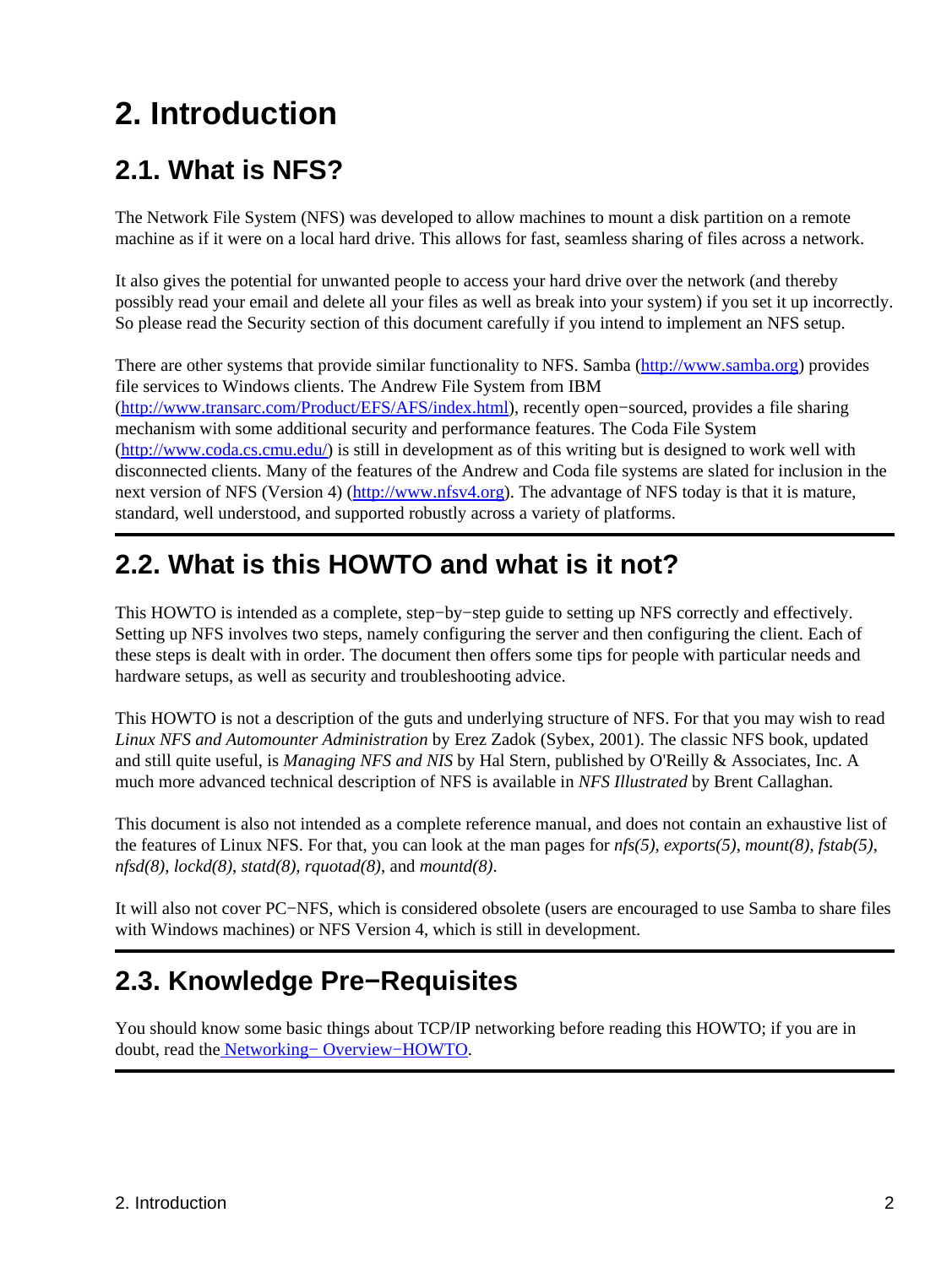## <span id="page-5-0"></span>**2.4. Software Pre−Requisites: Kernel Version and nfs−utils**

The difference between Version 2 NFS and version 3 NFS will be explained later on; for now, you might simply take the suggestion that you will need NFS Version 3 if you are installing a dedicated or high−volume file server. NFS Version 2 should be fine for casual use.

NFS Version 2 has been around for quite some time now (at least since the 1.2 kernel series) however you will need a kernel version of at least 2.2.18 if you wish to do any of the following:

- Mix Linux NFS with other operating systems' NFS
- Use file locking reliably over NFS
- Use NFS Version 3.

There are also patches available for kernel versions above 2.2.14 that provide the above functionality. Some of them can be downloaded from the Linux NFS homepage. If your kernel version is 2.2.14− 2.2.17 and you have the source code on hand, you can tell if these patches have been added because NFS Version 3 server support will be a configuration option. However, unless you have some particular reason to use an older kernel, you should upgrade because many bugs have been fixed along the way. Kernel 2.2.19 contains some additional locking improvements over 2.2.18.

Version 3 functionality will also require the nfs−utils package of at least version 0.1.6, and mount version 2.10m or newer. However because nfs−utils and mount are fully backwards compatible, and because newer versions have lots of security and bug fixes, there is no good reason not to install the newest nfs−utils and mount packages if you are beginning an NFS setup.

All 2.4 and higher kernels have full NFS Version 3 functionality.

In all cases, if you are building your own kernel, you will need to select NFS and NFS Version 3 support at compile time. Most (but not all) standard distributions come with kernels that support NFS version 3.

Handling files larger than 2 GB will require a 2.4x kernel and a 2.2.x version of glibc.

All kernels after 2.2.18 support NFS over TCP on the client side. As of this writing, server−side NFS over TCP only exists in a buggy form as an experimental option in the post−2.2.18 series; patches for 2.4 and 2.5 kernels have been introduced starting with 2.4.17 and 2.5.6. The patches are believed to be stable, though as of this writing they are relatively new and have not seen widespread use or integration into the mainstream 2.4 kernel.

Because so many of the above functionalities were introduced in kernel version 2.2.18, this document was written to be consistent with kernels above this version (including 2.4.x). If you have an older kernel, this document may not describe your NFS system correctly.

As we write this document, NFS version 4 has only recently been finalized as a protocol, and no implementations are considered production−ready. It will not be dealt with here.

## <span id="page-5-1"></span>**2.5. Where to get help and further information**

As of November 2000, the Linux NFS homepage is at<http://nfs.sourceforge.net>. Please check there for NFS related mailing lists as well as the latest version of nfs−utils, NFS kernel patches, and other NFS related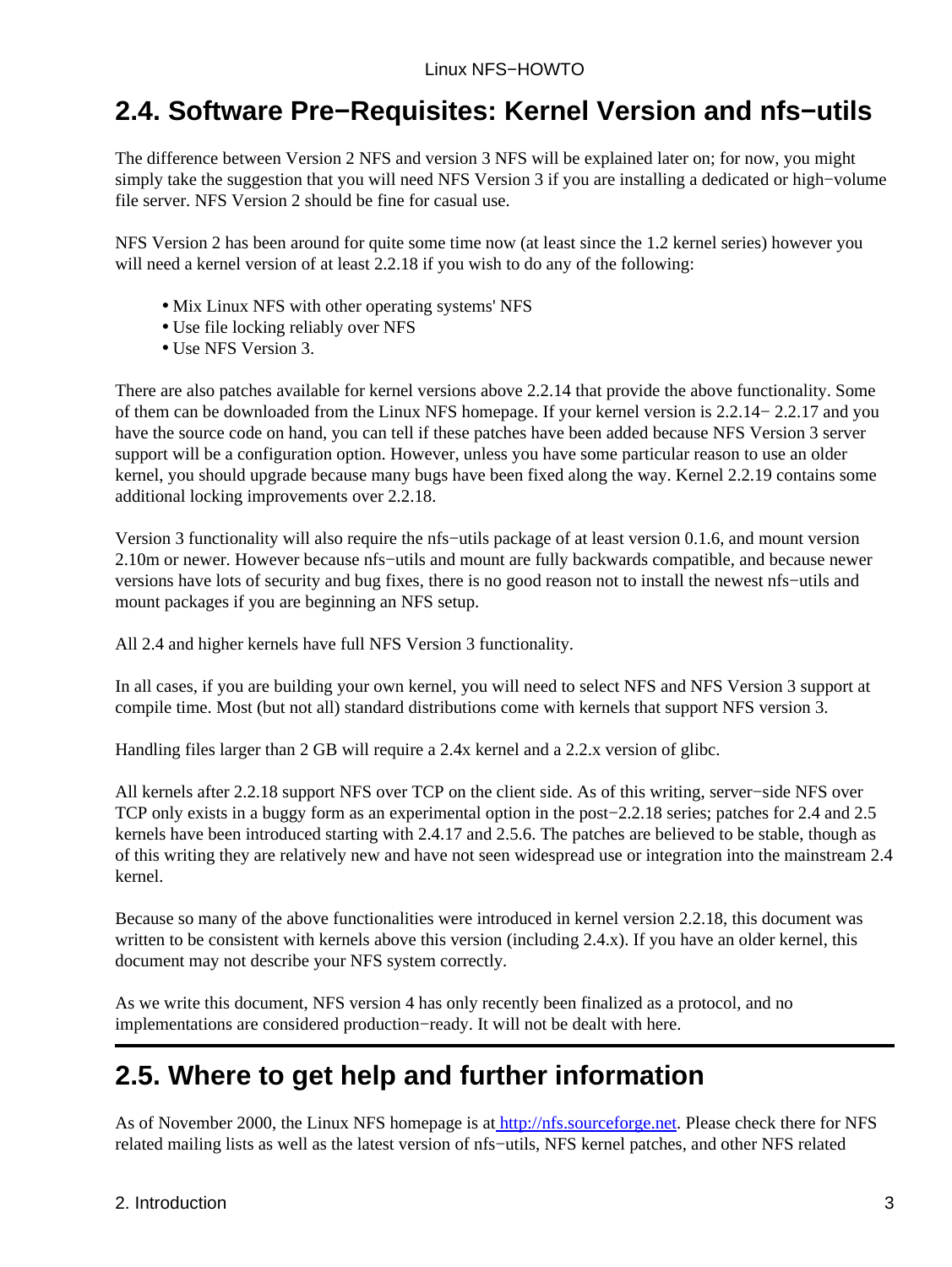#### packages.

When you encounter a problem or have a question not covered in this manual, the faq or the man pages, you should send a message to the nfs mailing list  $(\langle \text{nf} s@lists \text{ is} \text{ourcefore}, \text{net}\rangle)$ . To best help the developers and other users help you assess your problem you should include:

- the version of nfs−utils you are using
- the version of the kernel and any non−stock applied kernels.
- the distribution of linux you are using
- the version(s) of other operating systems involved.

It is also useful to know the networking configuration connecting the hosts.

If your problem involves the inability mount or export shares please also include:

- a copy of your /etc/exports file
- the output of **rpcinfo −p** *localhost* run on the server
- the output of **rpcinfo −p** *servername* run on the client

Sending all of this information with a specific question, after reading all the documentation, is the best way to ensure a helpful response from the list.

You may also wish to look at the man pages for *nfs(5)*, *exports(5)*, *mount(8)*, *fstab(5)*, *nfsd(8)*, *lockd(8)*, *statd(8)*, *rquotad(8)*, and *mountd(8)*.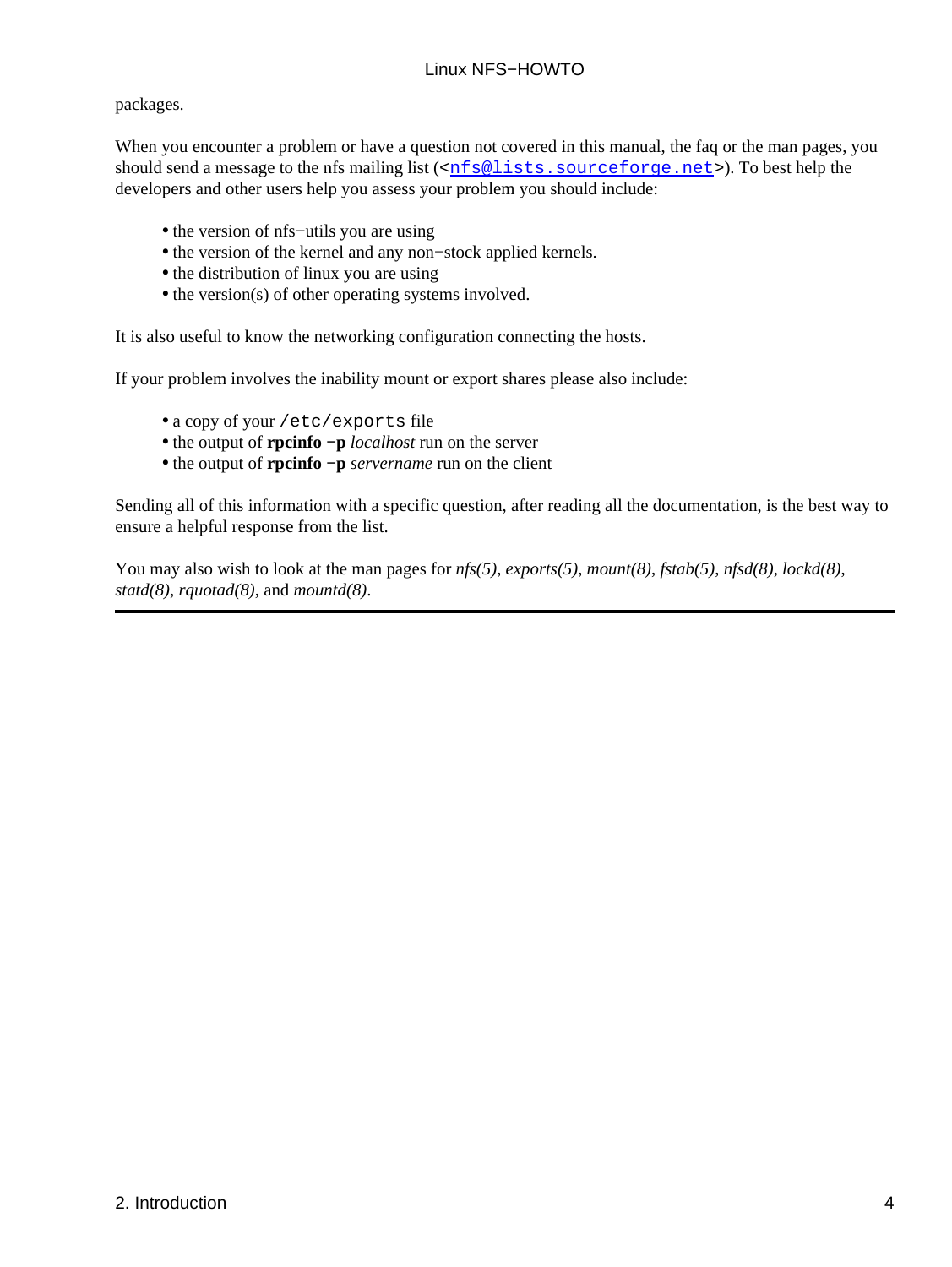# <span id="page-7-0"></span>**3. Setting Up an NFS Server**

## <span id="page-7-1"></span>**3.1. Introduction to the server setup**

It is assumed that you will be setting up both a server and a client. If you are just setting up a client to work off of somebody else's server (say in your department), you can skip t[o Section 4](#page-14-0). However, every client that is set up requires modifications on the server to authorize that client (unless the server setup is done in a very insecure way), so even if you are not setting up a server you may wish to read this section to get an idea what kinds of authorization problems to look out for.

Setting up the server will be done in two steps: Setting up the configuration files for NFS, and then starting the NFS services.

## <span id="page-7-2"></span>**3.2. Setting up the Configuration Files**

There are three main configuration files you will need to edit to set up an NFS server: /etc/exports, /etc/hosts.allow, and /etc/hosts.deny. Strictly speaking, you only need to edit /etc/exports to get NFS to work, but you would be left with an extremely insecure setup. You may also need to edit your startup scripts; se[e Section 3.3.3](#page-11-2) for more on that.

### <span id="page-7-3"></span>**3.2.1. /etc/exports**

This file contains a list of entries; each entry indicates a volume that is shared and how it is shared. Check the man pages (**man exports**) for a complete description of all the setup options for the file, although the description here will probably satistfy most people's needs.

An entry in /etc/exports will typically look like this:

directory machine1(option11,option12) machine2(option21,option22)

where

*directory*

the directory that you want to share. It may be an entire volume though it need not be. If you share a directory, then all directories under it within the same file system will be shared as well.

#### *machine1 and machine2*

client machines that will have access to the directory. The machines may be listed by their DNS address or their IP address (e.g., *machine.company.com* or *192.168.0.8*). Using IP addresses is more reliable and more secure. If you need to use DNS addresses, and they do not seem to be resolving to the right machine, se[e Section 7.3.](#page-32-3)

*optionxx*

the option listing for each machine will describe what kind of access that machine will have. Important options are:

**ro**: The directory is shared read only; the client machine will not be able to write to it. This is ◊ the default.

◊ **rw**: The client machine will have read and write access to the directory.

◊ **no\_root\_squash**: By default, any file request made by user root on the client machine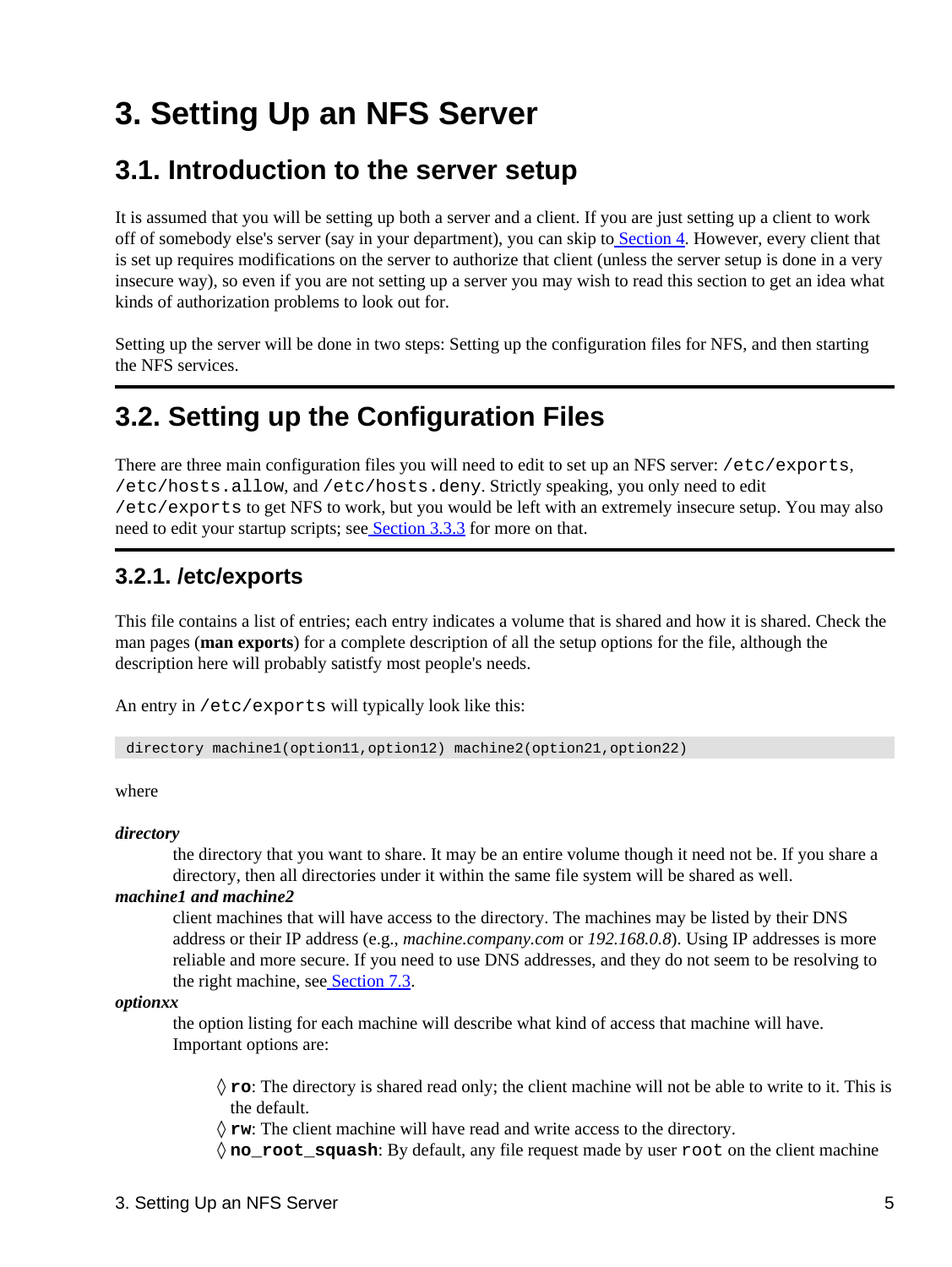is treated as if it is made by user nobody on the server. (Excatly which UID the request is mapped to depends on the UID of user "nobody" on the server, not the client.) If **no** root squash is selected, then root on the client machine will have the same level of access to the files on the system as root on the server. This can have serious security implications, although it may be necessary if you want to perform any administrative work on the client machine that involves the exported directories. You should not specify this option without a good reason.

- **no\_subtree\_check**: If only part of a volume is exported, a routine called subtree ◊ checking verifies that a file that is requested from the client is in the appropriate part of the volume. If the entire volume is exported, disabling this check will speed up transfers.
- **sync**: By default, all but the most recent version (version 1.11) of the **exportfs** command ◊ will use **async** behavior, telling a client machine that a file write is complete − that is, has been written to stable storage − when NFS has finished handing the write over to the filesysytem. This behavior may cause data corruption if the server reboots, and the **sync** option prevents this. Se[e Section 5.9](#page-21-0) for a complete discussion of **sync** and **async** behavior.

Suppose we have two client machines, *slave1* and *slave2*, that have IP addresses *192.168.0.1* and *192.168.0.2*, respectively. We wish to share our software binaries and home directories with these machines. A typical setup for /etc/exports might look like this:

 /usr/local 192.168.0.1(ro) 192.168.0.2(ro) /home 192.168.0.1(rw) 192.168.0.2(rw)

Here we are sharing /usr/local read−only to slave1 and slave2, because it probably contains our software and there may not be benefits to allowing slave1 and slave2 to write to it that outweigh security concerns. On the other hand, home directories need to be exported read−write if users are to save work on them.

If you have a large installation, you may find that you have a bunch of computers all on the same local network that require access to your server. There are a few ways of simplifying references to large numbers of machines. First, you can give access to a range of machines at once by specifying a network and a netmask. For example, if you wanted to allow access to all the machines with IP addresses between *192.168.0.0* and *192.168.0.255* then you could have the entries:

```
 /usr/local 192.168.0.0/255.255.255.0(ro)
 /home 192.168.0.0/255.255.255.0(rw)
```
See the Networking–Overview HOWTO for further information about how netmasks work, and you may also wish to look at the man pages for init and hosts.allow.

Second, you can use NIS netgroups in your entry. To specify a netgroup in your exports file, simply prepend the name of the netgroup with an "@". See the **NIS HOWTO** for details on how netgroups work.

Third, you can use wildcards such as *\*.foo.com* or *192.168.* instead of hostnames. There were problems with wildcard implementation in the 2.2 kernel series that were fixed in kernel 2.2.19.

However, you should keep in mind that any of these simplifications could cause a security risk if there are machines in your netgroup or local network that you do not trust completely.

A few cautions are in order about what cannot (or should not) be exported. First, if a directory is exported, its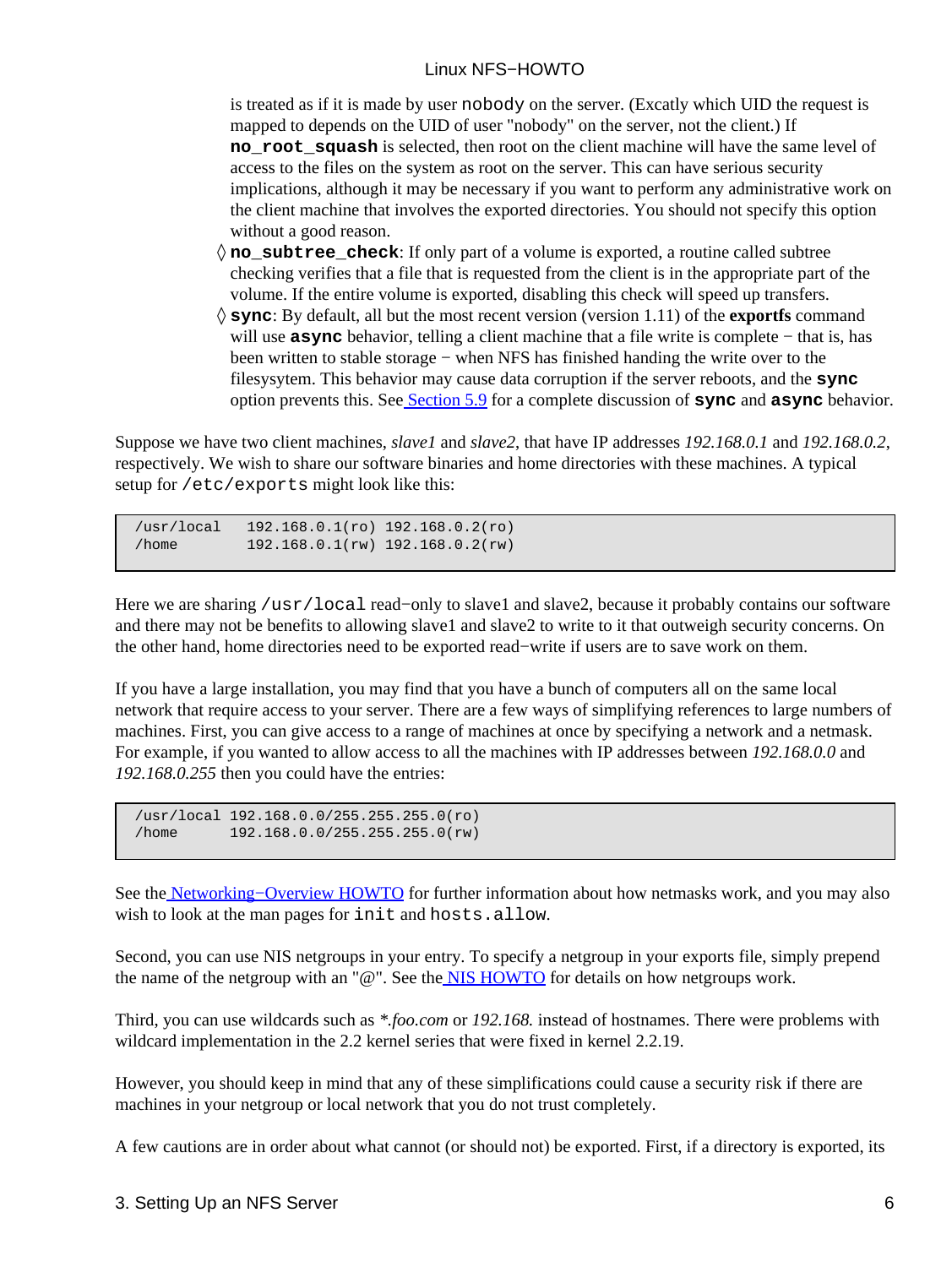parent and child directories cannot be exported if they are in the same filesystem. However, exporting both should not be necessary because listing the parent directory in the /etc/exports file will cause all underlying directories within that file system to be exported.

Second, it is a poor idea to export a FAT or VFAT (i.e., MS−DOS or Windows 95/98) filesystem with NFS. FAT is not designed for use on a multi−user machine, and as a result, operations that depend on permissions will not work well. Moreover, some of the underlying filesystem design is reported to work poorly with NFS's expectations.

Third, device or other special files may not export correctly to non–Linux clients. Se[e Section 8](#page-37-0) for details on particular operating systems.

## <span id="page-9-0"></span>**3.2.2. /etc/hosts.allow and /etc/hosts.deny**

These two files specify which computers on the network can use services on your machine. Each line of the file contains a single entry listing a service and a set of machines. When the server gets a request from a machine, it does the following:

- It first checks hosts.allow to see if the machine matches a description listed in there. If it does, then the machine is allowed access.
- If the machine does not match an entry in hosts.allow, the server then checks hosts.deny to see if the client matches a listing in there. If it does then the machine is denied access.
- If the client matches no listings in either file, then it is allowed access.

In addition to controlling access to services handled by **inetd** (such as telnet and FTP), this file can also control access to NFS by restricting connections to the daemons that provide NFS services. Restrictions are done on a per−service basis.

The first daemon to restrict access to is the portmapper. This daemon essentially just tells requesting clients how to find all the NFS services on the system. Restricting access to the portmapper is the best defense against someone breaking into your system through NFS because completely unauthorized clients won't know where to find the NFS daemons. However, there are two things to watch out for. First, restricting portmapper isn't enough if the intruder already knows for some reason how to find those daemons. And second, if you are running NIS, restricting portmapper will also restrict requests to NIS. That should usually be harmless since you usually want to restrict NFS and NIS in a similar way, but just be cautioned. (Running NIS is generally a good idea if you are running NFS, because the client machines need a way of knowing who owns what files on the exported volumes. Of course there are other ways of doing this such as syncing password files. See the [NIS HOWTO](http://www.linuxdoc.org/HOWTO/NIS-HOWTO.html) for information on setting up NIS.)

In general it is a good idea with NFS (as with most internet services) to explicitly deny access to IP addresses that you don't need to allow access to.

The first step in doing this is to add the followng entry to /etc/hosts.deny:

portmap:ALL

Starting with nfs−utils 0.2.0, you can be a bit more careful by controlling access to individual daemons. It's a good precaution since an intruder will often be able to weasel around the portmapper. If you have a newer version of nfs−utils, add entries for each of the NFS daemons (see the next section to find out what these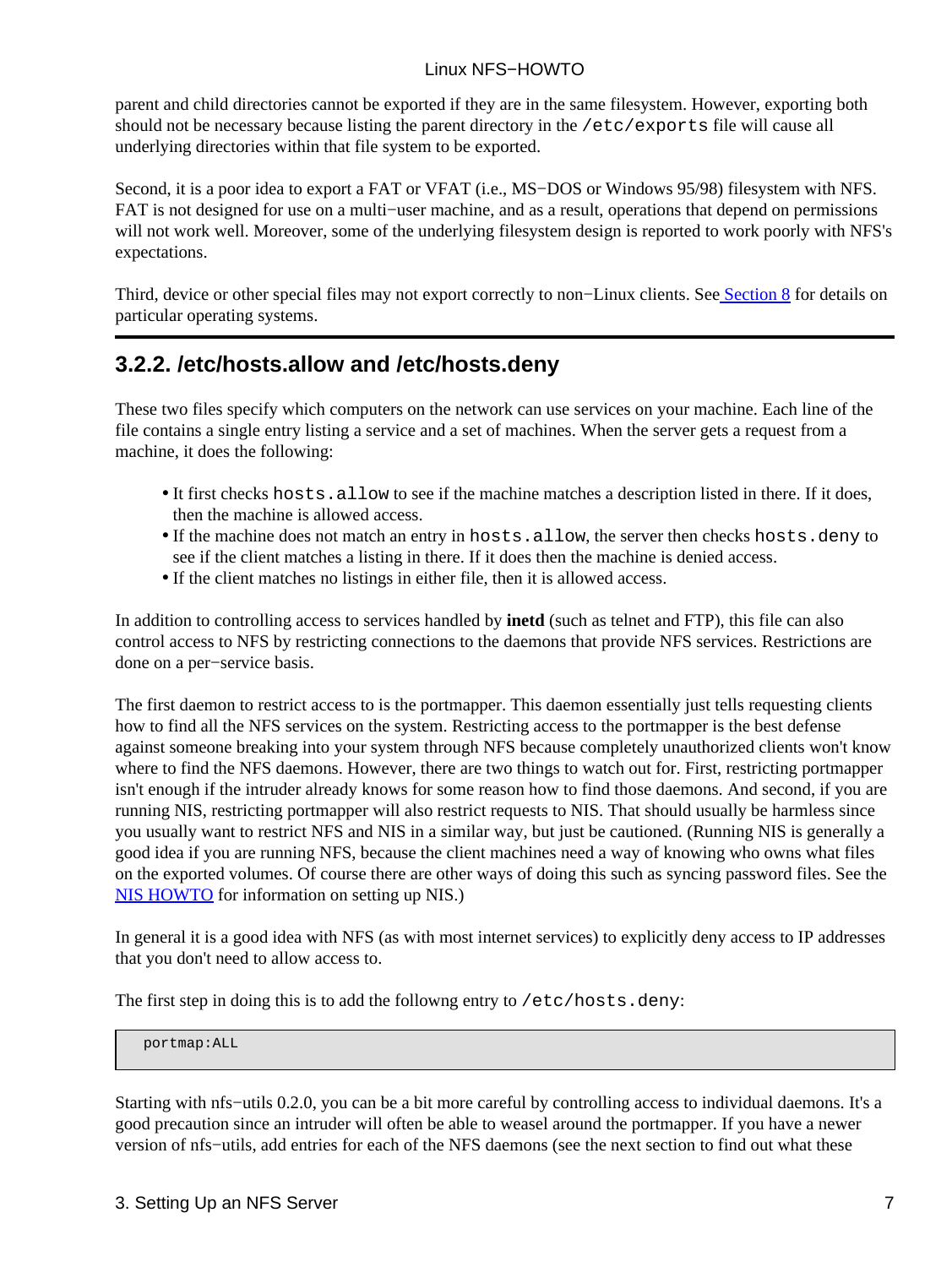daemons are; for now just put entries for them in hosts.deny):

 lockd:ALL mountd:ALL rquotad:ALL statd:ALL

Even if you have an older version of nfs−utils, adding these entries is at worst harmless (since they will just be ignored) and at best will save you some trouble when you upgrade. Some sys admins choose to put the entry **ALL:ALL** in the file /etc/hosts.deny, which causes any service that looks at these files to deny access to all hosts unless it is explicitly allowed. While this is more secure behavior, it may also get you in trouble when you are installing new services, you forget you put it there, and you can't figure out for the life of you why they won't work.

Next, we need to add an entry to hosts.allow to give any hosts access that we want to have access. (If we just leave the above lines in hosts.deny then nobody will have access to NFS.) Entries in hosts.allow follow the format

service: host [or network/netmask] , host [or network/netmask]

Here, host is IP address of a potential client; it may be possible in some versions to use the DNS name of the host, but it is strongly discouraged.

Suppose we have the setup above and we just want to allow access to *slave1.foo.com* and *slave2.foo.com*, and suppose that the IP addresses of these machines are *192.168.0.1* and *192.168.0.2*, respectively. We could add the following entry to /etc/hosts.allow:

portmap: 192.168.0.1 , 192.168.0.2

For recent nfs−utils versions, we would also add the following (again, these entries are harmless even if they are not supported):

```
 lockd: 192.168.0.1 , 192.168.0.2
 rquotad: 192.168.0.1 , 192.168.0.2
 mountd: 192.168.0.1 , 192.168.0.2
 statd: 192.168.0.1 , 192.168.0.2
```
If you intend to run NFS on a large number of machines in a local network, /etc/hosts.allow also allows for network/netmask style entries in the same manner as /etc/exports above.

## <span id="page-10-0"></span>**3.3. Getting the services started**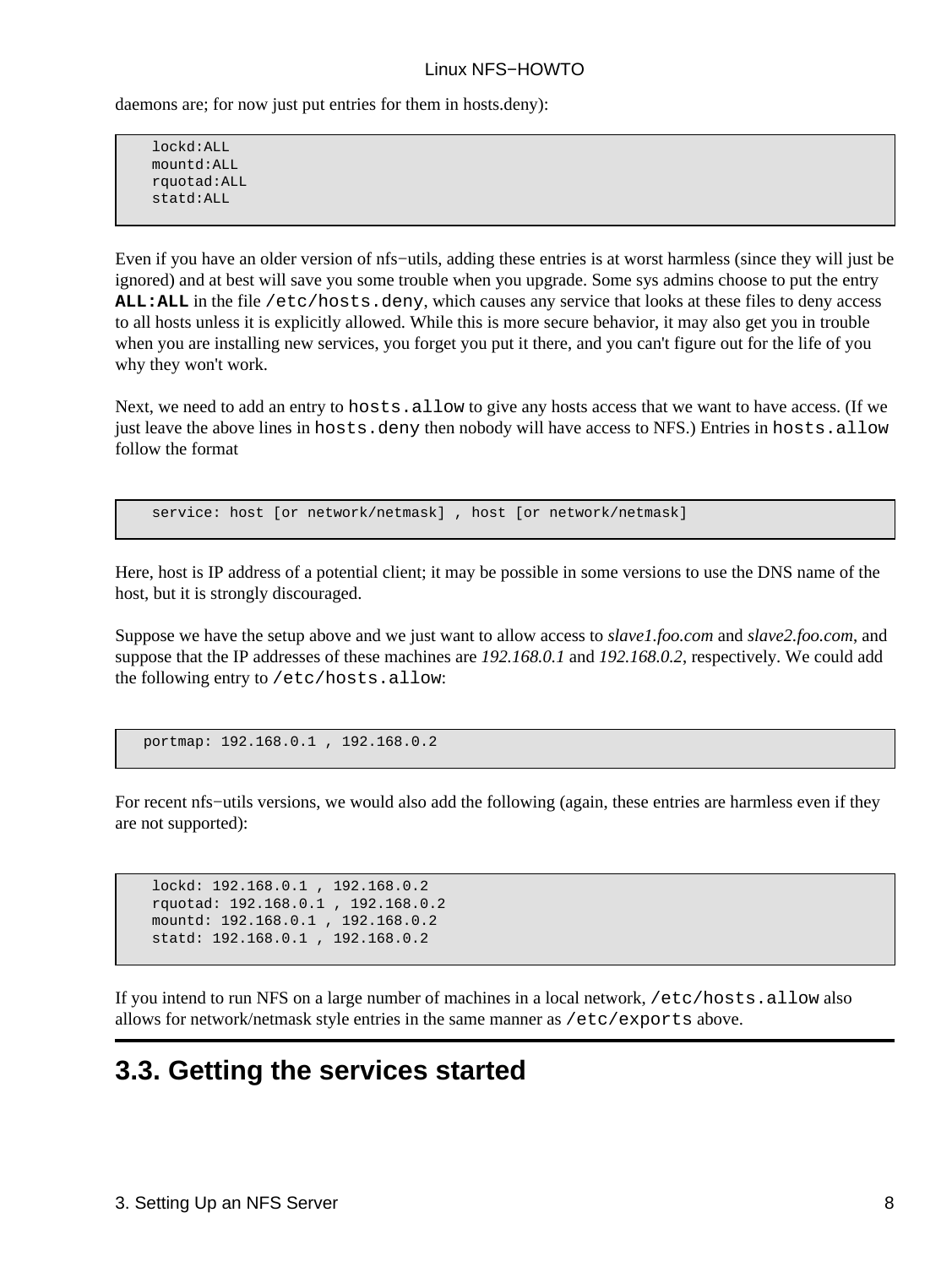## <span id="page-11-0"></span>**3.3.1. Pre−requisites**

The NFS server should now be configured and we can start it running. First, you will need to have the appropriate packages installed. This consists mainly of a new enough kernel and a new enough version of the nfs−utils package. See [Section 2.4](#page-5-0) if you are in doubt.

Next, before you can start NFS, you will need to have TCP/IP networking functioning correctly on your machine. If you can use telnet, FTP, and so on, then chances are your TCP networking is fine.

That said, with most recent Linux distributions you may be able to get NFS up and running simply by rebooting your machine, and the startup scripts should detect that you have set up your /etc/exports file and will start up NFS correctly. If you try this, se[e Section 3.4](#page-12-0) Verifying that NFS is running. If this does not work, or if you are not in a position to reboot your machine, then the following section will tell you which daemons need to be started in order to run NFS services. If for some reason **nfsd** was already running when you edited your configuration files above, you will have to flush your configuration; se[e Section 3.5](#page-12-1) for details.

### <span id="page-11-1"></span>**3.3.2. Starting the Portmapper**

NFS depends on the portmapper daemon, either called **portmap** or **rpc.portmap**. It will need to be started first. It should be located in /sbin but is sometimes in /usr/sbin. Most recent Linux distributions start this daemon in the boot scripts, but it is worth making sure that it is running before you begin working with NFS (just type **ps aux | grep portmap**).

### <span id="page-11-2"></span>**3.3.3. The Daemons**

NFS serving is taken care of by five daemons: **rpc.nfsd**, which does most of the work; **rpc.lockd** and **rpc.statd**, which handle file locking; **rpc.mountd**, which handles the initial mount requests, and **rpc.rquotad**, which handles user file quotas on exported volumes. Starting with 2.2.18, **lockd** is called by **nfsd** upon demand, so you do not need to worry about starting it yourself. **statd** will need to be started separately. Most recent Linux distributions will have startup scripts for these daemons.

The daemons are all part of the nfs−utils package, and may be either in the /sbin directory or the /usr/sbin directory.

If your distribution does not include them in the startup scripts, then then you should add them, configured to start in the following order:

```
rpc.portmap
rpc.mountd, rpc.nfsd
rpc.statd, rpc.lockd (if necessary), and rpc.rquotad
```
The nfs−utils package has sample startup scripts for RedHat and Debian. If you are using a different distribution, in general you can just copy the RedHat script, but you will probably have to take out the line that says:

```
 . ../init.d/functions
```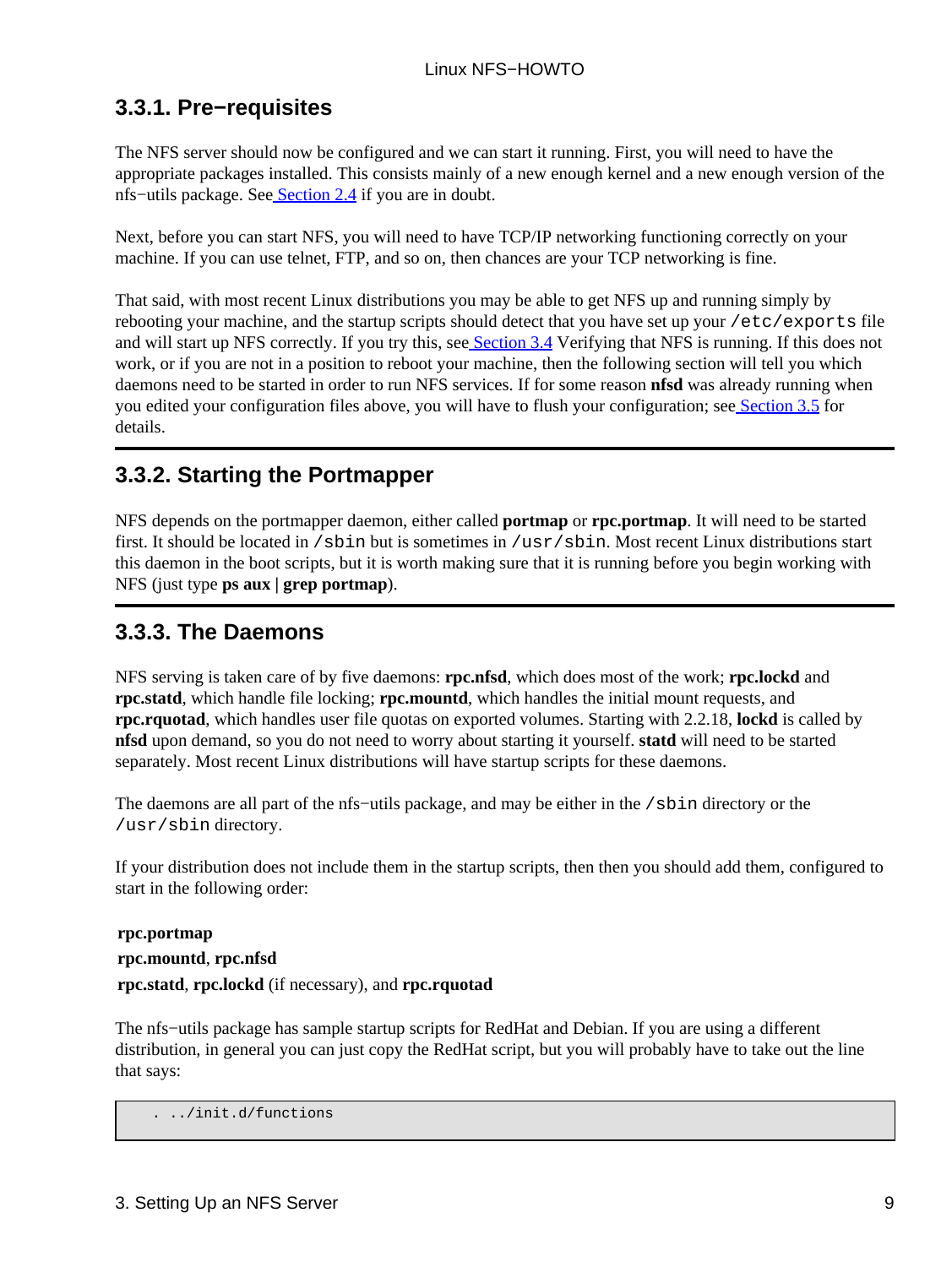to avoid getting error messages.

# <span id="page-12-0"></span>**3.4. Verifying that NFS is running**

To do this, query the portmapper with the command **rpcinfo −p** to find out what services it is providing. You should get something like this:

| program vers proto |                |     | port |            |
|--------------------|----------------|-----|------|------------|
| 100000             | 2              | tcp | 111  | portmapper |
| 100000             | 2              | udp | 111  | portmapper |
| 100011             | $\mathbf{1}$   | udp | 749  | rquotad    |
| 100011             | 2              | udp | 749  | rquotad    |
| 100005             | $\mathbf{1}$   | udp | 759  | mountd     |
| 100005             | $\mathbf{1}$   | tcp | 761  | mountd     |
| 100005             | 2              | udp | 764  | mountd     |
| 100005             | 2              | tcp | 766  | mountd     |
| 100005             | 3              | udp | 769  | mountd     |
| 100005             | 3              | tcp | 771  | mountd     |
| 100003             | 2              | udp | 2049 | nfs        |
| 100003             | 3              | udp | 2049 | nfs        |
| 300019             | $\mathbf{1}$   | tcp | 830  | amd        |
| 300019             | $\mathbf 1$    | udp | 831  | amd        |
| 100024             | $\mathbf{1}$   | udp | 944  | status     |
| 100024             | $\mathbf{1}$   | tcp | 946  | status     |
| 100021             | 1              | udp | 1042 | nlockmgr   |
| 100021             | 3              | udp | 1042 | nlockmgr   |
| 100021             | 4              | udp | 1042 | nlockmgr   |
| 100021             | $\mathbf{1}$   | tcp | 1629 | nlockmqr   |
| 100021             | 3              | tcp | 1629 | nlockmgr   |
| 100021             | $\overline{4}$ | tcp | 1629 | nlockmqr   |
|                    |                |     |      |            |

This says that we have NFS versions 2 and 3, rpc.statd version 1, network lock manager (the service name for rpc.lockd) versions 1, 3, and 4. There are also different service listings depending on whether NFS is travelling over TCP or UDP. Linux systems use UDP by default unless TCP is explicitly requested; however other OSes such as Solaris default to TCP.

If you do not at least see a line that says portmapper, a line that says nfs, and a line that says mountd then you will need to backtrack and try again to start up the daemons (see [Section 7,](#page-32-0) Troubleshooting, if this still doesn't work).

If you do see these services listed, then you should be ready to set up NFS clients to access files from your server.

## <span id="page-12-1"></span>**3.5. Making changes to /etc/exports later on**

If you come back and change your /etc/exports file, the changes you make may not take effect immediately. You should run the command **exportfs −ra** to force **nfsd** to re−read the /etc/exports file. If you can't find the **exportfs** command, then you can kill **nfsd** with the **−HUP** flag (see the man pages for kill for details).

If that still doesn't work, don't forget to check hosts.allow to make sure you haven't forgotten to list any new client machines there. Also check the host listings on any firewalls you may have set up (se[e Section 7](#page-32-0)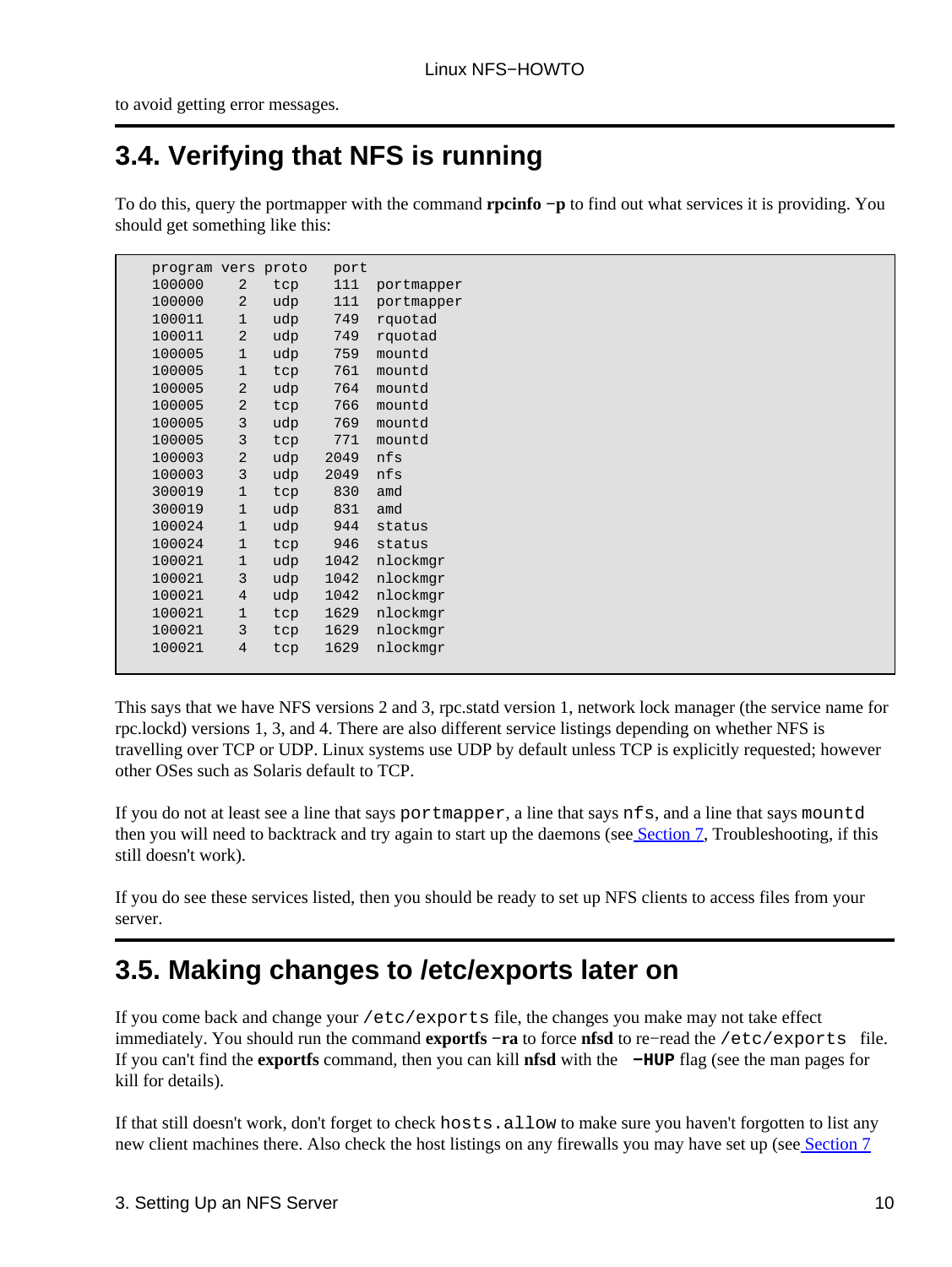and [Section 6](#page-24-0) for more details on firewalls and NFS).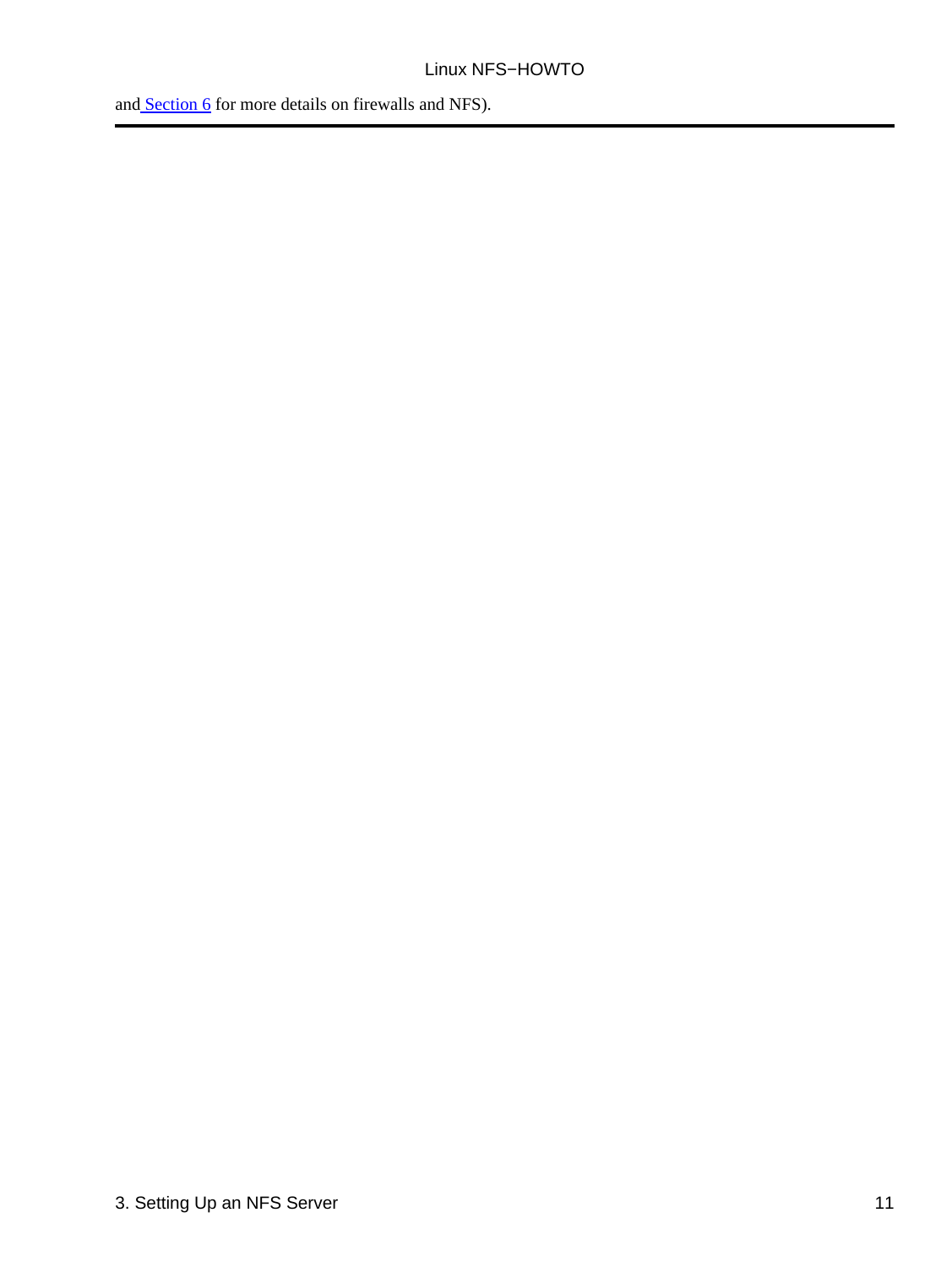# <span id="page-14-0"></span>**4. Setting up an NFS Client**

## <span id="page-14-1"></span>**4.1. Mounting remote directories**

Before beginning, you should double−check to make sure your mount program is new enough (version 2.10m if you want to use Version 3 NFS), and that the client machine supports NFS mounting, though most standard distributions do. If you are using a 2.2 or later kernel with the /proc filesystem you can check the latter by reading the file /proc/filesystems and making sure there is a line containing nfs. If not, typing **insmod nfs** may make it magically appear if NFS has been compiled as a module; otherwise, you will need to build (or download) a kernel that has NFS support built in. In general, kernels that do not have NFS compiled in will give a very specific error when the **mount** command below is run.

To begin using machine as an NFS client, you will need the portmapper running on that machine, and to use NFS file locking, you will also need **rpc.statd** and **rpc.lockd** running on both the client and the server. Most recent distributions start those services by default at boot time; if yours doesn't, see [Section 3.2](#page-7-2) for information on how to start them up.

With **portmap**, lockd, and statd running, you should now be able to mount the remote directory from your server just the way you mount a local hard drive, with the mount command. Continuing our example from the previous section, suppose our server above is called *master.foo.com*,and we want to mount the /home directory on *slave1.foo.com*. Then, all we have to do, from the root prompt on *slave1.foo.com*, is type:

# mount master.foo.com:/home /mnt/home

and the directory /home on master will appear as the directory /mnt/home on *slave1*. (Note that this assumes we have created the directory /mnt/home as an empty mount point beforehand.)

If this does not work, see the Troubleshooting section ([Section 7\)](#page-32-0).

You can get rid of the file system by typing

# umount /mnt/home

just like you would for a local file system.

## <span id="page-14-2"></span>**4.2. Getting NFS File Systems to Be Mounted at Boot Time**

NFS file systems can be added to your /etc/fstab file the same way local file systems can, so that they mount when your system starts up. The only difference is that the file system type will be set to **nfs** and the dump and fsck order (the last two entries) will have to be set to zero. So for our example above, the entry in /etc/fstab would look like:

 # device mountpoint fs−type options dump fsckorder ... master.foo.com:/home /mnt nfs rw 0 0 ...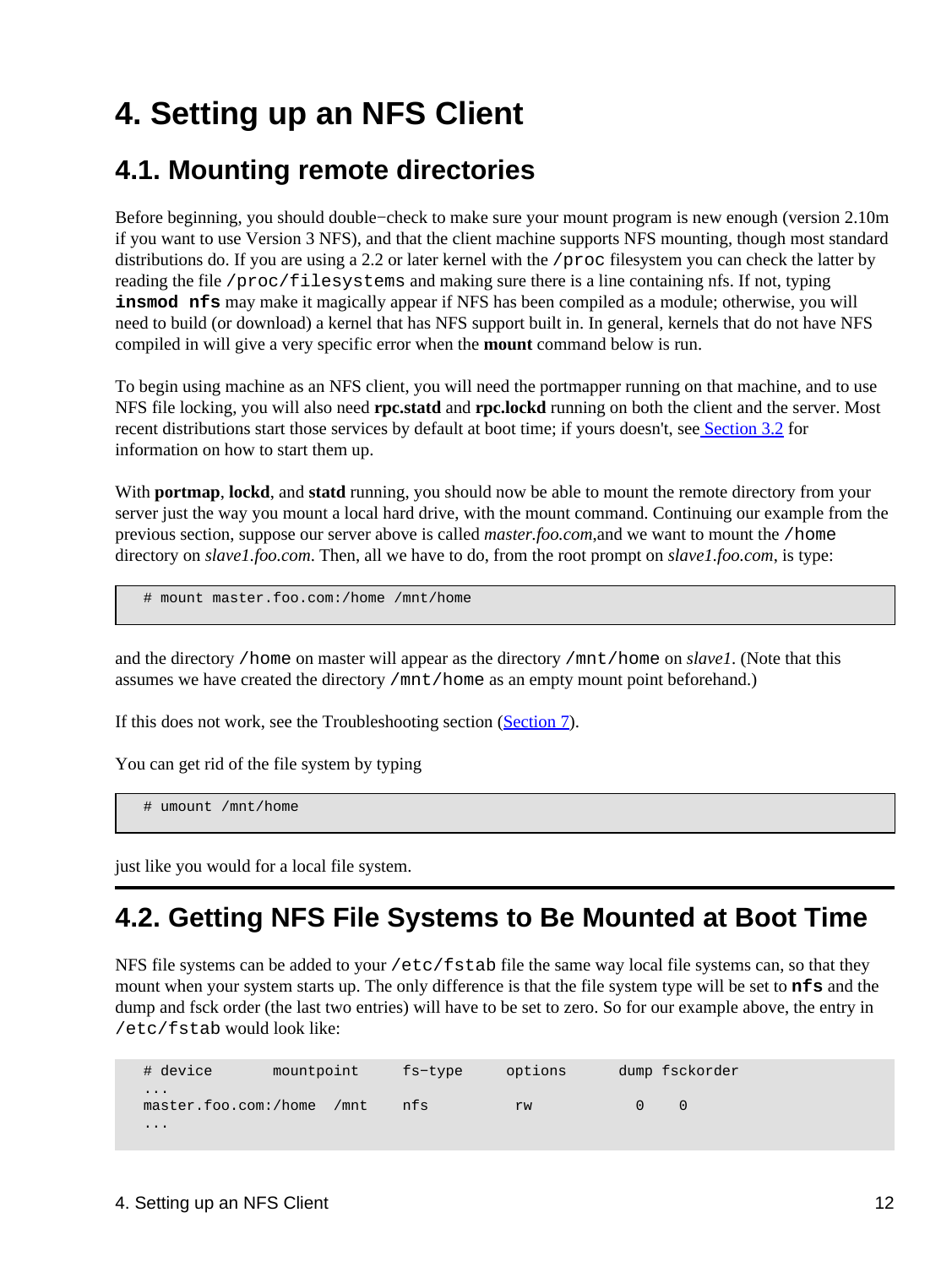See the man pages for fstab if you are unfamiliar with the syntax of this file. If you are using an automounter such as amd or autofs, the options in the corresponding fields of your mount listings should look very similar if not identical.

At this point you should have NFS working, though a few tweaks may still be necessary to get it to work well. You should also read **Section 6** to be sure your setup is reasonably secure.

## <span id="page-15-0"></span>**4.3. Mount options**

### <span id="page-15-1"></span>**4.3.1. Soft vs. Hard Mounting**

There are some options you should consider adding at once. They govern the way the NFS client handles a server crash or network outage. One of the cool things about NFS is that it can handle this gracefully. If you set up the clients right. There are two distinct failure modes:

*soft*

If a file request fails, the NFS client will report an error to the process on the client machine requesting the file access. Some programs can handle this with composure, most won't. We do not recommend using this setting; it is a recipe for corrupted files and lost data. You should especially not use this for mail disks −−− if you value your mail, that is.

*hard*

The program accessing a file on a NFS mounted file system will hang when the server crashes. The process cannot be interrupted or killed (except by a "sure kill") unless you also specify **intr**. When the NFS server is back online the program will continue undisturbed from where it was. We recommend using **hard, intr** on all NFS mounted file systems.

Picking up the from previous example, the fstab entry would now look like:

| # device                         | mountpoint fs-type |     | options          | dump fsckord |
|----------------------------------|--------------------|-----|------------------|--------------|
| $\cdots$<br>master.foo.com:/home | /mnt/home          | nfs | rw, hard, intr 0 | $\Omega$     |
| $\cdots$                         |                    |     |                  |              |

### <span id="page-15-2"></span>**4.3.2. Setting Block Size to Optimize Transfer Speeds**

The **rsize** and **wsize** mount options specify the size of the chunks of data that the client and server pass back and forth to each other.

The defaults may be too big or to small; there is no size that works well on all or most setups. On the one hand, some combinations of Linux kernels and network cards (largely on older machines) cannot handle blocks that large. On the other hand, if they can handle larger blocks, a bigger size might be faster.

Getting the block size right is an important factor in performance and is a must if you are planning to use the NFS server in a production environment. See [Section 5](#page-16-0) for details.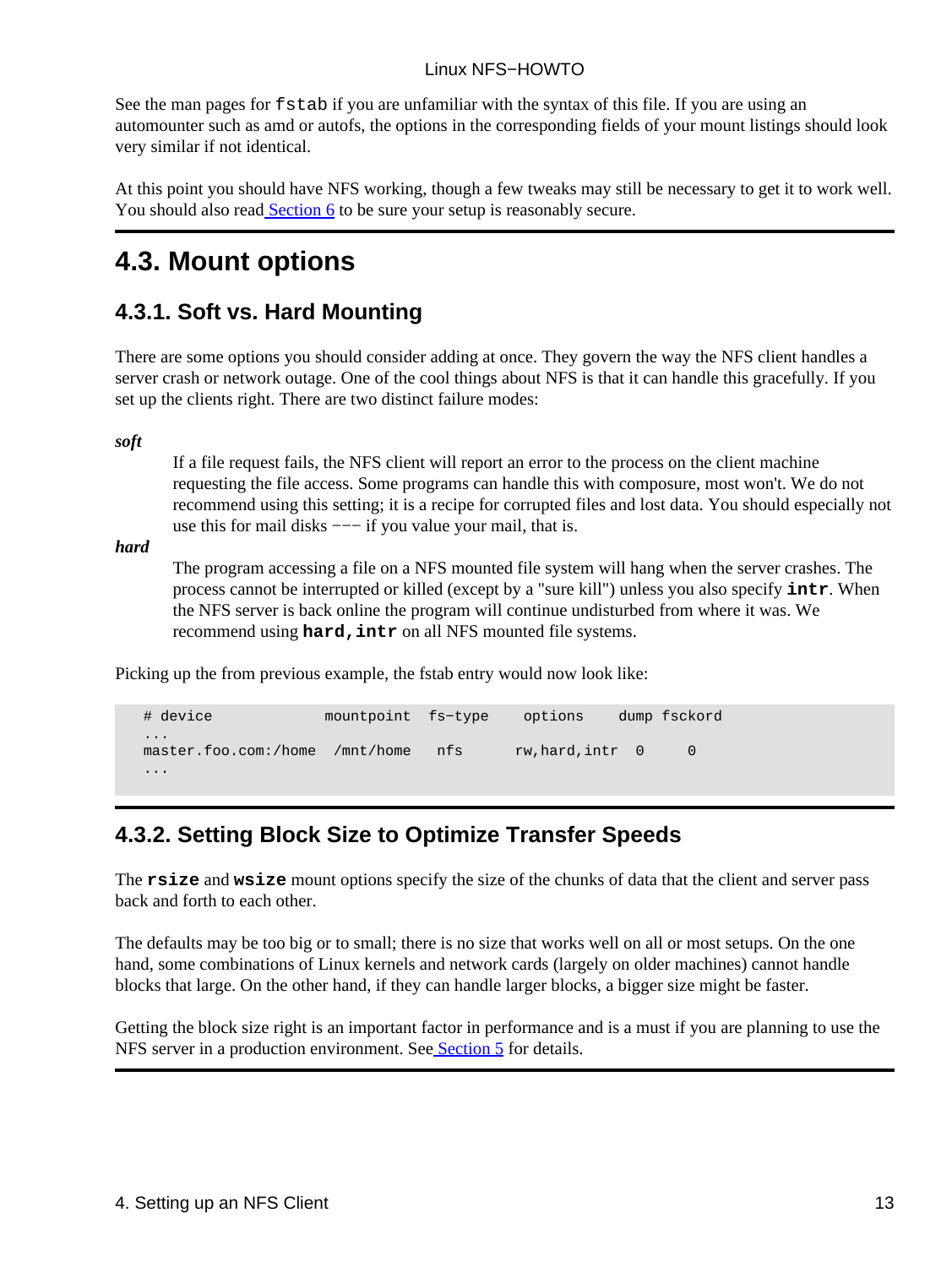# <span id="page-16-0"></span>**5. Optimizing NFS Performance**

Careful analysis of your environment, both from the client and from the server point of view, is the first step necessary for optimal NFS performance. The first sections will address issues that are generally important to the client. Later ([Section 5.3](#page-18-1) and beyond), server side issues will be discussed. In both cases, these issues will not be limited exclusively to one side or the other, but it is useful to separate the two in order to get a clearer picture of cause and effect.

Aside from the general network configuration − appropriate network capacity, faster NICs, full duplex settings in order to reduce collisions, agreement in network speed among the switches and hubs, etc. – one of the most important client optimization settings are the NFS data transfer buffer sizes, specified by the **mount** command options **rsize** and **wsize**.

## <span id="page-16-1"></span>**5.1. Setting Block Size to Optimize Transfer Speeds**

The **mount** command options **rsize** and **wsize** specify the size of the chunks of data that the client and server pass back and forth to each other. If no **rsize** and **wsize** options are specified, the default varies by which version of NFS we are using. The most common default is 4K (4096 bytes), although for TCP−based mounts in 2.2 kernels, and for all mounts beginning with 2.4 kernels, the server specifies the default block size.

The theoretical limit for the NFS V2 protocol is 8K. For the V3 protocol, the limit is specific to the server. On the Linux server, the maximum block size is defined by the value of the kernel constant **NFSSVC\_MAXBLKSIZE**, found in the Linux kernel source file ./include/linux/nfsd/const.h. The current maximum block size for the kernel, as of 2.4.17, is 8K (8192 bytes), but the patch set implementing NFS over TCP/IP transport in the 2.4 series, as of this writing, uses a value of 32K (defined in the patch as 32\*1024) for the maximum block size.

All 2.4 clients currently support up to 32K block transfer sizes, allowing the standard 32K block transfers across NFS mounts from other servers, such as Solaris, without client modification.

The defaults may be too big or too small, depending on the specific combination of hardware and kernels. On the one hand, some combinations of Linux kernels and network cards (largely on older machines) cannot handle blocks that large. On the other hand, if they can handle larger blocks, a bigger size might be faster.

You will want to experiment and find an **rsize** and **wsize** that works and is as fast as possible. You can test the speed of your options with some simple commands, if your network environment is not heavily used. Note that your results may vary widely unless you resort to using more complex benchmarks, such as Bonnie, Bonnie++, or IOzone.

The first of these commands transfers 16384 blocks of 16k each from the special file /dev/zero (which if you read it just spits out zeros *really* fast) to the mounted partition. We will time it to see how long it takes. So, from the client machine, type:

# time dd if=/dev/zero of=/mnt/home/testfile bs=16k count=16384

This creates a 256Mb file of zeroed bytes. In general, you should create a file that's at least twice as large as the system RAM on the server, but make sure you have enough disk space! Then read back the file into the great black hole on the client machine (/dev/null) by typing the following: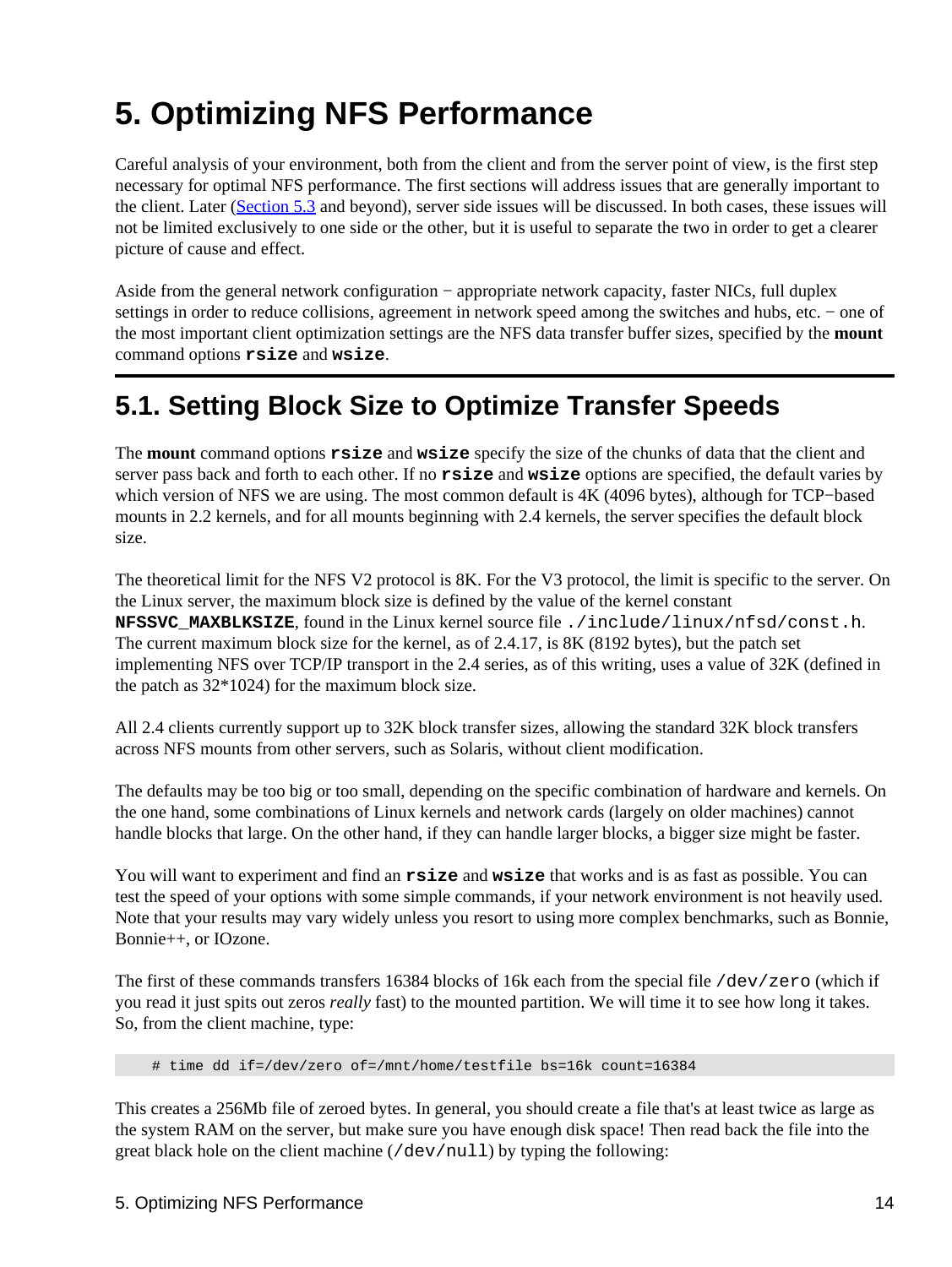# time dd if=/mnt/home/testfile of=/dev/null bs=16k

Repeat this a few times and average how long it takes. Be sure to unmount and remount the filesystem each time (both on the client and, if you are zealous, locally on the server as well), which should clear out any caches.

Then unmount, and mount again with a larger and smaller block size. They should be multiples of 1024, and not larger than the maximum block size allowed by your system. Note that NFS Version 2 is limited to a maximum of 8K, regardless of the maximum block size defined by **NFSSVC\_MAXBLKSIZE**; Version 3 will support up to 64K, if permitted. The block size should be a power of two since most of the parameters that would constrain it (such as file system block sizes and network packet size) are also powers of two. However, some users have reported better successes with block sizes that are not powers of two but are still multiples of the file system block size and the network packet size.

Directly after mounting with a larger size, cd into the mounted file system and do things like **ls**, explore the filesystem a bit to make sure everything is as it should. If the **rsize**/**wsize** is too large the symptoms are very odd and not 100% obvious. A typical symptom is incomplete file lists when doing **ls**, and no error messages, or reading files failing mysteriously with no error messages. After establishing that the given **rsize**/ **wsize** works you can do the speed tests again. Different server platforms are likely to have different optimal sizes.

Remember to edit /etc/fstab to reflect the **rsize**/**wsize** you found to be the most desirable.

If your results seem inconsistent, or doubtful, you may need to analyze your network more extensively while varying the **rsize** and **wsize** values. In that case, here are several pointers to benchmarks that may prove useful:

- Bonnie<http://www.textuality.com/bonnie/>
- Bonnie+[+ http://www.coker.com.au/bonnie++/](http://www.coker.com.au/bonnie++/)
- IOzone file system benchmark<http://www.iozone.org/>
- The official NFS benchmark, SPECsfs9[7 http://www.spec.org/osg/sfs97/](http://www.spec.org/osg/sfs97/)

The easiest benchmark with the widest coverage, including an extensive spread of file sizes, and of IO types − reads, & writes, rereads & rewrites, random access, etc. − seems to be IOzone. A recommended invocation of IOzone (for which you must have root privileges) includes unmounting and remounting the directory under test, in order to clear out the caches between tests, and including the file close time in the measurements. Assuming you've already exported /tmp to everyone from the server foo, and that you've installed IOzone in the local directory, this should work:

```
 # echo "foo:/tmp /mnt/foo nfs rw,hard,intr,rsize=8192,wsize=8192 0 0"
 >> /etc/fstab
 # mkdir /mnt/foo
 # mount /mnt/foo
 # ./iozone −a −R −c −U /mnt/foo −f /mnt/foo/testfile > logfile
```
The benchmark should take 2−3 hours at most, but of course you will need to run it for each value of rsize and wsize that is of interest. The web site gives full documentation of the parameters, but the specific options used above are:

- **−a** Full automatic mode, which tests file sizes of 64K to 512M, using record sizes of 4K to 16M
- **−R** Generate report in excel spreadsheet form (The "surface plot" option for graphs is best)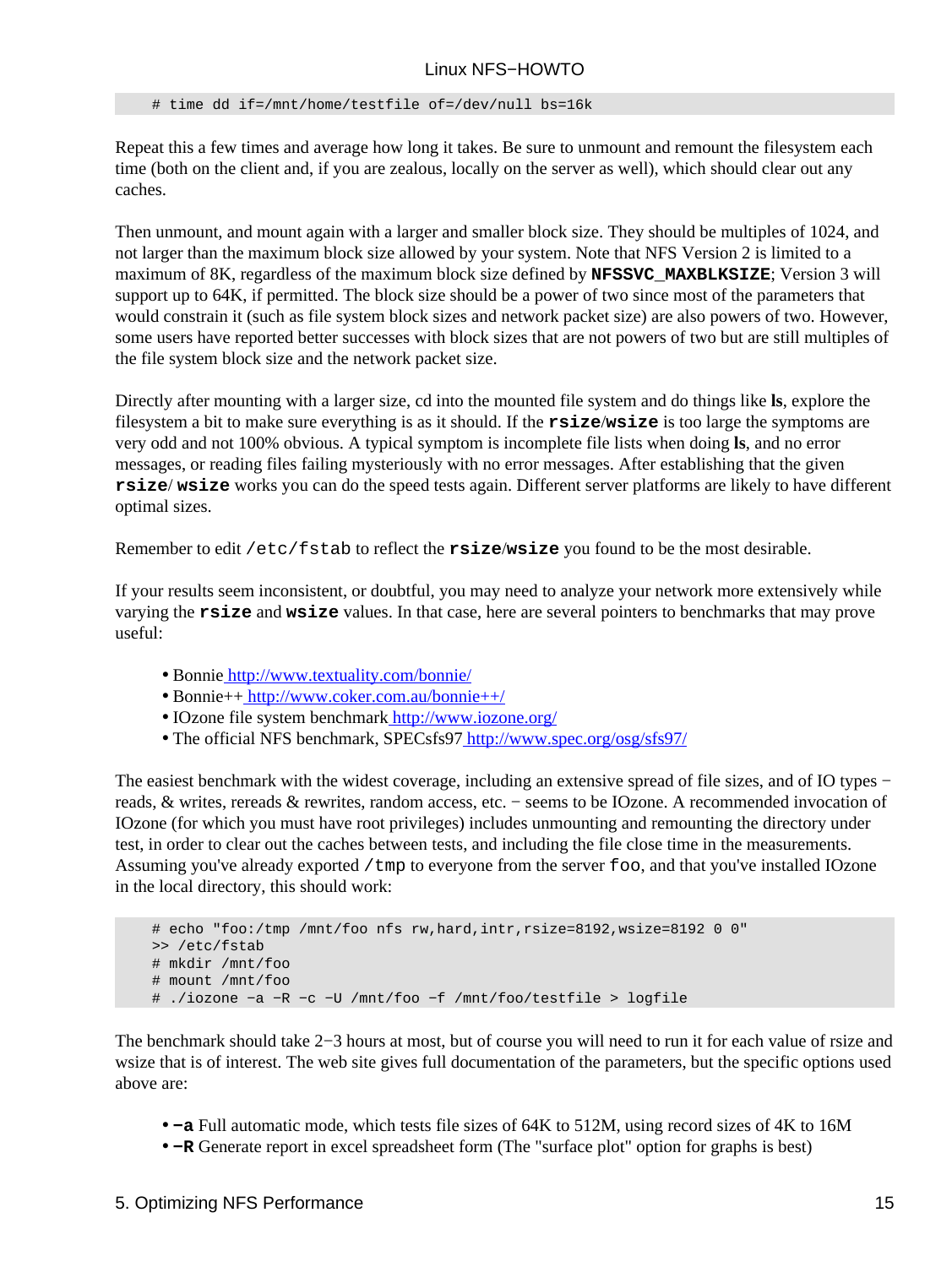- **−c** Include the file close time in the tests, which will pick up the NFS version 3 commit time
- **−U** Use the given mount point to unmount and remount between tests; it clears out caches
- **−f** When using unmount, you have to locate the test file in the mounted file system

## <span id="page-18-0"></span>**5.2. Packet Size and Network Drivers**

While many Linux network card drivers are excellent, some are quite shoddy, including a few drivers for some fairly standard cards. It is worth experimenting with your network card directly to find out how it can best handle traffic.

Try **ping**ing back and forth between the two machines with large packets using the **−f** and **−s** options with **ping** (see *ping(8)* for more details) and see if a lot of packets get dropped, or if they take a long time for a reply. If so, you may have a problem with the performance of your network card.

For a more extensive analysis of NFS behavior in particular, use the **nfsstat** command to look at nfs transactions, client and server statistics, network statistics, and so forth. The **"−o net"** option will show you the number of dropped packets in relation to the total number of transactions. In UDP transactions, the most important statistic is the number of retransmissions, due to dropped packets, socket buffer overflows, general server congestion, timeouts, etc. This will have a tremendously important effect on NFS performance, and should be carefully monitored. Note that **nfsstat** does not yet implement the **−z** option, which would zero out all counters, so you must look at the current **nfsstat** counter values prior to running the benchmarks.

To correct network problems, you may wish to reconfigure the packet size that your network card uses. Very often there is a constraint somewhere else in the network (such as a router) that causes a smaller maximum packet size between two machines than what the network cards on the machines are actually capable of. TCP should autodiscover the appropriate packet size for a network, but UDP will simply stay at a default value. So determining the appropriate packet size is especially important if you are using NFS over UDP.

You can test for the network packet size using the **tracepath** command: From the client machine, just type **tracepath** *server* **2049** and the path MTU should be reported at the bottom. You can then set the MTU on your network card equal to the path MTU, by using the **MTU** option to **ifconfig**, and see if fewer packets get dropped. See the **ifconfig** man pages for details on how to reset the MTU.

In addition, **netstat −s** will give the statistics collected for traffic across all supported protocols. You may also look at /proc/net/snmp for information about current network behavior; see the next section for more details.

## <span id="page-18-1"></span>**5.3. Overflow of Fragmented Packets**

Using an **rsize** or **wsize** larger than your network's MTU (often set to 1500, in many networks) will cause IP packet fragmentation when using NFS over UDP. IP packet fragmentation and reassembly require a significant amount of CPU resource at both ends of a network connection. In addition, packet fragmentation also exposes your network traffic to greater unreliability, since a complete RPC request must be retransmitted if a UDP packet fragment is dropped for any reason. Any increase of RPC retransmissions, along with the possibility of increased timeouts, are the single worst impediment to performance for NFS over UDP.

Packets may be dropped for many reasons. If your network topography is complex, fragment routes may differ, and may not all arrive at the Server for reassembly. NFS Server capacity may also be an issue, since the kernel has a limit of how many fragments it can buffer before it starts throwing away packets. With kernels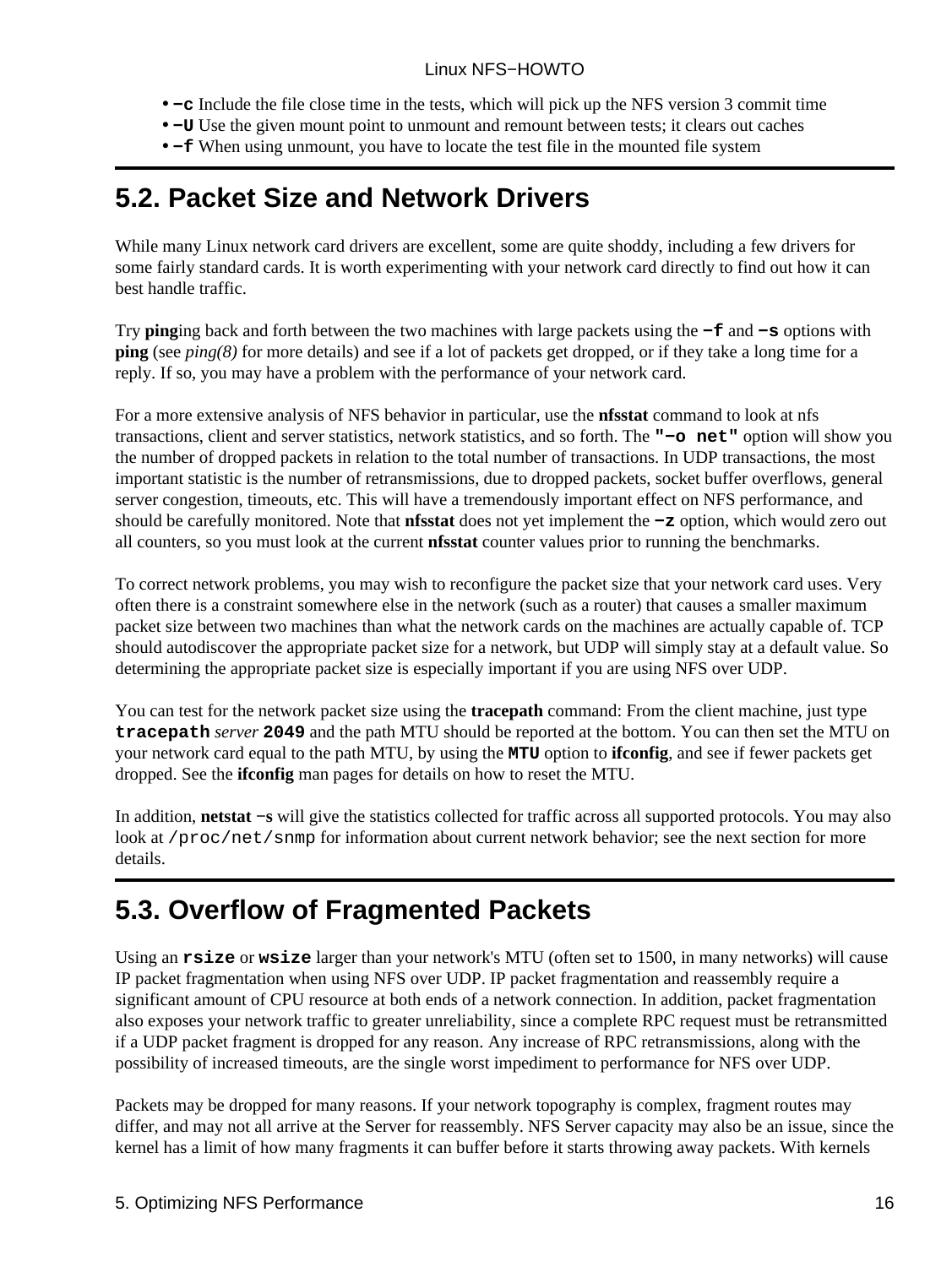that support the /proc filesystem, you can monitor the files

/proc/sys/net/ipv4/ipfrag\_high\_thresh and

/proc/sys/net/ipv4/ipfrag\_low\_thresh. Once the number of unprocessed, fragmented packets reaches the number specified by  $ipfrag$  high thresh (in bytes), the kernel will simply start throwing away fragmented packets until the number of incomplete packets reaches the number specified by ipfrag\_low\_thresh.

Another counter to monitor is **IP: ReasmFails** in the file /proc/net/snmp; this is the number of fragment reassembly failures. if it goes up too quickly during heavy file activity, you may have problem.

## <span id="page-19-0"></span>**5.4. NFS over TCP**

A new feature, available for both 2.4 and 2.5 kernels but not yet integrated into the mainstream kernel at the time of this writing, is NFS over TCP. Using TCP has a distinct advantage and a distinct disadvantage over UDP. The advantage is that it works far better than UDP on lossy networks. When using TCP, a single dropped packet can be retransmitted, without the retransmission of the entire RPC request, resulting in better performance on lossy networks. In addition, TCP will handle network speed differences better than UDP, due to the underlying flow control at the network level.

The disadvantage of using TCP is that it is not a stateless protocol like UDP. If your server crashes in the middle of a packet transmission, the client will hang and any shares will need to be unmounted and remounted.

The overhead incurred by the TCP protocol will result in somewhat slower performance than UDP under ideal network conditions, but the cost is not severe, and is often not noticable without careful measurement. If you are using gigabit ethernet from end to end, you might also investigate the usage of jumbo frames, since the high speed network may allow the larger frame sizes without encountering increased collision rates, particularly if you have set the network to full duplex.

# <span id="page-19-1"></span>**5.5. Timeout and Retransmission Values**

Two mount command options, **timeo** and **retrans**, control the behavior of UDP requests when encountering client timeouts due to dropped packets, network congestion, and so forth. The **−o timeo** option allows designation of the length of time, in tenths of seconds, that the client will wait until it decides it will not get a reply from the server, and must try to send the request again. The default value is 7 tenths of a second. The **−o retrans** option allows designation of the number of timeouts allowed before the client gives up, and displays the Server not responding message. The default value is 3 attempts. Once the client displays this message, it will continue to try to send the request, but only once before displaying the error message if another timeout occurs. When the client reestablishes contact, it will fall back to using the correct **retrans** value, and will display the Server OK message.

If you are already encountering excessive retransmissions (see the output of the **nfsstat** command), or want to increase the block transfer size without encountering timeouts and retransmissions, you may want to adjust these values. The specific adjustment will depend upon your environment, and in most cases, the current defaults are appropriate.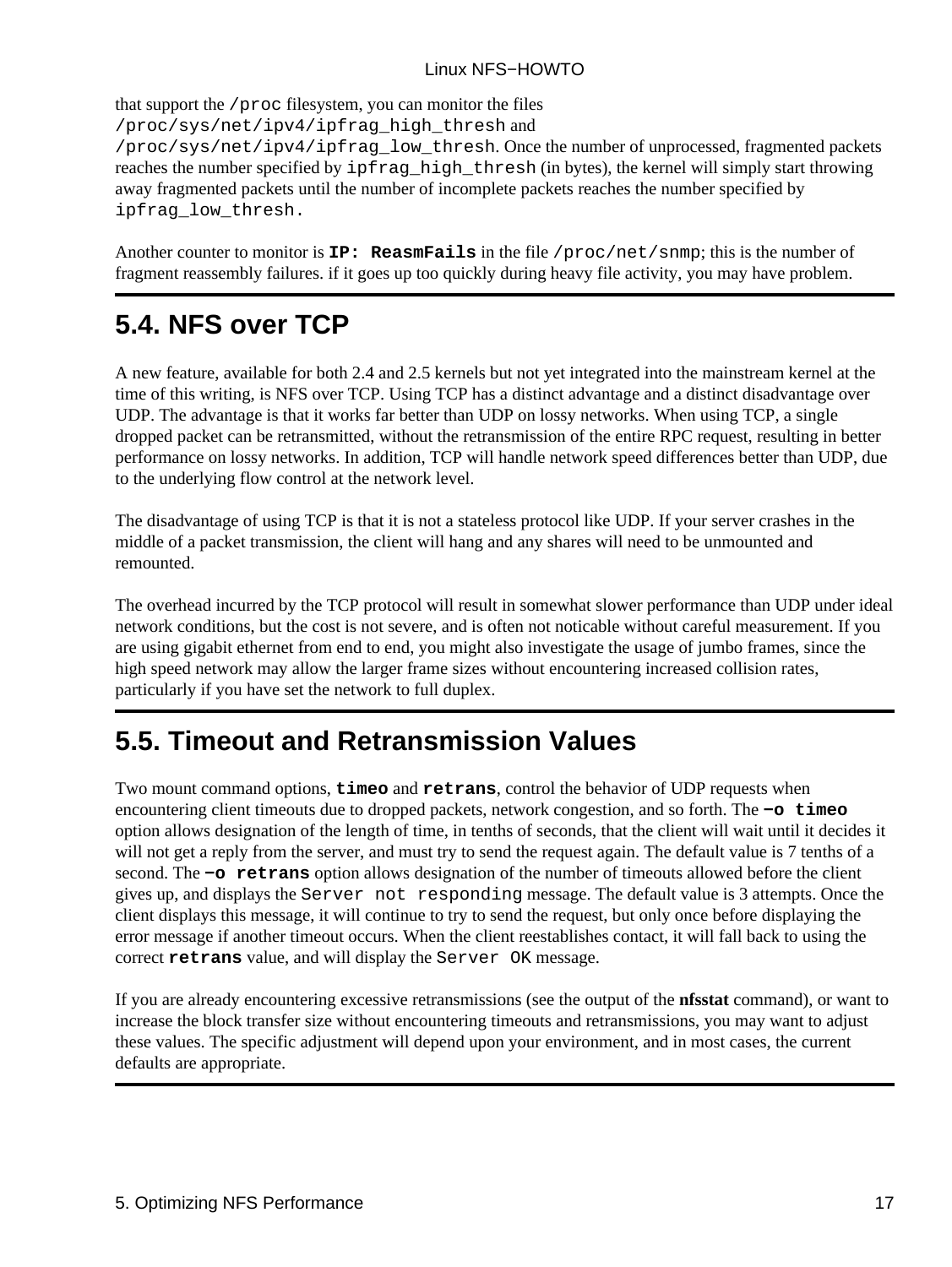## <span id="page-20-0"></span>**5.6. Number of Instances of the NFSD Server Daemon**

Most startup scripts, Linux and otherwise, start 8 instances of **nfsd**. In the early days of NFS, Sun decided on this number as a rule of thumb, and everyone else copied. There are no good measures of how many instances are optimal, but a more heavily−trafficked server may require more. You should use at the very least one daemon per processor, but four to eight per processor may be a better rule of thumb. If you are using a 2.4 or higher kernel and you want to see how heavily each **nfsd** thread is being used, you can look at the file /proc/net/rpc/nfsd. The last ten numbers on the **th** line in that file indicate the number of seconds that the thread usage was at that percentage of the maximum allowable. If you have a large number in the top three deciles, you may wish to increase the number of **nfsd** instances. This is done upon starting **nfsd** using the number of instances as the command line option, and is specified in the NFS startup script (/etc/rc.d/init.d/nfs on Red Hat) as **RPCNFSDCOUNT**. See the *nfsd(8)* man page for more information.

## <span id="page-20-1"></span>**5.7. Memory Limits on the Input Queue**

On 2.2 and 2.4 kernels, the socket input queue, where requests sit while they are currently being processed, has a small default size limit (rmem\_default) of 64k. This queue is important for clients with heavy read loads, and servers with heavy write loads. As an example, if you are running 8 instances of nfsd on the server, each will only have 8k to store write requests while it processes them. In addition, the socket output queue − important for clients with heavy write loads and servers with heavy read loads − also has a small default size (wmem default).

Several published runs of the NFS benchmark [SPECsfs](http://www.spec.org/osg/sfs97/) specify usage of a much higher value for both the read and write value sets,  $[xw]$ mem\_default and  $[xw]$ mem\_max. You might consider increasing these values to at least 256k. The read and write limits are set in the proc file system using (for example) the files /proc/sys/net/core/rmem\_default and /proc/sys/net/core/rmem\_max. The rmem\_default value can be increased in three steps; the following method is a bit of a hack but should work and should not cause any problems:

- Increase the size listed in the file:
	- # echo 262144 > /proc/sys/net/core/rmem\_default
	- # echo 262144 > /proc/sys/net/core/rmem\_max
- Restart NFS. For example, on Red Hat systems, # /etc/rc.d/init.d/nfs restart
- You might return the size limits to their normal size in case other kernel systems depend on it:
	- # echo 65536 > /proc/sys/net/core/rmem\_default
	- # echo 65536 > /proc/sys/net/core/rmem\_max

This last step may be necessary because machines have been reported to crash if these values are left changed for long periods of time.

# <span id="page-20-2"></span>**5.8. Turning Off Autonegotiation of NICs and Hubs**

If network cards auto−negotiate badly with hubs and switches, and ports run at different speeds, or with different duplex configurations, performance will be severely impacted due to excessive collisions, dropped packets, etc. If you see excessive numbers of dropped packets in the **nfsstat** output, or poor network performance in general, try playing around with the network speed and duplex settings. If possible, concentrate on establishing a 100BaseT full duplex subnet; the virtual elimination of collisions in full duplex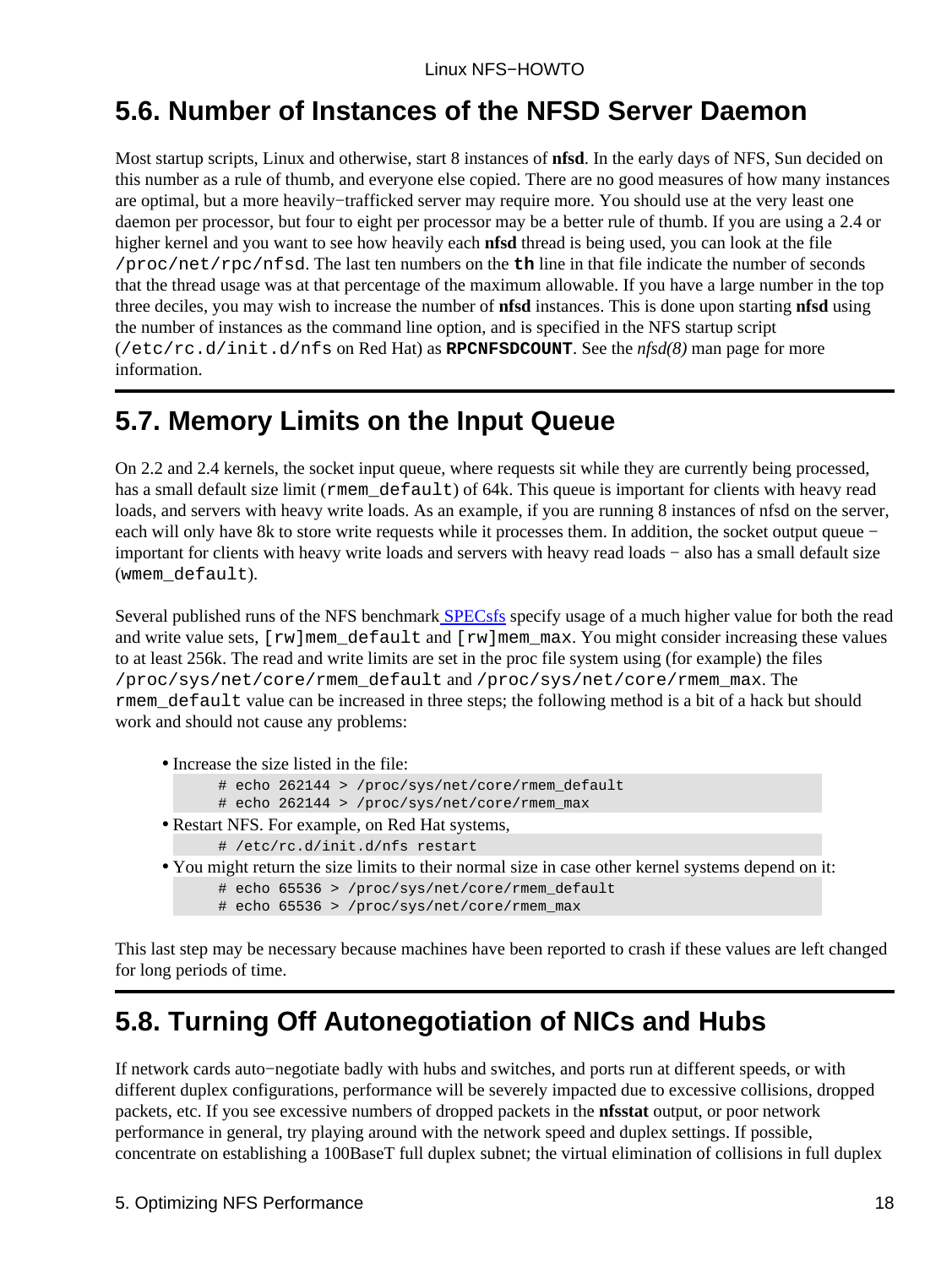will remove the most severe performance inhibitor for NFS over UDP. Be careful when turning off autonegotiation on a card: The hub or switch that the card is attached to will then resort to other mechanisms (such as parallel detection) to determine the duplex settings, and some cards default to half duplex because it is more likely to be supported by an old hub. The best solution, if the driver supports it, is to force the card to negotiate 100BaseT full duplex.

## <span id="page-21-0"></span>**5.9. Synchronous vs. Asynchronous Behavior in NFS**

The default export behavior for both NFS Version 2 and Version 3 protocols, used by **exportfs** in nfs−utils versions prior to Version 1.11 (the latter is in the CVS tree, but not yet released in a package, as of January, 2002) is "asynchronous". This default permits the server to reply to client requests as soon as it has processed the request and handed it off to the local file system, without waiting for the data to be written to stable storage. This is indicated by the **async** option denoted in the server's export list. It yields better performance at the cost of possible data corruption if the server reboots while still holding unwritten data and/or metadata in its caches. This possible data corruption is not detectable at the time of occurrence, since the **async** option instructs the server to lie to the client, telling the client that all data has indeed been written to the stable storage, regardless of the protocol used.

In order to conform with "synchronous" behavior, used as the default for most proprietary systems supporting NFS (Solaris, HP−UX, RS/6000, etc.), and now used as the default in the latest version of **exportfs**, the Linux Server's file system must be exported with the **sync** option. Note that specifying synchronous exports will result in no option being seen in the server's export list:

Export a couple file systems to everyone, using slightly different options: •

```
 # /usr/sbin/exportfs −o rw,sync *:/usr/local
 # /usr/sbin/exportfs −o rw *:/tmp
```
• Now we can see what the exported file system parameters look like:

```
 # /usr/sbin/exportfs −v
 /usr/local *(rw)
 /tmp *(rw,async)
```
If your kernel is compiled with the /proc filesystem, then the file /proc/fs/nfs/exports will also show the full list of export options.

When synchronous behavior is specified, the server will not complete (that is, reply to the client) an NFS version 2 protocol request until the local file system has written all data/metadata to the disk. The server *will* complete a synchronous NFS version 3 request without this delay, and will return the status of the data in order to inform the client as to what data should be maintained in its caches, and what data is safe to discard. There are 3 possible status values, defined an enumerated type, **nfs3\_stable\_how**, in include/linux/nfs.h. The values, along with the subsequent actions taken due to these results, are as follows:

- NFS\_UNSTABLE − Data/Metadata was not committed to stable storage on the server, and must be cached on the client until a subsequent client commit request assures that the server does send data to stable storage.
- NFS\_DATA\_SYNC − Metadata was not sent to stable storage, and must be cached on the client. A subsequent commit is necessary, as is required above.
- NFS\_FILE\_SYNC − No data/metadata need be cached, and a subsequent commit need not be sent for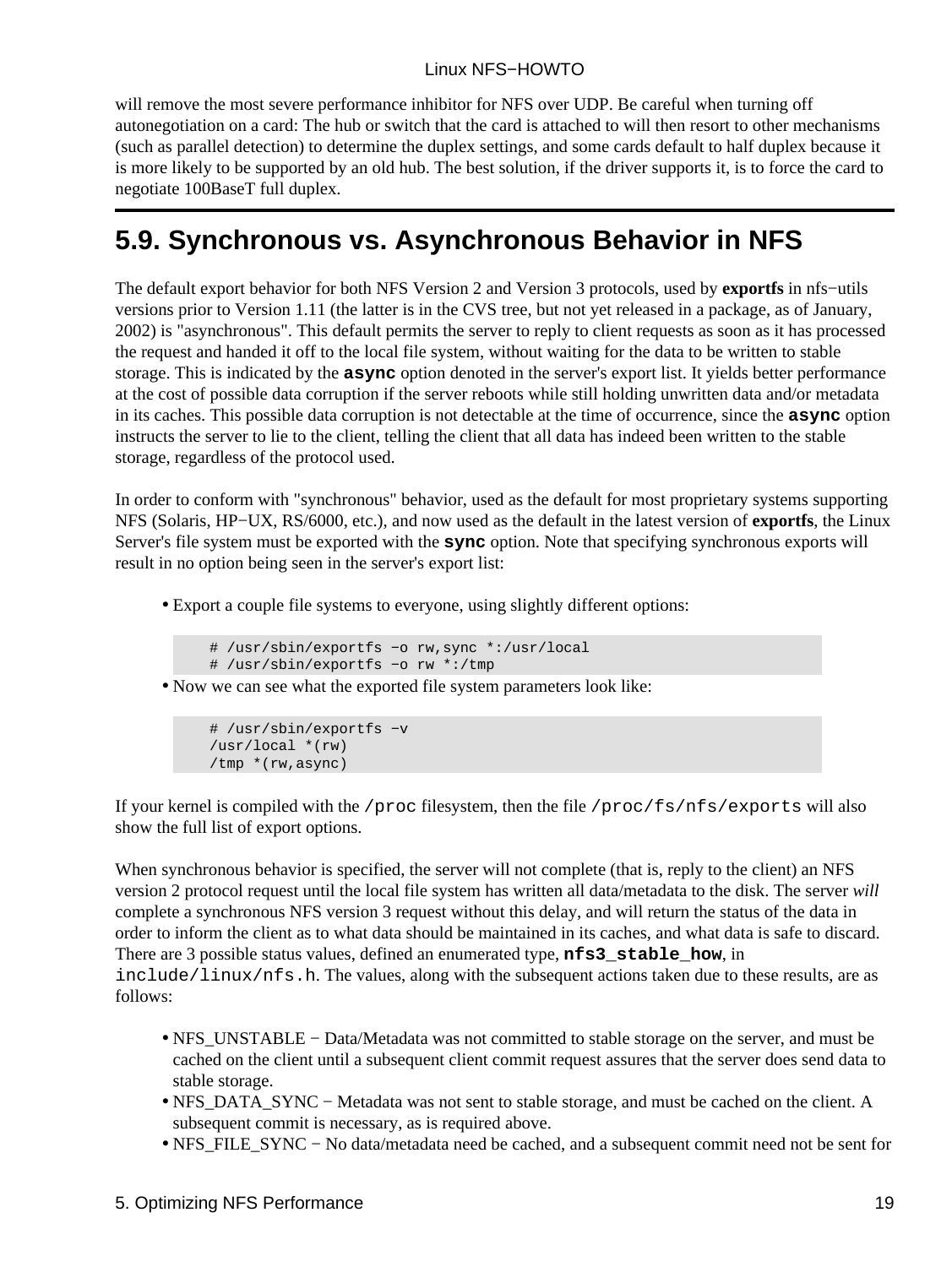the range covered by this request.

In addition to the above definition of synchronous behavior, the client may explicitly insist on total synchronous behavior, regardless of the protocol, by opening all files with the **O\_SYNC** option. In this case, all replies to client requests will wait until the data has hit the server's disk, regardless of the protocol used (meaning that, in NFS version 3, all requests will be **NFS\_FILE\_SYNC** requests, and will require that the Server returns this status). In that case, the performance of NFS Version 2 and NFS Version 3 will be virtually identical.

If, however, the old default **async** behavior is used, the **O\_SYNC** option has no effect at all in either version of NFS, since the server will reply to the client without waiting for the write to complete. In that case the performance differences between versions will also disappear.

Finally, note that, for NFS version 3 protocol requests, a subsequent commit request from the NFS client at file close time, or at **fsync()** time, will force the server to write any previously unwritten data/metadata to the disk, and the server will not reply to the client until this has been completed, as long as **sync** behavior is followed. If **async** is used, the commit is essentially a no−op, since the server once again lies to the client, telling the client that the data has been sent to stable storage. This again exposes the client and server to data corruption, since cached data may be discarded on the client due to its belief that the server now has the data maintained in stable storage.

## <span id="page-22-0"></span>**5.10. Non−NFS−Related Means of Enhancing Server Performance**

In general, server performance and server disk access speed will have an important effect on NFS performance. Offering general guidelines for setting up a well−functioning file server is outside the scope of this document, but a few hints may be worth mentioning:

- If you have access to RAID arrays, use RAID 1/0 for both write speed and redundancy; RAID 5 gives you good read speeds but lousy write speeds.
- A journalling filesystem will drastically reduce your reboot time in the event of a system crash. Currently, [ext3](ftp://ftp.uk.linux.org/pub/linux/sct/fs/jfs/) will work correctly with NFS version 3. In addition, Reiserfs version 3.6 will work with NFS version 3 on 2.4.7 or later kernels (patches are available for previous kernels). Earlier versions of Reiserfs did not include room for generation numbers in the inode, exposing the possibility of undetected data corruption during a server reboot.
- Additionally, journalled file systems can be configured to maximize performance by taking advantage of the fact that journal updates are all that is necessary for data protection. One example is using ext3 with **data=journal** so that all updates go first to the journal, and later to the main file system. Once the journal has been updated, the NFS server can safely issue the reply to the clients, and the main file system update can occur at the server's leisure.

The journal in a journalling file system may also reside on a separate device such as a flash memory card so that journal updates normally require no seeking. With only rotational delay imposing a cost, this gives reasonably good synchronous IO performance. Note that ext3 currently supports journal relocation, and ReiserFS will (officially) support it soon. The Reiserfs tool package found at [ftp://ftp.namesys.com/pub/reiserfsprogs/reiserfsprogs−3.x.0k.tar.gz](ftp://ftp.namesys.com/pub/reiserfsprogs/reiserfsprogs-3.x.0k.tar.gz) contains the **reiserfstune** tool, which will allow journal relocation. It does, however, require a kernel patch which has not yet been officially released as of January, 2002.

• Using an automounter (such as autofs or amd) may prevent hangs if you cross−mount files on your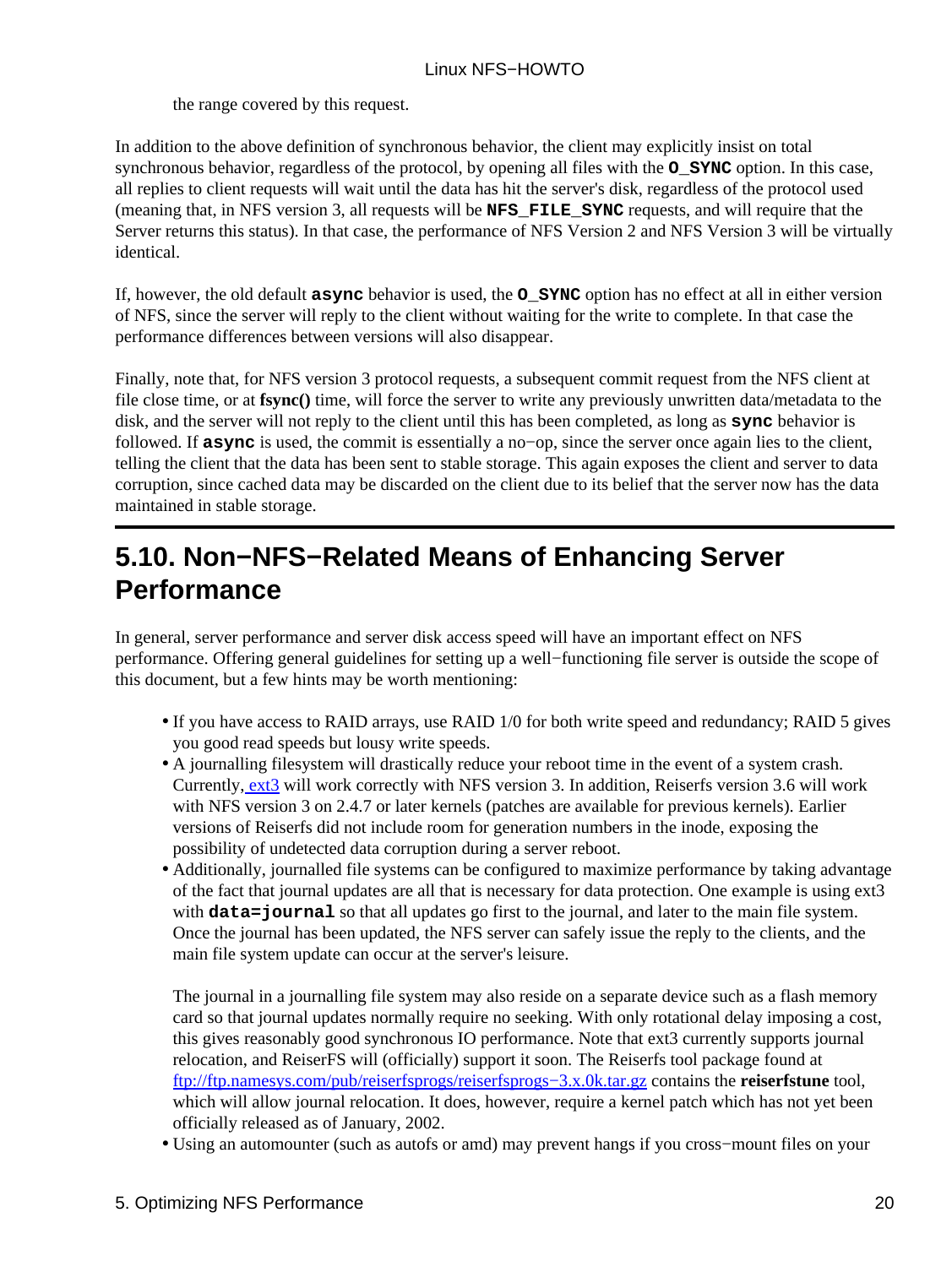machines (whether on purpose or by oversight) and one of those machines goes down. See the [Automount Mini−HOWTO](http://www.linuxdoc.org/HOWTO/mini/Automount.html) for details.

• Some manufacturers (Network Appliance, Hewlett Packard, and others) provide NFS accelerators in the form of Non−Volatile RAM. NVRAM will boost access speed to stable storage up to the equivalent of **async** access.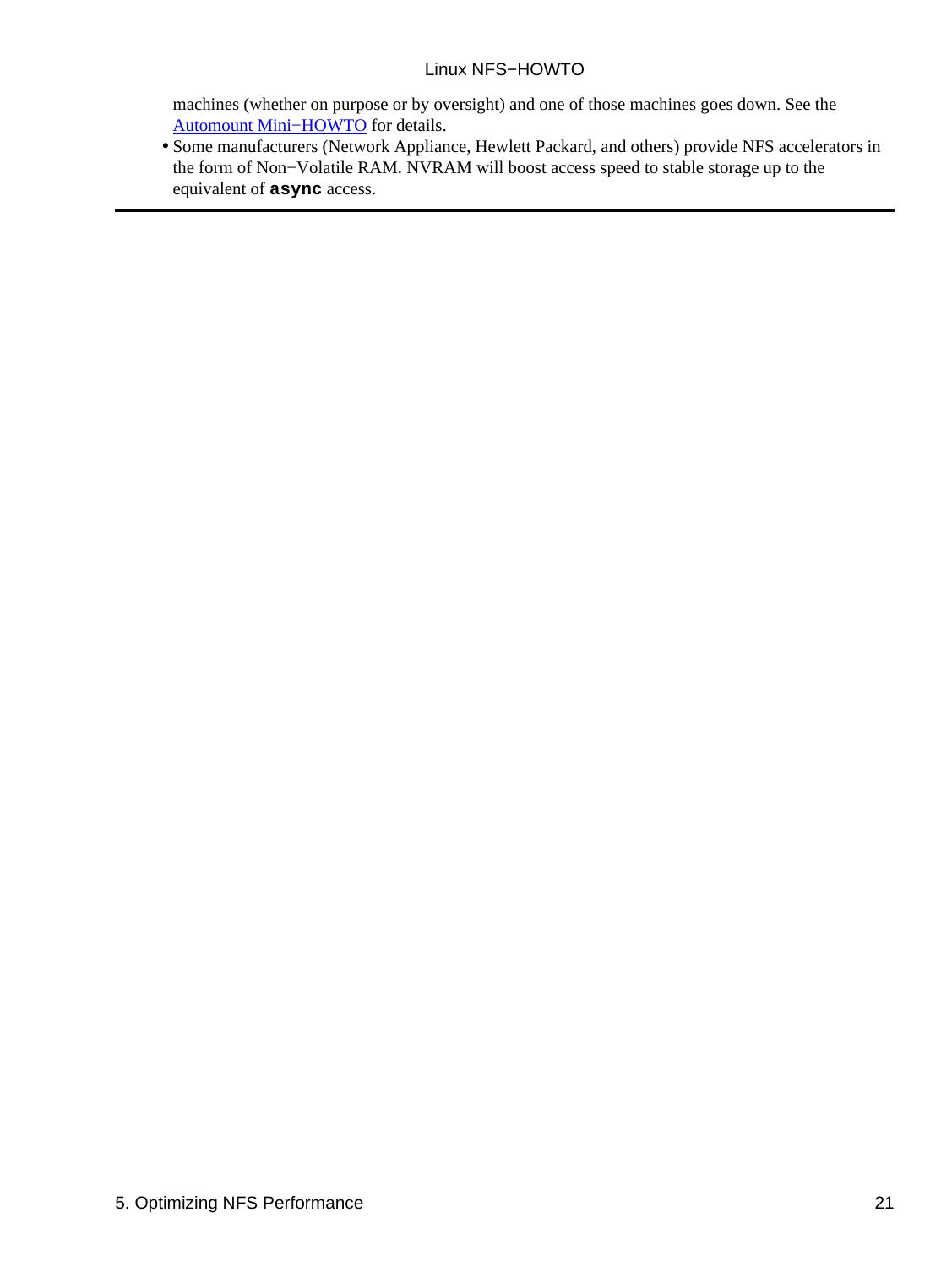# <span id="page-24-0"></span>**6. Security and NFS**

This list of security tips and explanations will not make your site completely secure. *NOTHING* will make your site completely secure. Reading this section may help you get an idea of the security problems with NFS. This is not a comprehensive guide and it will always be undergoing changes. If you have any tips or hints to give us please send them to the HOWTO maintainer.

If you are on a network with no access to the outside world (not even a modem) and you trust all the internal machines and all your users then this section will be of no use to you. However, its our belief that there are relatively few networks in this situation so we would suggest reading this section thoroughly for anyone setting up NFS.

With NFS, there are two steps required for a client to gain access to a file contained in a remote directory on the server. The first step is mount access. Mount access is achieved by the client machine attempting to attach to the server. The security for this is provided by the /etc/exports file. This file lists the names or IP addresses for machines that are allowed to access a share point. If the client's ip address matches one of the entries in the access list then it will be allowed to mount. This is not terribly secure. If someone is capable of spoofing or taking over a trusted address then they can access your mount points. To give a real−world example of this type of "authentication": This is equivalent to someone introducing themselves to you and you believing they are who they claim to be because they are wearing a sticker that says "Hello, My Name is ...." Once the machine has mounted a volume, its operating system will have access to all files on the volume (with the possible exception of those owned by root; see below) and write access to those files as well, if the volume was exported with the **rw** option.

The second step is file access. This is a function of normal file system access controls on the client and not a specialized function of NFS. Once the drive is mounted the user and group permissions on the files determine access control.

An example: bob on the server maps to the UserID 9999. Bob makes a file on the server that is only accessible the user (the equivalent to typing **chmod 600** *filename*). A client is allowed to mount the drive where the file is stored. On the client mary maps to UserID 9999. This means that the client user mary can access bob's file that is marked as only accessible by him. It gets worse: If someone has become superuser on the client machine they can su − *username* and become *any* user. NFS will be none the wiser.

Its not all terrible. There are a few measures you can take on the server to offset the danger of the clients. We will cover those shortly.

If you don't think the security measures apply to you, you're probably wrong. I[n Section 6.1](#page-25-0) we'll cover securing the portmapper, server and client security i[n Section 6.2](#page-26-0) and [Section 6.3](#page-27-0) respectively. Finally, in [Section 6.4](#page-28-1) we'll briefly talk about proper firewalling for your nfs server.

Finally, it is critical that all of your nfs daemons and client programs are current. If you think that a flaw is too recently announced for it to be a problem for you, then you've probably already been compromised.

A good way to keep up to date on security alerts is to subscribe to the bugtraq mailinglists. You can read up on how to subscribe and various other information about bugtraq here: <http://www.securityfocus.com/forums/bugtraq/faq.html>

Additionally searching for *NFS* a[t securityfocus.com's](http://www.securityfocus.com) search engine will show you all security reports pertaining to NFS.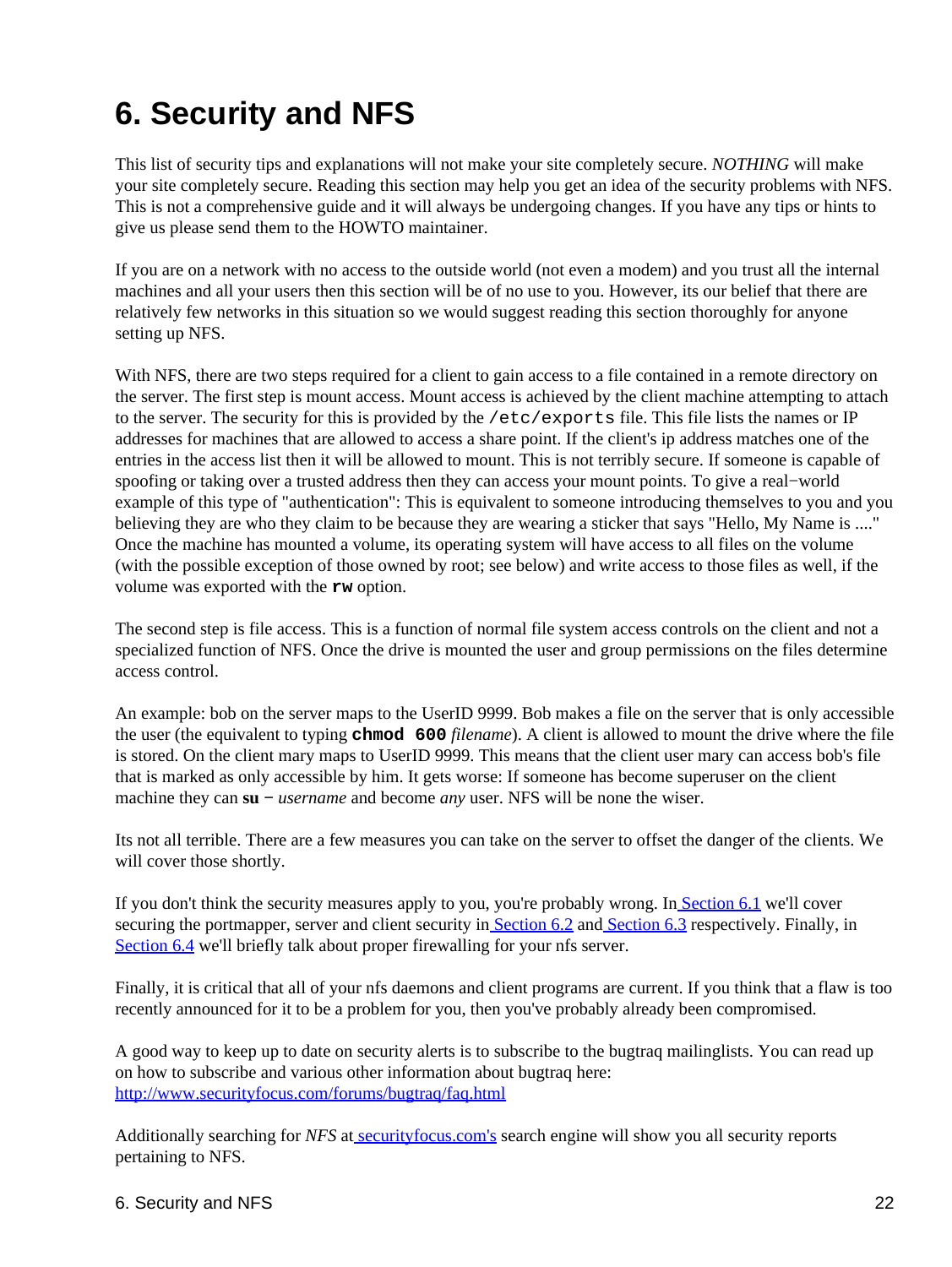You should also regularly check CERT advisories. See the CERT web page a[t www.cert.org.](http://www.cert.org)

## <span id="page-25-0"></span>**6.1. The portmapper**

The portmapper keeps a list of what services are running on what ports. This list is used by a connecting machine to see what ports it wants to talk to access certain services.

The portmapper is not in as bad a shape as a few years ago but it is still a point of worry for many sys admins. The portmapper, like NFS and NIS, should not really have connections made to it outside of a trusted local area network. If you have to expose them to the outside world − be careful and keep up diligent monitoring of those systems.

Not all Linux distributions were created equal. Some seemingly up−to−date distributions do not include a securable portmapper. The easy way to check if your portmapper is good or not is to run *strings(1)* and see if it reads the relevant files, /etc/hosts.deny and /etc/hosts.allow. Assuming your portmapper is /sbin/portmap you can check it with this command:

strings /sbin/portmap | grep hosts.

On a securable machine it comes up something like this:

```
 /etc/hosts.allow
 /etc/hosts.deny
 @(#) hosts_ctl.c 1.4 94/12/28 17:42:27
 @(#) hosts_access.c 1.21 97/02/12 02:13:22
```
First we edit /etc/hosts.deny. It should contain the line

portmap: ALL

which will deny access to everyone. While it is closed run:

rpcinfo −p

just to check that your portmapper really reads and obeys this file. Rpcinfo should give no output, or possibly an error message. The files /etc/hosts.allow and /etc/hosts.deny take effect immediately after you save them. No daemon needs to be restarted.

Closing the portmapper for everyone is a bit drastic, so we open it again by editing /etc/hosts.allow. But first we need to figure out what to put in it. It should basically list all machines that should have access to your portmapper. On a run of the mill Linux system there are very few machines that need any access for any reason. The portmapper administers **nfsd**, **mountd**, **ypbind**/**ypserv**, **rquotad**, **lockd** (which shows up as nlockmgr), **statd** (which shows up as status) and 'r' services like **ruptime** and **rusers**. Of these only **nfsd**, **mountd**, **ypbind**/**ypserv** and perhaps **rquotad**,**lockd** and **statd** are of any consequence. All machines that need to access services on your machine should be allowed to do that. Let's say that your machine's address is *192.168.0.254* and that it lives on the subnet *192.168.0.0*, and that all machines on the subnet should have access to it (for an overview of those terms see the th[e Networking−Overview−HOWTO](http://www.linuxdoc.org/HOWTO/Networking-Overview-HOWTO.html)). Then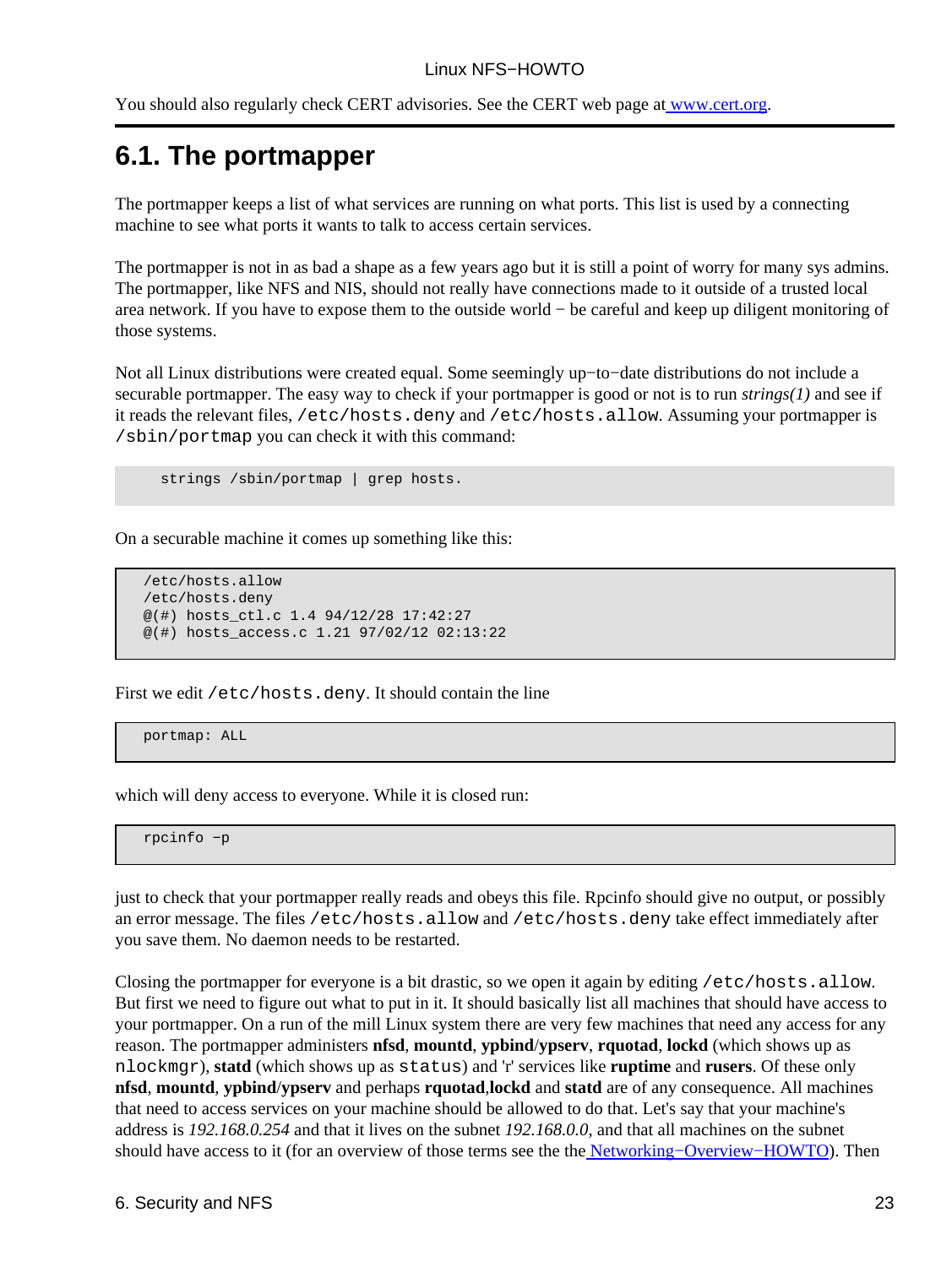we write:

portmap: 192.168.0.0/255.255.255.0

in /etc/hosts.allow. If you are not sure what your network or netmask are, you can use the **ifconfig** command to determine the netmask and the **netstat** command to determine the network. For, example, for the device eth0 on the above machine **ifconfig** should show:

| $\cdots$ |                                                                |
|----------|----------------------------------------------------------------|
| eth0     | Link encap:Ethernet HWaddr 00:60:8C:96:D5:56                   |
|          | inet addr:192.168.0.254 Bcast:192.168.0.255 Mask:255.255.255.0 |
|          | UP BROADCAST RUNNING MULTICAST MTU:1500 Metric:1               |
|          | RX packets:360315 errors:0 dropped:0 overruns:0                |
|          | TX packets:179274 errors:0 dropped:0 overruns:0                |
|          | Interrupt:10 Base address:0x320                                |
| $\cdots$ |                                                                |

and **netstat −rn** should show:

| Kernel routing table<br>Destination | Gateway | Genmask       |   | Flags Metric Ref Use |          |             | Iface |
|-------------------------------------|---------|---------------|---|----------------------|----------|-------------|-------|
| $\cdots$<br>192.168.0.0<br>$\cdots$ | 0.0.0.0 | 255.255.255.0 | U | $\Omega$             | $\Omega$ | 174412 eth0 |       |

(The network address is in the first column).

The /etc/hosts.deny and /etc/hosts.allow files are described in the manual pages of the same names.

*IMPORTANT: Do not put anything but IP NUMBERS in the portmap lines of these files. Host name lookups can indirectly cause portmap activity which will trigger host name lookups which can indirectly cause portmap activity which will trigger...*

Versions 0.2.0 and higher of the nfs−utils package also use the hosts.allow and hosts.deny files, so you should put in entries for **lockd**, **statd**, **mountd**, and **rquotad** in these files too. For a complete example, se[e Section 3.2.2](#page-9-0).

The above things should make your server tighter. The only remaining problem is if someone gains administrative access to one of your trusted client machines and is able to send bogus NFS requests. The next section deals with safeguards against this problem.

## <span id="page-26-0"></span>**6.2. Server security: nfsd and mountd**

On the server we can decide that we don't want to trust any requests made as root on the client. We can do that by using the **root\_squash** option in /etc/exports:

/home slave1(rw,root\_squash)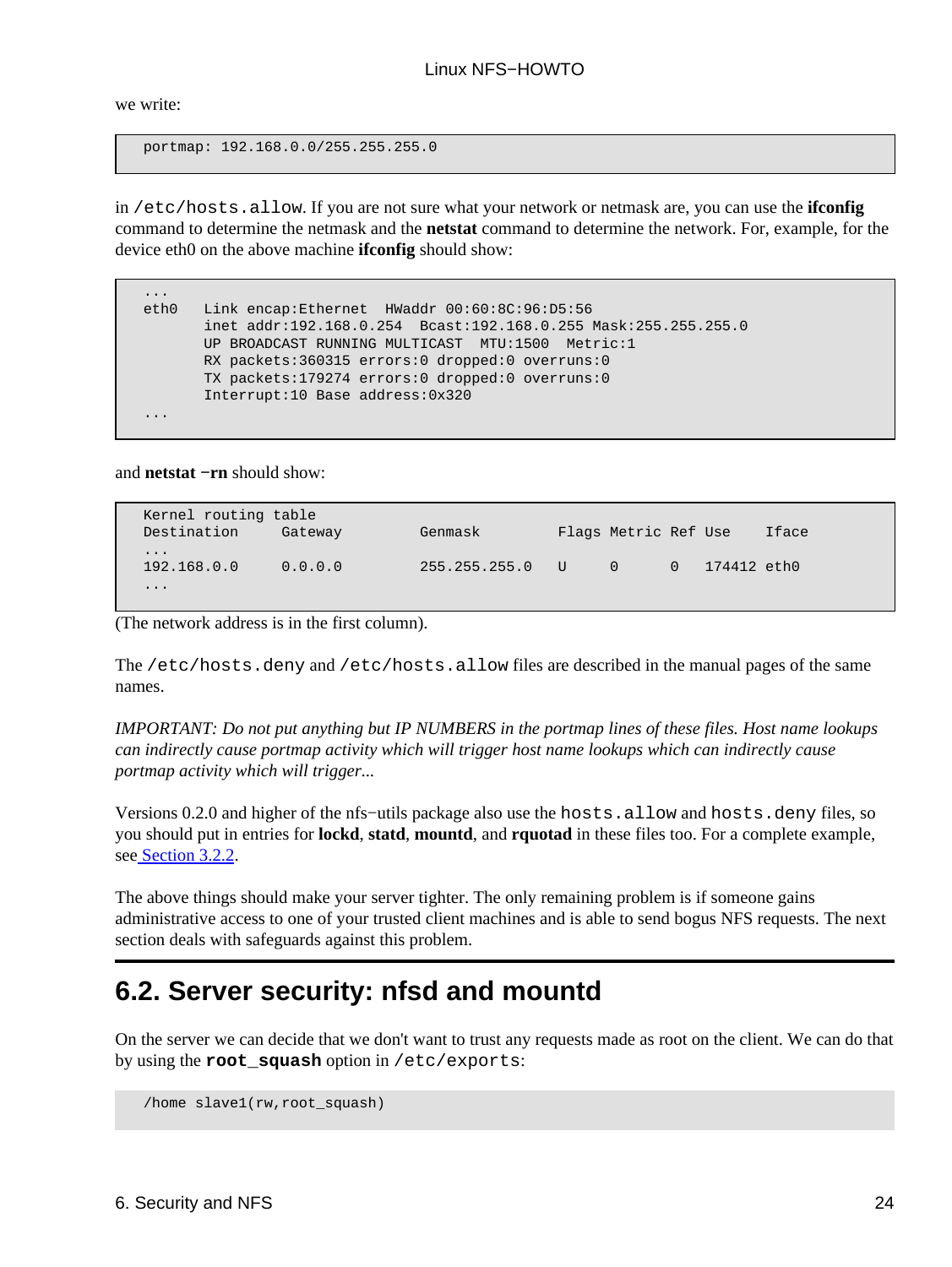This is, in fact, the default. It should always be turned on unless you have a *very* good reason to turn it off. To turn it off use the **no\_root\_squash** option.

Now, if a user with *UID* 0 (i.e., root's user ID number) on the client attempts to access (read, write, delete) the file system, the server substitutes the *UID* of the server's 'nobody' account. Which means that the root user on the client can't access or change files that only root on the server can access or change. That's good, and you should probably use **root\_squash** on all the file systems you export. "But the root user on the client can still use **su** to become any other user and access and change that users files!" say you. To which the answer is: Yes, and that's the way it is, and has to be with Unix and NFS. This has one important implication: All important binaries and files should be owned by root, and not bin or other non−root account, since the only account the clients root user cannot access is the servers root account. In the *exports(5)* man page there are several other squash options listed so that you can decide to mistrust whomever you (don't) like on the clients.

The TCP ports 1−1024 are reserved for root's use (and therefore sometimes referred to as "secure ports") A non−root user cannot bind these ports. Adding the **secure** option to an /etc/exports means that it will only listed to requests coming from ports 1−1024 on the client, so that a malicious non−root user on the client cannot come along and open up a spoofed NFS dialogue on a non−reserved port. This option is set by default.

## <span id="page-27-0"></span>**6.3. Client Security**

## <span id="page-27-1"></span>**6.3.1. The nosuid mount option**

On the client we can decide that we don't want to trust the server too much a couple of ways with options to mount. For example we can forbid suid programs to work off the NFS file system with the **nosuid** option. Some unix programs, such as passwd, are called "suid" programs: They set the id of the person running them to whomever is the owner of the file. If a file is owned by root and is suid, then the program will execute as root, so that they can perform operations (such as writing to the password file) that only root is allowed to do. Using the **nosuid** option is a good idea and you should consider using this with all NFS mounted disks. It means that the server's root user cannot make a suid−root program on the file system, log in to the client as a normal user and then use the suid–root program to become root on the client too. One could also forbid execution of files on the mounted file system altogether with the **noexec** option. But this is more likely to be impractical than **nosuid** since a file system is likely to at least contain some scripts or programs that need to be executed.

## <span id="page-27-2"></span>**6.3.2. The broken\_suid mount option**

Some older programs (**xterm** being one of them) used to rely on the idea that root can write everywhere. This is will break under new kernels on NFS mounts. The security implications are that programs that do this type of suid action can potentially be used to change your apparent uid on nfs servers doing uid mapping. So the default has been to disable this **broken\_suid** in the linux kernel.

The long and short of it is this: If you're using an old linux distribution, some sort of old suid program or an older unix of some type you *might* have to mount from your clients with the **broken\_suid** option to **mount**. However, most recent unixes and linux distros have **xterm** and such programs just as a normal executable with no suid status, they call programs to do their setuid work.

You enter the above options in the options column, with the **rsize** and **wsize**, separated by commas.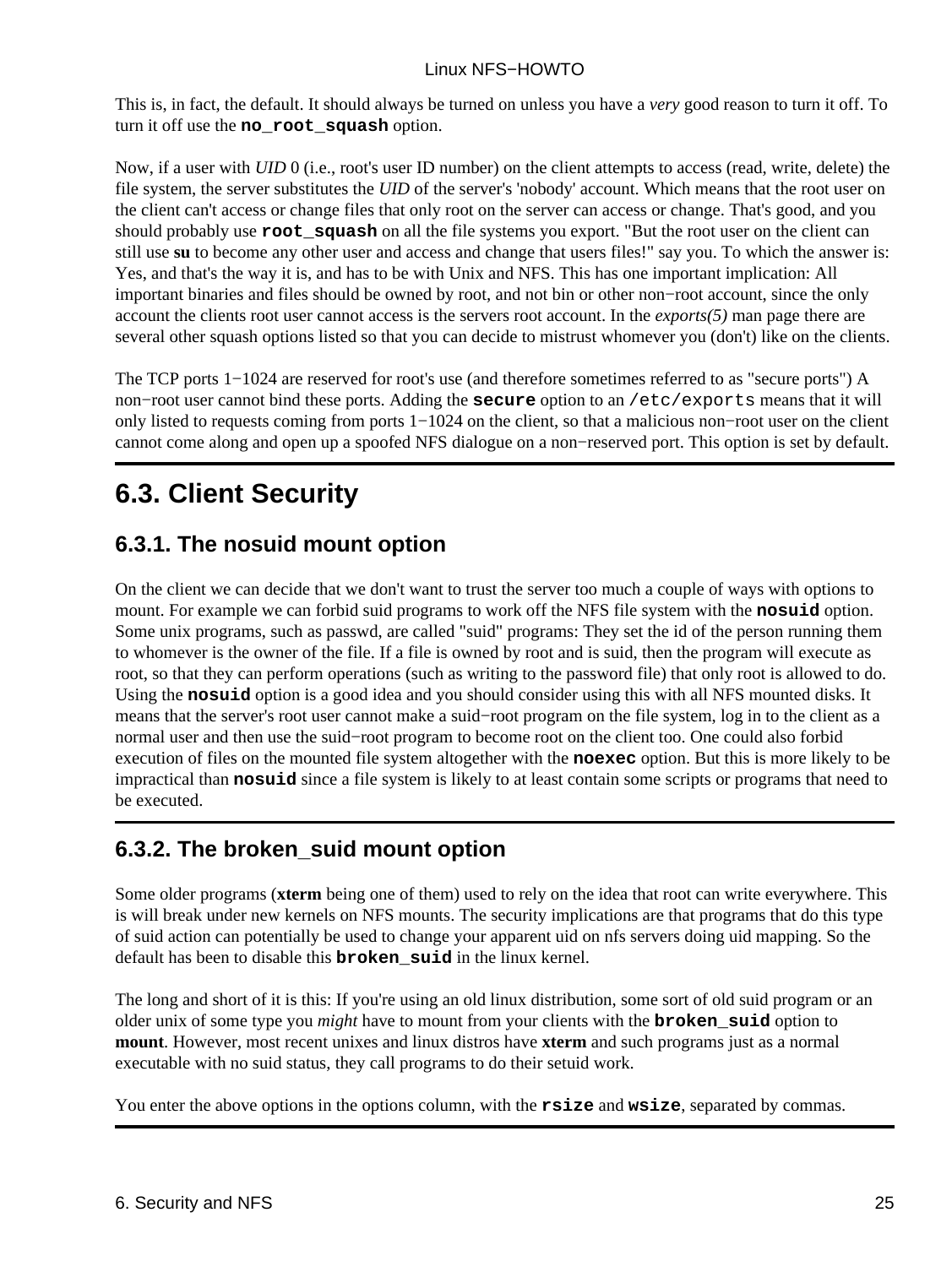## <span id="page-28-0"></span>**6.3.3. Securing portmapper, rpc.statd, and rpc.lockd on the client**

In the current (2.2.18+) implementation of NFS, full file locking is supported. This means that **rpc.statd** and **rpc.lockd** must be running on the client in order for locks to function correctly. These services require the portmapper to be running. So, most of the problems you will find with nfs on the server you may also be plagued with on the client. Read through the portmapper section above for information on securing the portmapper.

## <span id="page-28-1"></span>**6.4. NFS and firewalls (ipchains and netfilter)**

IPchains (under the 2.2.X kernels) and netfilter (under the 2.4.x kernels) allow a good level of security − instead of relying on the daemon (or perhaps its TCP wrapper) to determine which machines can connect, the connection attempt is allowed or disallowed at a lower level. In this case, you can stop the connection much earlier and more globally, which can protect you from all sorts of attacks.

Describing how to set up a Linux firewall is well beyond the scope of this document. Interested readers may wish to read the Firewall–HOWTO or the IPCHAINS–HOWTO. For users of kernel 2.4 and above you might want to visit the netfilter webpage at:<http://netfilter.filewatcher.org>. If you are already familiar with the workings of ipchains or netfilter this section will give you a few tips on how to better setup your NFS daemons to more easily firewall and protect them.

A good rule to follow for your firewall configuration is to deny all, and allow only some − this helps to keep you from accidentally allowing more than you intended.

In order to understand how to firewall the NFS daemons, it will help to breifly review how they bind to ports.

When a daemon starts up, it requests a free port from the portmapper. The portmapper gets the port for the daemon and keeps track of the port currently used by that daemon. When other hosts or processes need to communicate with the daemon, they request the port number from the portmapper in order to find the daemon. So the ports will perpetually float because different ports may be free at different times and so the portmapper will allocate them differently each time. This is a pain for setting up a firewall. If you never know where the daemons are going to be then you don't know precisely which ports to allow access to. This might not be a big deal for many people running on a protected or isolated LAN. For those people on a public network, though, this is horrible.

In kernels 2.4.13 and later with nfs−utils 0.3.3 or later you no longer have to worry about the floating of ports in the portmapper. Now all of the daemons pertaining to nfs can be "pinned" to a port. Most of them nicely take a **−p** option when they are started; those daemons that are started by the kernel take some kernel arguments or module options. They are described below.

Some of the daemons involved in sharing data via nfs are already bound to a port. **portmap** is always on port 111 tcp and udp. **nfsd** is always on port 2049 TCP and UDP (however, as of kernel 2.4.17, NFS over TCP is considered experimental and is not for use on production machines).

The other daemons, **statd**, **mountd**, **lockd**, and **rquotad**, will normally move around to the first available port they are informed of by the portmapper.

To force **statd** to bind to a particular port, use the **−p** *portnum* option. To force **statd** to respond on a particular port, additionally use the **−o** *portnum* option when starting it.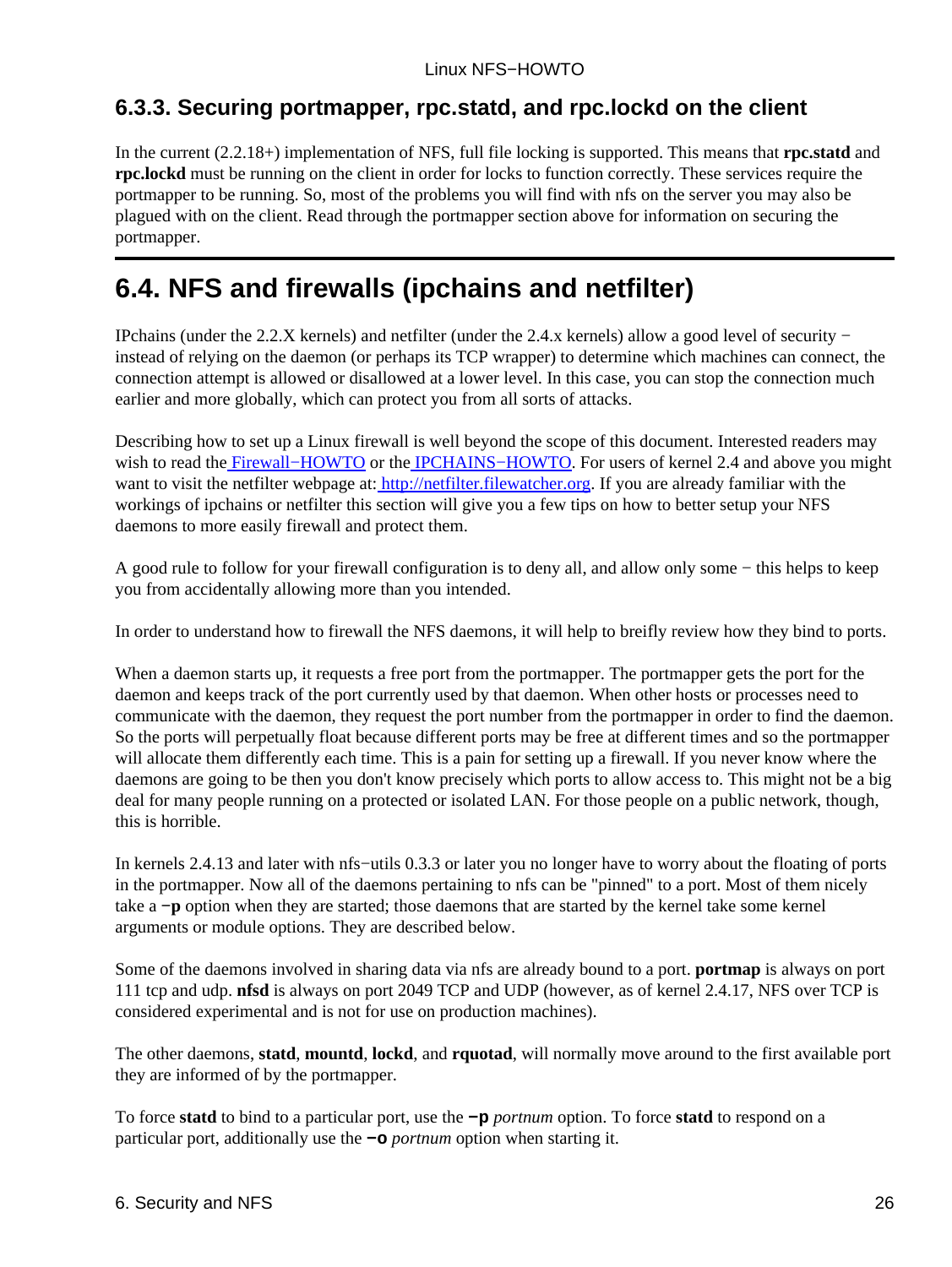To force **mountd** to bind to a particular port use the **−p** *portnum* option.

For example, to have statd broadcast of port 32765 and listen on port 32766, and mountd listen on port 32767, you would type:

# statd −p 32765 −o 32766 # mountd −p 32767

**lockd** is started by the kernel when it is needed. Therefore you need to pass module options (if you have it built as a module) or kernel options to force **lockd** to listen and respond only on certain ports.

If you are using loadable modules and you would like to specify these options in your /etc/modules.conf file add a line like this to the file:

options lockd nlm\_udpport=32768 nlm\_tcpport=32768

The above line would specify the udp and tcp port for **lockd** to be 32768.

If you are not using loadable modules or if you have compiled **lockd** into the kernel instead of building it as a module then you will need to pass it an option on the kernel boot line.

It should look something like this:

vmlinuz 3 root=/dev/hda1 lockd.udpport=32768 lockd.tcpport=32768

The port numbers do not have to match but it would simply add unnecessary confusion if they didn't.

If you are using quotas and using **rpc.quotad** to make these quotas viewable over nfs you will need to also take it into account when setting up your firewall. There are two **rpc.rquotad** source trees. One of those is maintained in the nfs−utils tree. The other in the quota−tools tree. They do not operate identically. The one provided with nfs−utils supports binding the daemon to a port with the **−p** directive. The one in quota−tools does not. Consult your distribution's documentation to determine if yours does.

For the sake of this discussion lets describe a network and setup a firewall to protect our nfs server. Our nfs server is 192.168.0.42 our client is 192.168.0.45 only. As in the example above, **statd** has been started so that it only binds to port 32765 for incoming requests and it must answer on port 32766. **mountd** is forced to bind to port 32767. **lockd**'s module parameters have been set to bind to 32768. **nfsd** is, of course, on port 2049 and the portmapper is on port 111.

We are not using quotas.

Using IPCHAINS, a simple firewall might look something like this:

```
ipchains −A input −f −j ACCEPT −s 192.168.0.45
ipchains −A input −s 192.168.0.45 −d 0/0 32765:32768 −p 6 −j ACCEPT
ipchains −A input −s 192.168.0.45 −d 0/0 32765:32768 −p 17 −j ACCEPT
ipchains −A input −s 192.168.0.45 −d 0/0 2049 −p 17 −j ACCEPT
ipchains −A input −s 192.168.0.45 −d 0/0 2049 −p 6 −j ACCEPT
ipchains −A input −s 192.168.0.45 −d 0/0 111 −p 6 −j ACCEPT
ipchains −A input −s 192.168.0.45 −d 0/0 111 −p 17 −j ACCEPT
ipchains −A input −s 0/0 −d 0/0 −p 6 −j DENY −y −l
ipchains −A input −s 0/0 −d 0/0 −p 17 −j DENY −l
```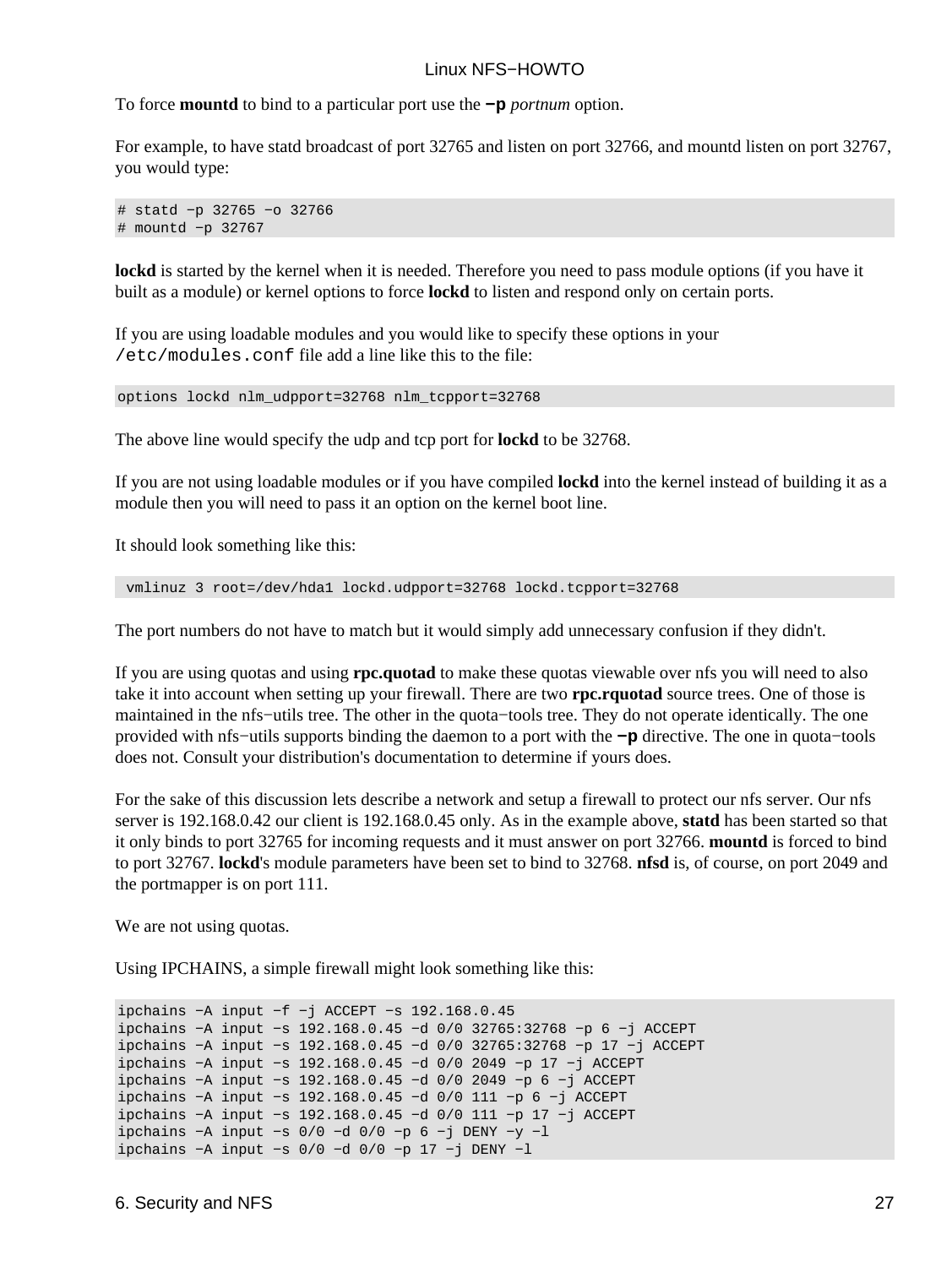The equivalent set of commands in netfilter is:

```
iptables −A INPUT −f −j ACCEPT −s 192.168.0.45
iptables −A INPUT −s 192.168.0.45 −d 0/0 32765:32768 −p 6 −j ACCEPT
iptables −A INPUT −s 192.168.0.45 −d 0/0 32765:32768 −p 17 −j ACCEPT
iptables −A INPUT −s 192.168.0.45 −d 0/0 2049 −p 17 −j ACCEPT
iptables −A INPUT −s 192.168.0.45 −d 0/0 2049 −p 6 −j ACCEPT
iptables −A INPUT −s 192.168.0.45 −d 0/0 111 −p 6 −j ACCEPT
iptables −A INPUT −s 192.168.0.45 −d 0/0 111 −p 17 −j ACCEPT
iptables −A INPUT −s 0/0 −d 0/0 −p 6 −j DENY −−syn −−log−level 5
iptables −A INPUT −s 0/0 −d 0/0 −p 17 −j DENY −−log−level 5
```
The first line says to accept all packet fragments (except the first packet fragment which will be treated as a normal packet). In theory no packet will pass through until it is reassembled, and it won't be reassembled unless the first packet fragment is passed. Of course there are attacks that can be generated by overloading a machine with packet fragments. But NFS won't work correctly unless you let fragments through. Se[e Section](#page-36-1) [7.8](#page-36-1) for details.

The other lines allow specific connections from any port on our client host to the specific ports we have made available on our server. This means that if, say, 192.158.0.46 attempts to contact the NFS server it will not be able to mount or see what mounts are available.

With the new port pinning capabilities it is obviously much easier to control what hosts are allowed to mount your NFS shares. It is worth mentioning that NFS is not an encrypted protocol and anyone on the same physical network could sniff the traffic and reassemble the information being passed back and forth.

## <span id="page-30-0"></span>**6.5. Tunneling NFS through SSH**

One method of encrypting NFS traffic over a network is to use the port−forwarding capabilities of **ssh**. However, as we shall see, doing so has a serious drawback if you do not utterly and completely trust the local users on your server.

The first step will be to export files to the localhost. For example, to export the /home partition, enter the following into /etc/exports:

/home 127.0.0.1(rw)

The next step is to use **ssh** to forward ports. For example, **ssh** can tell the server to forward to any port on any machine from a port on the client. Let us assume, as in the previous section, that our server is 192.168.0.42, and that we have pinned **mountd** to port 32767 using the argument **−p 32767**. Then, on the client, we'll type:

 # ssh root@192.168.0.42 −L 250:localhost:2049 −f sleep 60m # ssh root@192.168.0.42 −L 251:localhost:32767 −f sleep 60m

The above command causes **ssh** on the client to take any request directed at the client's port 250 and forward it, first through **sshd** on the server, and then on to the server's port 2049. The second line causes a similar type of forwarding between requests to port 251 on the client and port 32767 on the server. The **localhost** is relative to the server; that is, the forwarding will be done to the server itself. The port could otherwise have been made to forward to any other machine, and the requests would look to the outside world as if they were coming from the server. Thus, the requests will appear to NFSD on the server as if they are coming from the server itself. Note that in order to bind to a port below 1024 on the client, we have to run this command as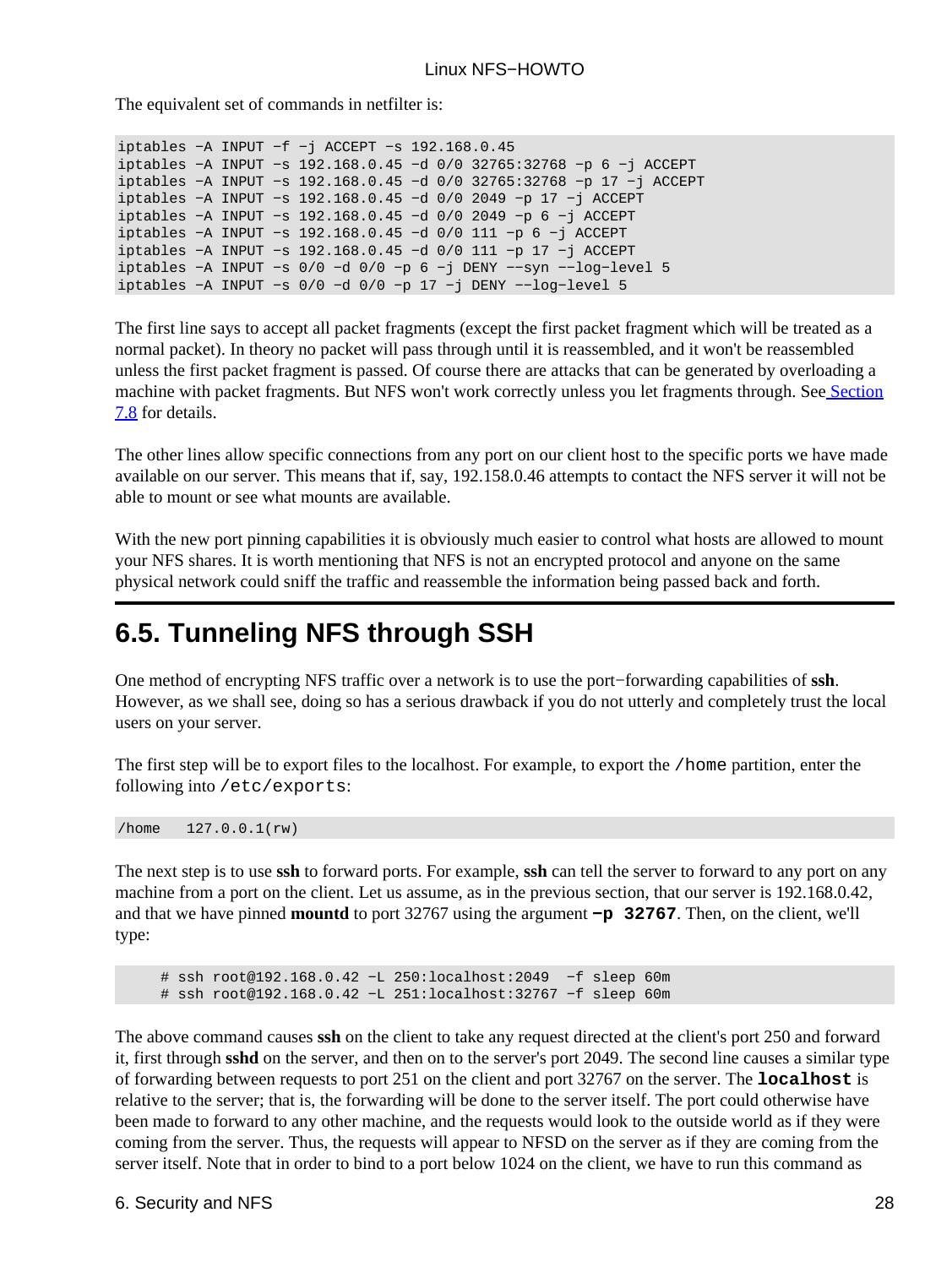root on the client. Doing this will be necessary if we have exported our filesystem with the default **secure** option.

Finally, we are pulling a little trick with the last option, **−f sleep 60m**. Normally, when we use **ssh**, even with the **−L** option, we will open up a shell on the remote machine. But instead, we just want the port forwarding to execute in the background so that we get our shell on the client back. So, we tell **ssh** to execute a command in the background on the server to sleep for 60 minutes. This will cause the port to be forwarded for 60 minutes until it gets a connection; at that point, the port will continue to be forwarded until the connection dies or until the 60 minutes are up, whichever happens later. The above command could be put in our startup scripts on the client, right after the network is started.

Next, we have to mount the filesystem on the client. To do this, we tell the client to mount a filesystem on the localhost, but at a different port from the usual 2049. Specifically, an entry in /etc/fstab would look like:

localhost:/home /mnt/home nfs rw,hard,intr,port=250,mountport=251 0 0

Having done this, we can see why the above will be incredibly insecure if we have *any* ordinary users who are able to log in to the server locally. If they can, there is nothing preventing them from doing what we did and using **ssh** to forward a privileged port on their own client machine (where they are legitimately root) to ports 2049 and 32767 on the server. Thus, any ordinary user on the server can mount our filesystems with the same rights as root on our client.

If you are using an NFS server that does not have a way for ordinary users to log in, and you wish to use this method, there are two additional caveats: First, the connection travels from the client to the server via **sshd**; therefore you will have to leave port 22 (where **sshd** listens) open to your client on the firewall. However you do not need to leave the other ports, such as 2049 and 32767, open anymore. Second, file locking will no longer work. It is not possible to ask **statd** or the locking manager to make requests to a particular port for a particular mount; therefore, any locking requests will cause **statd** to connect to **statd** on localhost, i.e., itself, and it will fail with an error. Any attempt to correct this would require a major rewrite of NFS.

It may also be possible to use IPSec to encrypt network traffic between your client and your server, without compromising any local security on the server; this will not be taken up here. See the [FreeS/WAN](http://www.freeswan.org/) home page for details on using IPSec under Linux.

## <span id="page-31-0"></span>**6.6. Summary**

If you use the hosts.allow, hosts.deny, **root\_squash**, **nosuid** and privileged port features in the portmapper/NFS software, you avoid many of the presently known bugs in NFS and can almost feel secure about that at least. But still, after all that: When an intruder has access to your network, s/he can make strange commands appear in your .forward or read your mail when /home or /var/mail is NFS exported. For the same reason, you should never access your PGP private key over NFS. Or at least you should know the risk involved. And now you know a bit of it.

NFS and the portmapper makes up a complex subsystem and therefore it's not totally unlikely that new bugs will be discovered, either in the basic design or the implementation we use. There might even be holes known now, which someone is abusing. But that's life.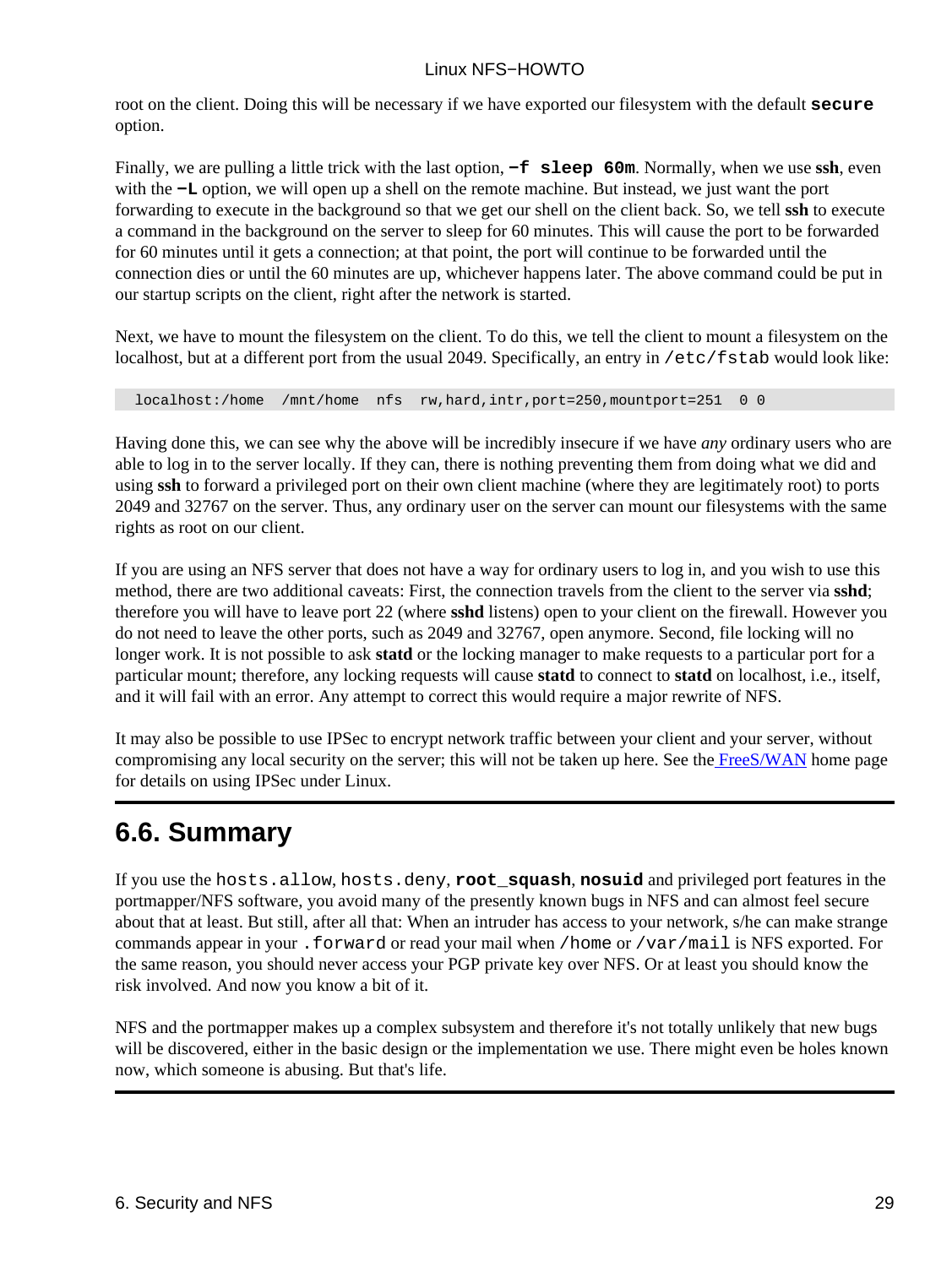# <span id="page-32-0"></span>**7. Troubleshooting**

This is intended as a step−by−step guide to what to do when things go wrong using NFS. Usually trouble first rears its head on the client end, so this diagnostic will begin there.

## <span id="page-32-1"></span>**7.1. Unable to See Files on a Mounted File System**

First, check to see if the file system is actually mounted. There are several ways of doing this. The most reliable way is to look at the file /proc/mounts, which will list all mounted filesystems and give details about them. If this doesn't work (for example if you don't have the /proc filesystem compiled into your kernel), you can type **mount −f** although you get less information.

If the file system appears to be mounted, then you may have mounted another file system on top of it (in which case you should unmount and remount both volumes), or you may have exported the file system on the server before you mounted it there, in which case NFS is exporting the underlying mount point (if so then you need to restart NFS on the server).

If the file system is not mounted, then attempt to mount it. If this does not work, see *[Symptom 3](#page-32-3)*.

## <span id="page-32-2"></span>**7.2. File requests hang or timeout waiting for access to the file.**

This usually means that the client is unable to communicate with the server. See *[Symptom 3](#page-32-3)* letter b.

## <span id="page-32-3"></span>**7.3. Unable to mount a file system**

There are two common errors that mount produces when it is unable to mount a volume. These are:

a. failed, reason given by server: Permission denied

This means that the server does not recognize that you have access to the volume.

- Check your /etc/exports file and make sure that the volume is exported and that your i. client has the right kind of access to it. For example, if a client only has read access then you have to mount the volume with the **ro** option rather than the **rw** option.
- ii. Make sure that you have told NFS to register any changes you made to /etc/exports since starting nfsd by running the exportfs command. Be sure to type **exportfs −ra** to be extra certain that the exports are being re−read.
- iii. Check the file /proc/fs/nfs/exports and make sure the volume and client are listed correctly. (You can also look at the file /var/lib/nfs/xtab for an unabridged list of how all the active export options are set.) If they are not, then you have not re−exported properly. If they are listed, make sure the server recognizes your client as being the machine you think it is. For example, you may have an old listing for the client in /etc/hosts that is throwing off the server, or you may not have listed the client's complete address and it may be resolving to a machine in a different domain. One trick is login to the server from the client via **ssh** or **telnet**; if you then type **who**, one of the listings should be your login session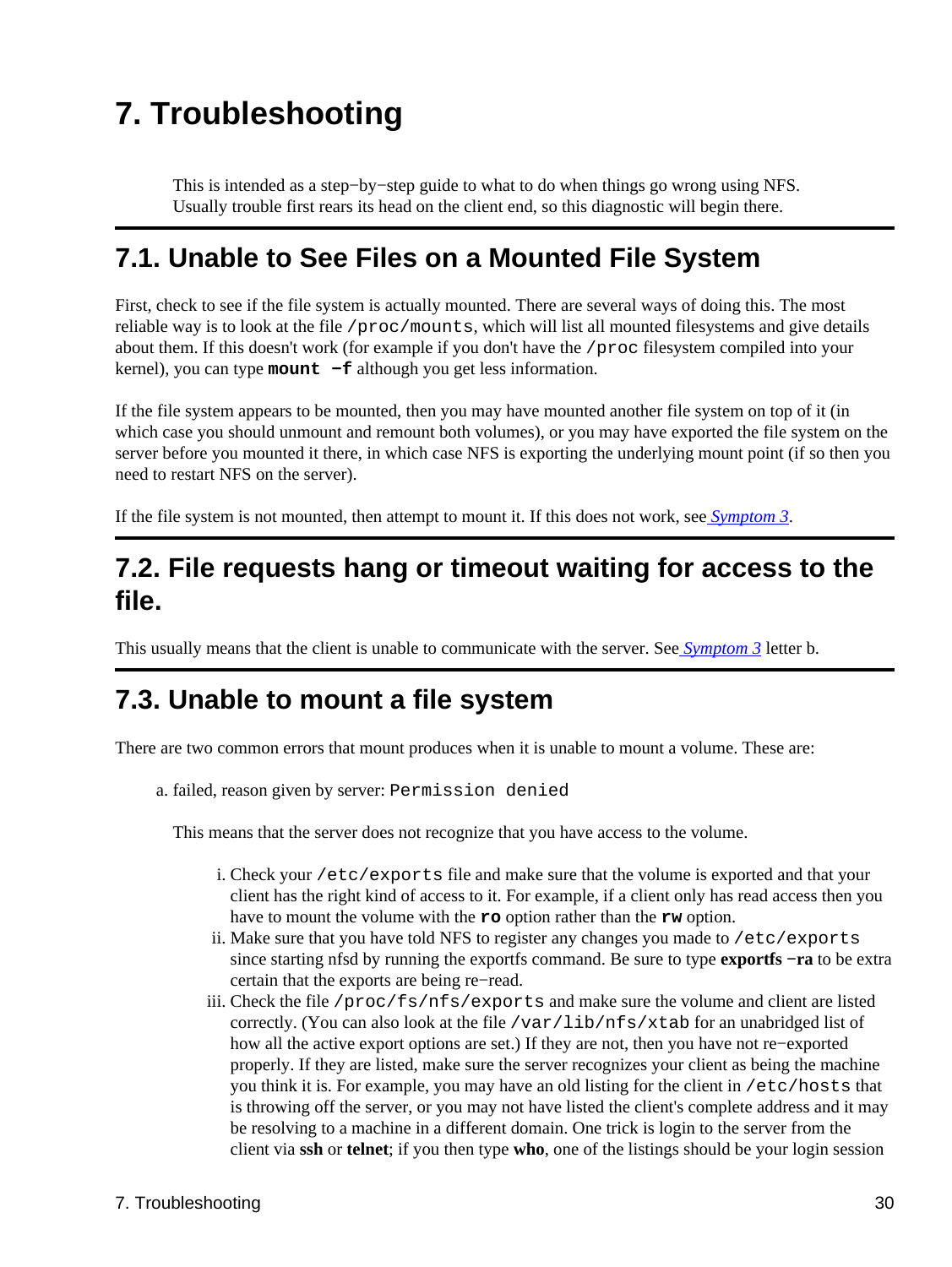and the name of your client machine as the server sees it. Try using this machine name in your /etc/exports entry. Finally, try to ping the client from the server, and try to **ping** the server from the client. If this doesn't work, or if there is packet loss, you may have lower−level network problems.

- iv. It is not possible to export both a directory and its child (for example both /usr and /usr/local). You should export the parent directory with the necessary permissions, and all of its subdirectories can then be mounted with those same permissions.
- b. RPC: Program Not Registered: (or another "RPC" error):

This means that the client does not detect NFS running on the server. This could be for several reasons.

| ou should see something the this. |                |     |      |            |
|-----------------------------------|----------------|-----|------|------------|
| program vers proto                |                |     | port |            |
| 100000                            | $\overline{a}$ | tcp | 111  | portmapper |
| 100000                            | 2              | udp | 111  | portmapper |
| 100011                            | $\mathbf 1$    | udp | 749  | rquotad    |
| 100011                            | 2              | udp | 749  | rquotad    |
| 100005                            | $\mathbf 1$    | udp | 759  | mountd     |
| 100005                            | $\mathbf 1$    | tcp | 761  | mountd     |
| 100005                            | $\overline{a}$ | udp | 764  | mountd     |
| 100005                            | $\overline{a}$ | tcp | 766  | mountd     |
| 100005                            | 3              | udp | 769  | mountd     |
| 100005                            | 3              | tcp | 771  | mountd     |
| 100003                            | $\sqrt{2}$     | udp | 2049 | nfs        |
| 100003                            | $\mathsf 3$    | udp | 2049 | nfs        |
| 300019                            | $\mathbf 1$    | tcp | 830  | amd        |
| 300019                            | $\mathbf 1$    | udp | 831  | amd        |
| 100024                            | $\mathbf 1$    | udp | 944  | status     |
| 100024                            | $\mathbf{1}$   | tcp | 946  | status     |
| 100021                            | $\mathbf 1$    | udp | 1042 | nlockmgr   |
| 100021                            | 3              | udp | 1042 | nlockmqr   |
| 100021                            | $\overline{4}$ | udp | 1042 | nlockmqr   |
| 100021                            | $\mathbf 1$    | tcp | 1629 | nlockmqr   |
| 100021                            | 3              | tcp | 1629 | nlockmqr   |
| 100021                            | $\overline{4}$ | tcp | 1629 | nlockmqr   |
|                                   |                |     |      |            |

First, check that NFS actually is running on the server by typing **rpcinfo −p** on the server. i. You should see something like this:

This says that we have NFS versions 2 and 3, rpc.statd version 1, network lock manager (the service name for **rpc.lockd**) versions 1, 3, and 4. There are also different service listings depending on whether NFS is travelling over TCP or UDP. UDP is usually (but not always) the default unless TCP is explicitly requested.

If you do not see at least portmapper, nfs, and mountd, then you need to restart NFS. If you are not able to restart successfully, proceed to *[Symptom 9](#page-36-2)*.

ii. Now check to make sure you can see it from the client. On the client, type **rpcinfo** -**p** *server* where *server* is the DNS name or IP address of your server.

If you get a listing, then make sure that the type of mount you are trying to perform is supported. For example, if you are trying to mount using Version 3 NFS, make sure Version 3 is listed; if you are trying to mount using NFS over TCP, make sure that is registered. (Some non−Linux clients default to TCP). Type **man rpcinfo** for more details on how to read the output. If the type of mount you are trying to perform is not listed, try a different type of mount.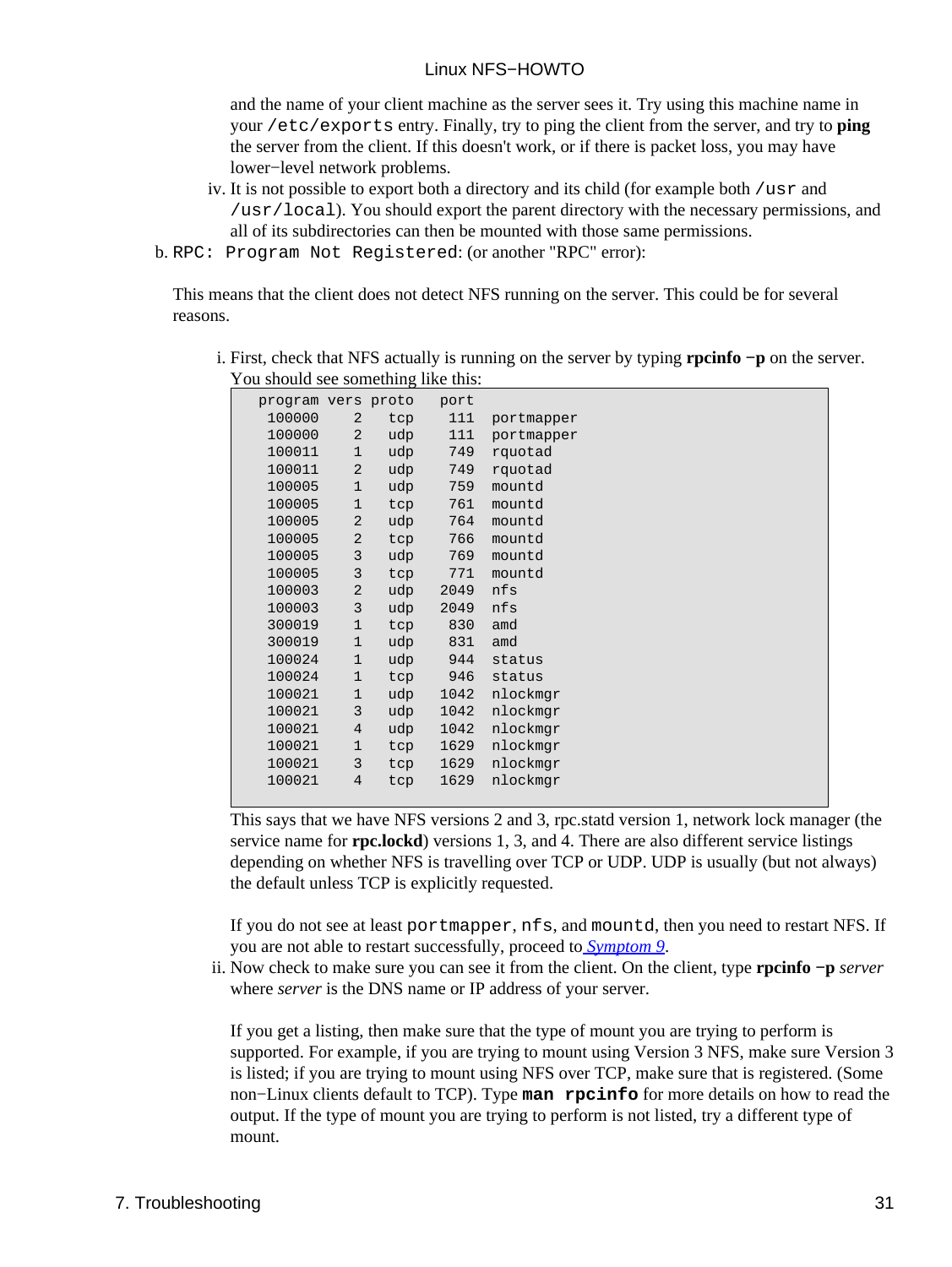If you get the error No Remote Programs Registered, then you need to check your /etc/hosts.allow and /etc/hosts.deny files on the server and make sure your client actually is allowed access. Again, if the entries appear correct, check /etc/hosts (or your DNS server) and make sure that the machine is listed correctly, and make sure you can ping the server from the client. Also check the error logs on the system for helpful messages: Authentication errors from bad /etc/hosts.allow entries will usually appear in /var/log/messages, but may appear somewhere else depending on how your system logs are set up. The man pages for syslog can help you figure out how your logs are set up. Finally, some older operating systems may behave badly when routes between the two machines are asymmetric. Try typing **tracepath [server]** from the client and see if the word "asymmetric" shows up anywhere in the output. If it does then this may be causing packet loss. However asymmetric routes are not usually a problem on recent linux distributions.

If you get the error Remote system error − No route to host, but you can ping the server correctly, then you are the victim of an overzealous firewall. Check any firewalls that may be set up, either on the server or on any routers in between the client and the server. Look at the man pages for **ipchains**, **netfilter**, and **ipfwadm**, as well as the [IPChains−HOWTO](http://www.linuxdoc.org/HOWTO/IPCHAINS-HOWTO.html) and th[e Firewall−HOWTO](http://www.linuxdoc.org/HOWTO/Firewall-HOWTO.html) for help.

## <span id="page-34-0"></span>**7.4. I do not have permission to access files on the mounted volume.**

This could be one of two problems.

If it is a write permission problem, check the export options on the server by looking at /proc/fs/nfs/exports and make sure the filesystem is not exported read−only. If it is you will need to re−export it read/write (don't forget to run **exportfs −ra** after editing /etc/exports). Also, check /proc/mounts and make sure the volume is mounted read/write (although if it is mounted read−only you ought to get a more specific error message). If not then you need to re−mount with the **rw** option.

The second problem has to do with username mappings, and is different depending on whether you are trying to do this as root or as a non−root user.

If you are not root, then usernames may not be in sync on the client and the server. Type **id [user]** on both the client and the server and make sure they give the same *UID* number. If they don't then you are having problems with NIS, NIS+, rsync, or whatever system you use to sync usernames. Check group names to make sure that they match as well. Also, make sure you are not exporting with the **all\_squash** option. If the user names match then the user has a more general permissions problem unrelated to NFS.

If you are root, then you are probably not exporting with the **no\_root\_squash** option; check /proc/fs/nfs/exports or /var/lib/nfs/xtab on the server and make sure the option is listed. In general, being able to write to the NFS server as root is a bad idea unless you have an urgent need –– which is why Linux NFS prevents it by default. Se[e Section 6](#page-24-0) for details.

If you have root squashing, you want to keep it, and you're only trying to get root to have the same permissions on the file that the user *nobody* should have, then remember that it is the server that determines which uid root gets mapped to. By default, the server uses the *UID* and *GID* of *nobody* in the /etc/passwd file, but this can also be overridden with the **anonuid** and **anongid** options in the /etc/exports file. Make sure that the client and the server agree about which *UID nobody* gets mapped to.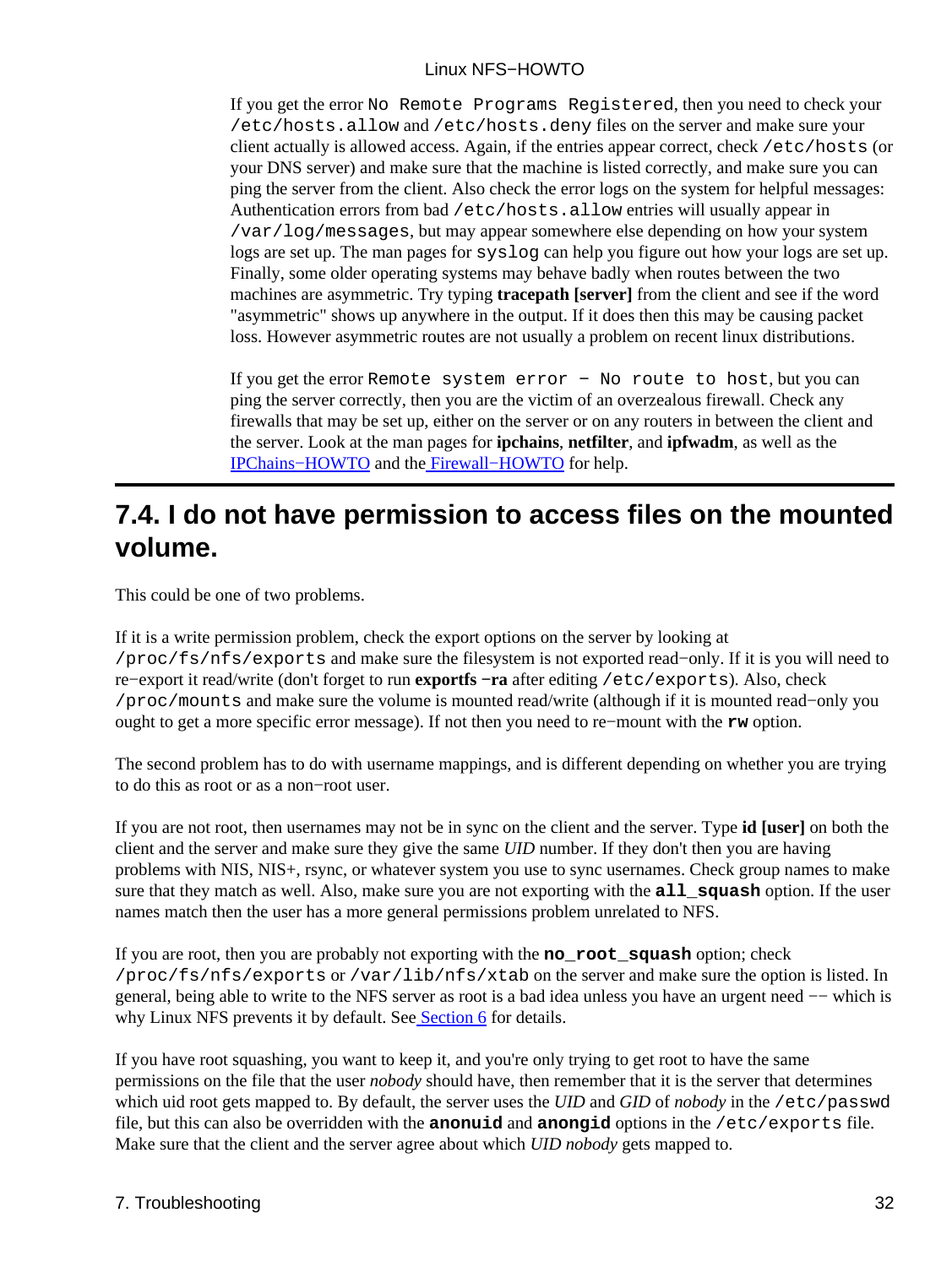## <span id="page-35-0"></span>**7.5. When I transfer really big files, NFS takes over all the CPU cycles on the server and it screeches to a halt.**

This is a problem with the fsync() function in 2.2 kernels that causes all sync−to−disk requests to be cumulative, resulting in a write time that is quadratic in the file size. If you can, upgrading to a 2.4 kernel should solve the problem. Also, exporting with the **no** wdelay option forces the program to use  $\circ$  sync() instead, which may prove faster.

## <span id="page-35-1"></span>**7.6. Strange error or log messages**

a. Messages of the following format:

```
 Jan 7 09:15:29 server kernel: fh_verify: mail/guest permission failure, acc=4, error=13
Jan 7 09:23:51 server kernel: fh_verify: ekonomi/test permission failure, acc=4, error=13
```
These happen when a NFS setattr operation is attempted on a file you don't have write access to. The messages are harmless.

b. The following messages frequently appear in the logs:

```
 kernel: nfs: server server.domain.name not responding, still trying
 kernel: nfs: task 10754 can't get a request slot
 kernel: nfs: server server.domain.name OK
```
The "can't get a request slot" message means that the client−side RPC code has detected a lot of timeouts (perhaps due to network congestion, perhaps due to an overloaded server), and is throttling back the number of concurrent outstanding requests in an attempt to lighten the load. The cause of these messages is basically sluggish performance. See [Section 5](#page-16-0) for details.

c. After mounting, the following message appears on the client:

nfs warning: mount version older than kernel

It means what it says: You should upgrade your mount package and/or am−utils. (If for some reason upgrading is a problem, you may be able to get away with just recompiling them so that the newer kernel features are recognized at compile time).

Errors in startup/shutdown log for **lockd** d.

You may see a message of the following kind in your boot log:

nfslock: rpc.lockd startup failed

They are harmless. Older versions of **rpc.lockd** needed to be started up manually, but newer versions are started automatically by **nfsd**. Many of the default startup scripts still try to start up **lockd** by hand, in case it is necessary. You can alter your startup scripts if you want the messages to go away.

e. The following message appears in the logs: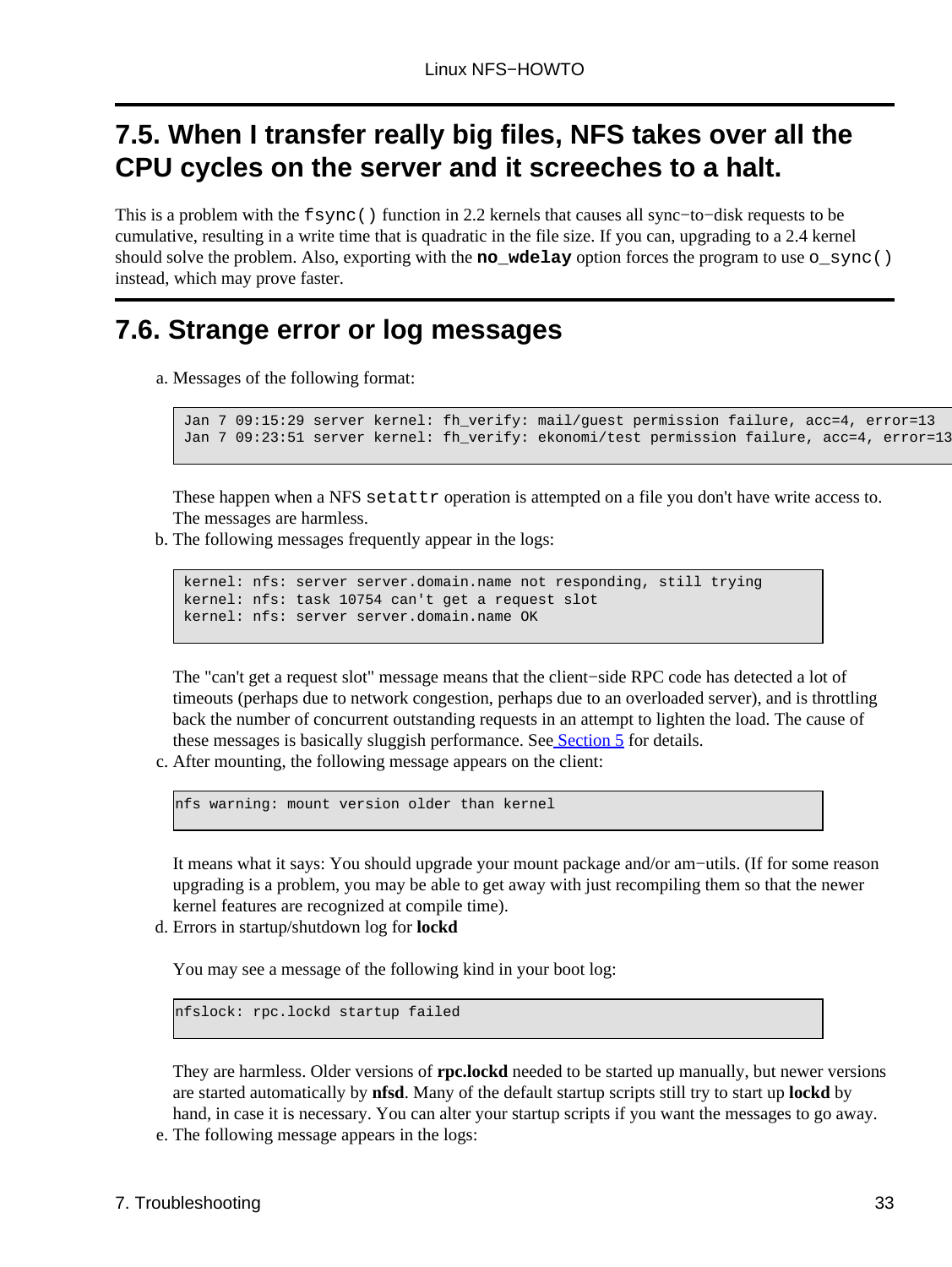kmem\_create: forcing size word alignment − nfs\_fh

This results from the file handle being 16 bits instead of a mulitple of 32 bits, which makes the kernel grimace. It is harmless.

## <span id="page-36-0"></span>**7.7. Real permissions don't match what's in /etc/exports.**

/etc/exports is *very* sensitive to whitespace − so the following statements are not the same:

```
/export/dir hostname(rw,no_root_squash) 
/export/dir hostname (rw,no_root_squash)
```
The first will grant **hostname** rw access to /export/dir without squashing root privileges. The second will grant **hostname rw** privileges with **root squash** and it will grant *everyone* else read/write access, without squashing root privileges. Nice huh?

## <span id="page-36-1"></span>**7.8. Flaky and unreliable behavior**

Simple commands such as **ls** work, but anything that transfers a large amount of information causes the mount point to lock.

This could be one of two problems:

- i. It will happen if you have ipchains on at the server and/or the client and you are not allowing fragmented packets through the chains. Allow fragments from the remote host and you'll be able to function again. See [Section 6.4](#page-28-1) for details on how to do this.
- ii. You may be using a larger **rsize** and wsize in your mount options than the server supports. Try reducing **rsize** and **wsize** to 1024 and seeing if the problem goes away. If it does, then increase them slowly to a more reasonable value.

## <span id="page-36-2"></span>**7.9. nfsd won't start**

Check the file /etc/exports and make sure root has read permission. Check the binaries and make sure they are executable. Make sure your kernel was compiled with NFS server support. You may need to reinstall your binaries if none of these ideas helps.

# <span id="page-36-3"></span>**7.10. File Corruption When Using Multiple Clients**

If a file has been modified within one second of its previous modification and left the same size, it will continue to generate the same inode number. Because of this, constant reads and writes to a file by multiple clients may cause file corruption. Fixing this bug requires changes deep within the filesystem layer, and therefore it is a 2.5 item.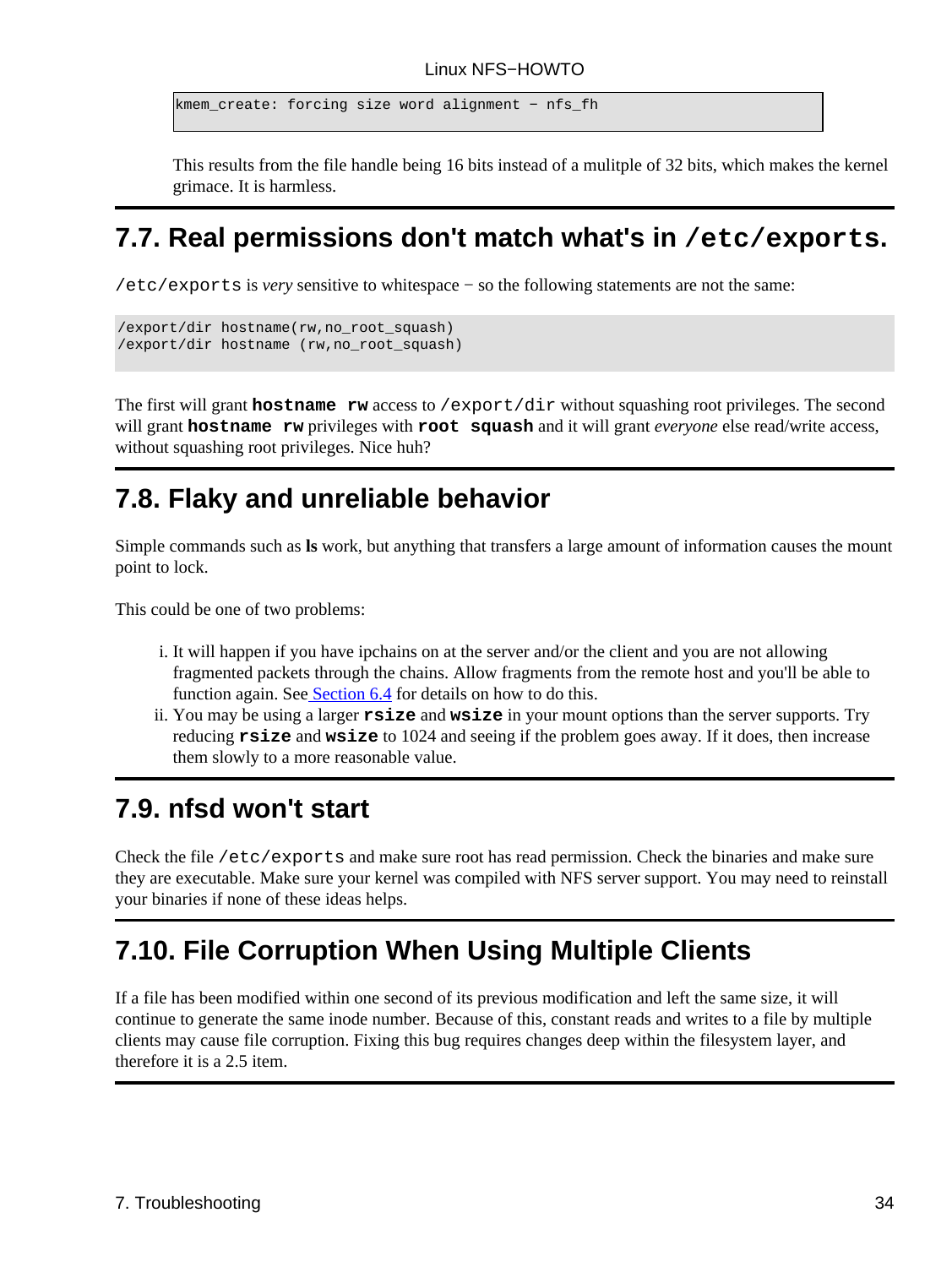# <span id="page-37-0"></span>**8. Using Linux NFS with Other OSes**

Every operating system, Linux included, has quirks and deviations in the behavior of its NFS implementation −− sometimes because the protocols are vague, sometimes because they leave gaping security holes. Linux will work properly with all major vendors' NFS implementations, as far as we know. However, there may be extra steps involved to make sure the two OSes are communicating clearly with one another. This section details those steps.

In general, it is highly ill−advised to attempt to use a Linux machine with a kernel before 2.2.18 as an NFS server for non−Linux clients. Implementations with older kernels may work fine as clients; however if you are using one of these kernels and get stuck, the first piece of advice we would give is to upgrade your kernel and see if the problems go away. The user−space NFS implementations also do not work well with non−Linux clients.

Following is a list of known issues for using Linux together with major operating systems.

## <span id="page-37-1"></span>**8.1. AIX**

### <span id="page-37-2"></span>**8.1.1. Linux Clients and AIX Servers**

The format for the /etc/exports file for our example in [Section 3](#page-7-0) is:

 /usr slave1.foo.com:slave2.foo.com,access=slave1.foo.com:slave2.foo.com /home slave1.foo.com:slave2.foo.com,rw=slave1.foo.com:slave2.foo.com

### <span id="page-37-3"></span>**8.1.2. AIX clients and Linux Servers**

AIX uses the file /etc/filesystems instead of /etc/fstab. A sample entry, based on the example in [Section 4](#page-14-0), looks like this:

| /mnt/home: |                                                             |
|------------|-------------------------------------------------------------|
| dev        | $=$ "/home"                                                 |
| vfs        | $= nfs$                                                     |
| nodename   | $=$ master. foo. com                                        |
| mount      | $=$ true                                                    |
| options    | = bq, hard, intr, rsize=1024, wsize=1024, vers=2, proto=udp |
| account    | $=$ false                                                   |
|            |                                                             |

- i. Version 4.3.2 of AIX, and possibly earlier versions as well, requires that file systems be exported with the **insecure** option, which causes NFS to listen to requests from insecure ports (i.e., ports above 1024, to which non−root users can bind). Older versions of AIX do not seem to require this.
- ii. AIX clients will default to mounting version 3 NFS over TCP. If your Linux server does not support this, then you may need to specify **vers=2** and/or **proto=udp** in your mount options.
- iii. Using netmasks in /etc/exports seems to sometimes cause clients to lose mounts when another client is reset. This can be fixed by listing out hosts explicitly.
- iv. Apparently automount in AIX 4.3.2 is rather broken.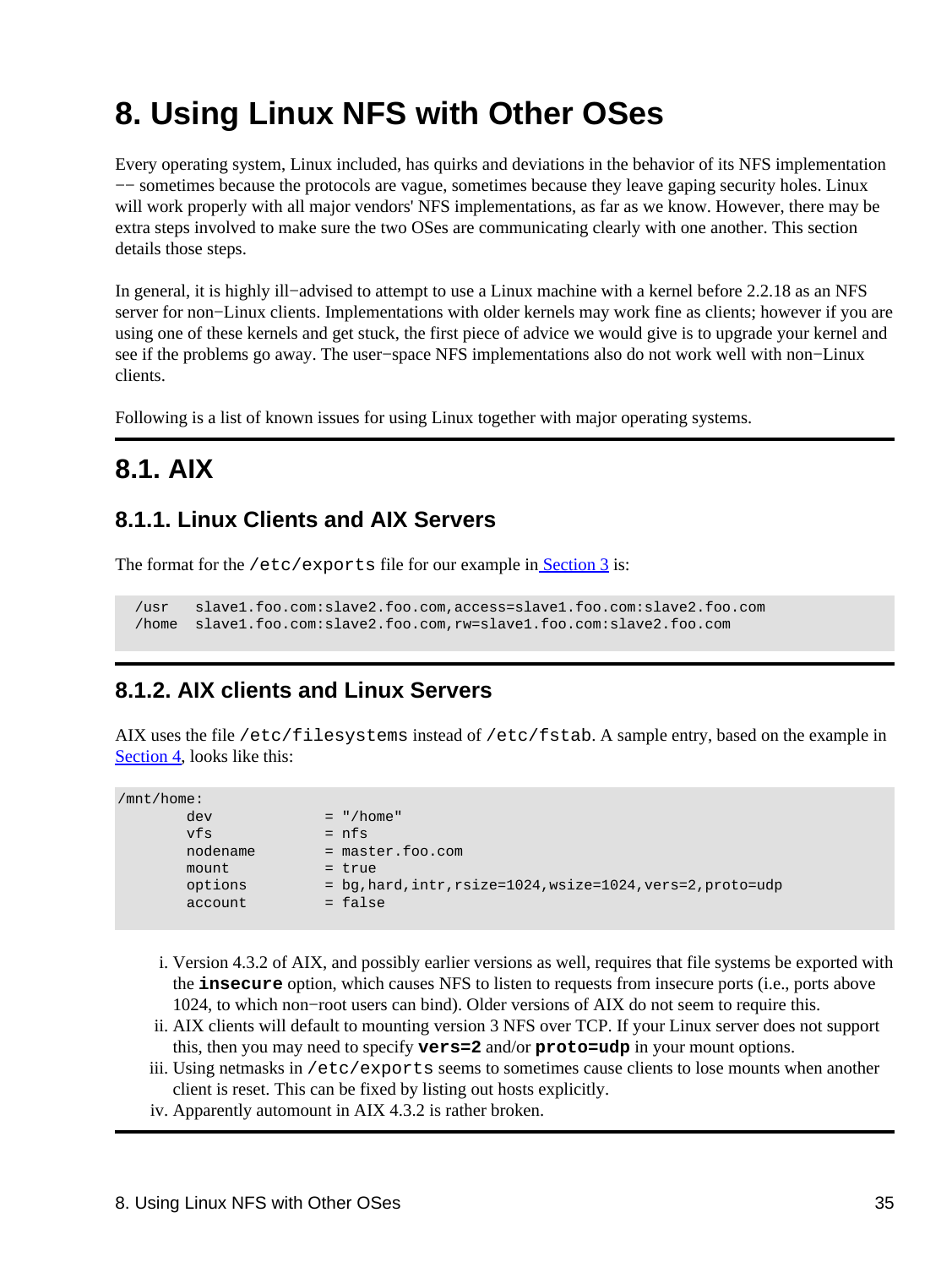## <span id="page-38-0"></span>**8.2. BSD**

### <span id="page-38-1"></span>**8.2.1. BSD servers and Linux clients**

BSD kernels tend to work better with larger block sizes.

### <span id="page-38-2"></span>**8.2.2. Linux servers and BSD clients**

Some versions of BSD may make requests to the server from insecure ports, in which case you will need to export your volumes with the **insecure** option. See the man page for *exports(5)* for more details.

## <span id="page-38-3"></span>**8.3. Tru64 Unix**

### <span id="page-38-4"></span>**8.3.1. Tru64 Unix Servers and Linux Clients**

In general, Tru64 Unix servers work quite smoothly with Linux clients. The format for the /etc/exports file for our example in Section  $\overline{3}$  is:

```
/usr slave1.foo.com:slave2.foo.com \
     −access=slave1.foo.com:slave2.foo.com \
/home slave1.foo.com:slave2.foo.com \
         −rw=slave1.foo.com:slave2.foo.com \
       −root=slave1.foo.com:slave2.foo.com
```
(The **root** option is listed in the last entry for informational purposes only; its use is not recommended unless necessary.)

Tru64 checks the /etc/exports file every time there is a mount request so you do not need to run the **exportfs** command; in fact on many versions of Tru64 Unix the command does not exist.

## <span id="page-38-5"></span>**8.3.2. Linux Servers and Tru64 Unix Clients**

There are two issues to watch out for here. First, Tru64 Unix mounts using Version 3 NFS by default. You will see mount errors if your Linux server does not support Version 3 NFS. Second, in Tru64 Unix 4.x, NFS locking requests are made by daemon. You will therefore need to specify the **insecure\_locks** option on all volumes you export to a Tru64 Unix 4.x client; see the **exports** man pages for details.

## <span id="page-38-6"></span>**8.4. HP−UX**

## <span id="page-38-7"></span>**8.4.1. HP−UX Servers and Linux Clients**

A sample /etc/exports entry on HP−UX looks like this:

/usr −ro,access=slave1.foo.com:slave2.foo.com /home −rw=slave1.foo.com:slave2.fo.com:root=slave1.foo.com:slave2.foo.com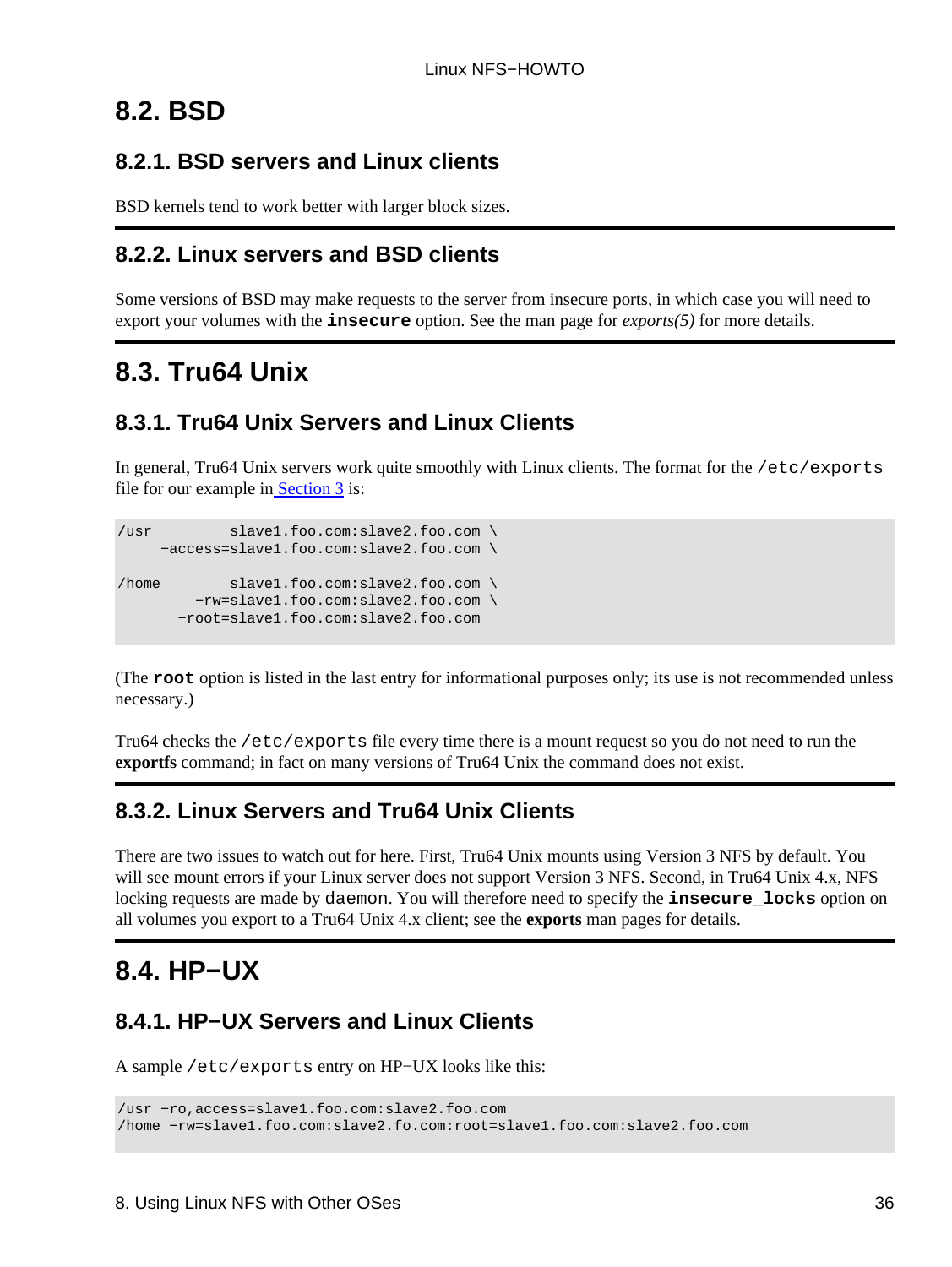(The **root** option is listed in the last entry for informational purposes only; its use is not recommended unless necessary.)

### <span id="page-39-0"></span>**8.4.2. Linux Servers and HP−UX Clients**

HP−UX diskless clients will require at least a kernel version 2.2.19 (or patched 2.2.18) for device files to export correctly. Also, any exports to an HP−UX client will need to be exported with the **insecure\_locks** option.

## <span id="page-39-1"></span>**8.5. IRIX**

### <span id="page-39-2"></span>**8.5.1. IRIX Servers and Linux Clients**

A sample /etc/exports entry on IRIX looks like this:

```
/usr −ro,access=slave1.foo.com:slave2.foo.com
/home −rw=slave1.foo.com:slave2.fo.com:root=slave1.foo.com:slave2.foo.com
```
(The **root** option is listed in the last entry for informational purposes only; its use is not recommended unless necessary.)

There are reportedly problems when using the nohide option on exports to linux 2.2−based systems. This problem is fixed in the 2.4 kernel. As a workaround, you can export and mount lower−down file systems separately.

As of Kernel 2.4.17, there continue to be several minor interoperability issues that may require a kernel upgrade. In particular:

• Make sure that Trond Myklebust's seekdir (or dir) kernel patch is applied. The latest version (for 2.4.17) is located at:

[http://www.fys.uio.no/~trondmy/src/2.4.17/linux−2.4.17−seekdir.dif](http://www.fys.uio.no/~trondmy/src/2.4.17/linux-2.4.17-seekdir.dif)

IRIX servers do not always use the same fsid attribute field across reboots, which results in inode • number mismatch errors on a Linux client if the mounted IRIX server reboots. A patch is available from:

<http://www.geocrawler.com/lists/3/SourceForge/789/0/7777454/>

• Linux kernels v2.4.9 and above have problems reading large directories (hundreds of files) from exported IRIX XFS file systems that were made with **naming version=1**. The reason for the problem can be found at:

<http://www.geocrawler.com/archives/3/789/2001/9/100/6531172/>

The naming version can be found by using (on the IRIX server):

```
 xfs_growfs −n mount_point
```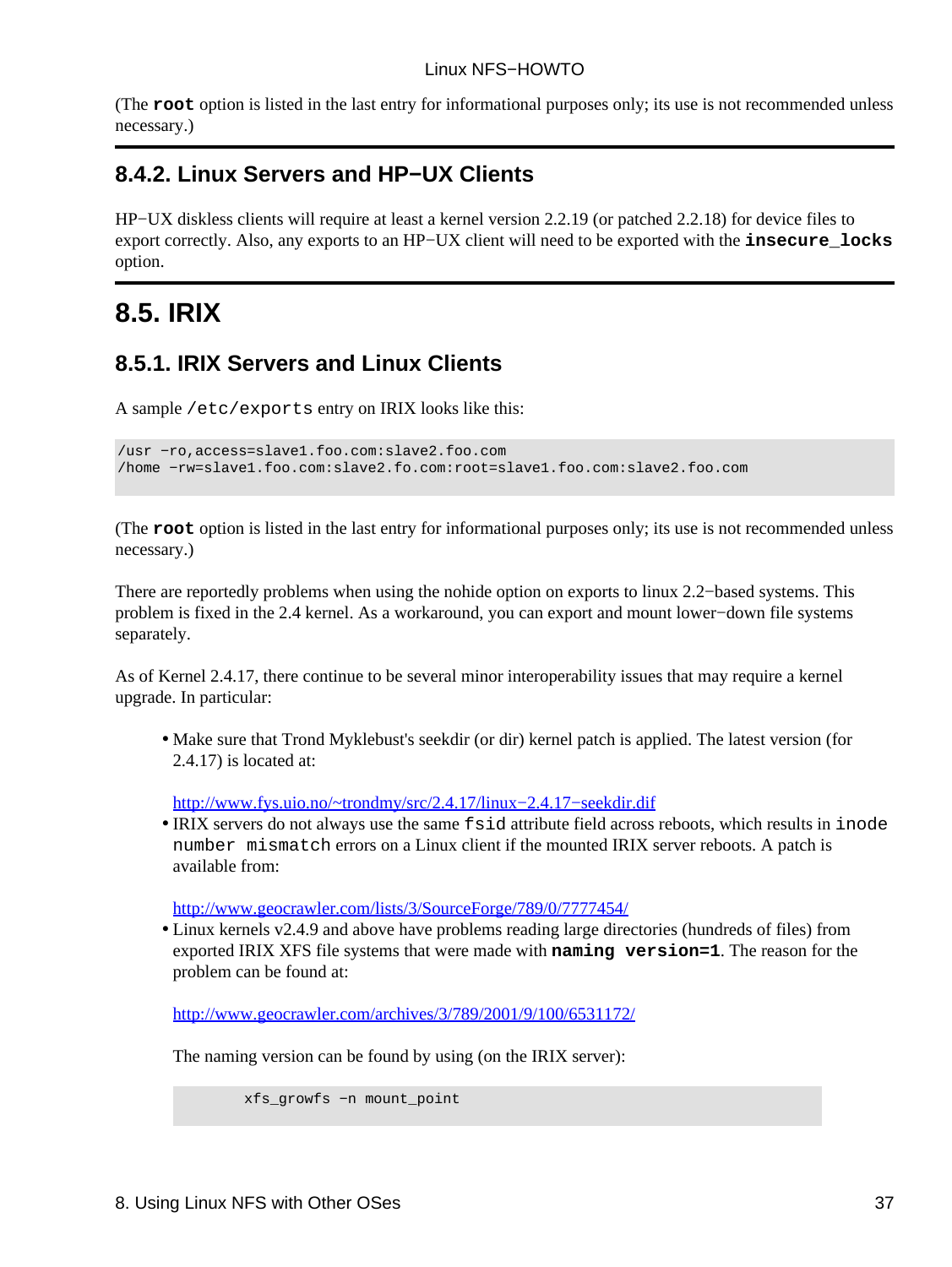The workaround is to export these file systems using the **−32bitclients** option in the /etc/exports file. The fix is to convert the file system to 'naming version=2'. Unfortunately the only way to do this is by a **backup**/**mkfs**/**restore**.

**mkfs\_xfs** on IRIX 6.5.14 (and above) creates **naming version=2** XFS file systems by default. On IRIX 6.5.5 to 6.5.13, use:

```
 mkfs_xfs −n version=2 device
```
Versions of IRIX prior to 6.5.5 do not support **naming version=2** XFS file systems.

### <span id="page-40-0"></span>**8.5.2. IRIX clients and Linux servers**

Irix versions up to 6.5.12 have problems mounting file systems exported from Linux boxes − the mount point "gets lost," e.g.,

```
 # mount linux:/disk1 /mnt
 # cd /mnt/xyz/abc
 # pwd
 /xyz/abc
```
This is known IRIX bug (SGI bug 815265 − IRIX not liking file handles of less than 32 bytes), which is fixed in IRIX 6.5.13. If it is not possible to upgrade to IRIX 6.5.13, then the unofficial workaround is to force the Linux **nfsd** to always use 32 byte file handles.

A number of patches exist − see:

- <http://www.geocrawler.com/archives/3/789/2001/8/50/6371896/>
- [http://oss.sgi.com/projects/xfs/mail\\_archive/0110/msg00006.html](http://oss.sgi.com/projects/xfs/mail_archive/0110/msg00006.html)

## <span id="page-40-1"></span>**8.6. Solaris**

### <span id="page-40-2"></span>**8.6.1. Solaris Servers**

Solaris has a slightly different format on the server end from other operating systems. Instead of /etc/exports, the configuration file is /etc/dfs/dfstab. Entries are of the form of a **share** command, where the syntax for the example i[n Section 3](#page-7-0) would look like

share −o rw=slave1,slave2 −d "Master Usr" /usr

and instead of running **exportfs** after editing, you run **shareall**.

Solaris servers are especially sensitive to packet size. If you are using a Linux client with a Solaris server, be sure to set **rsize** and **wsize** to 32768 at mount time.

Finally, there is an issue with root squashing on Solaris: root gets mapped to the user noone, which is not the same as the user nobody. If you are having trouble with file permissions as root on the client machine, be